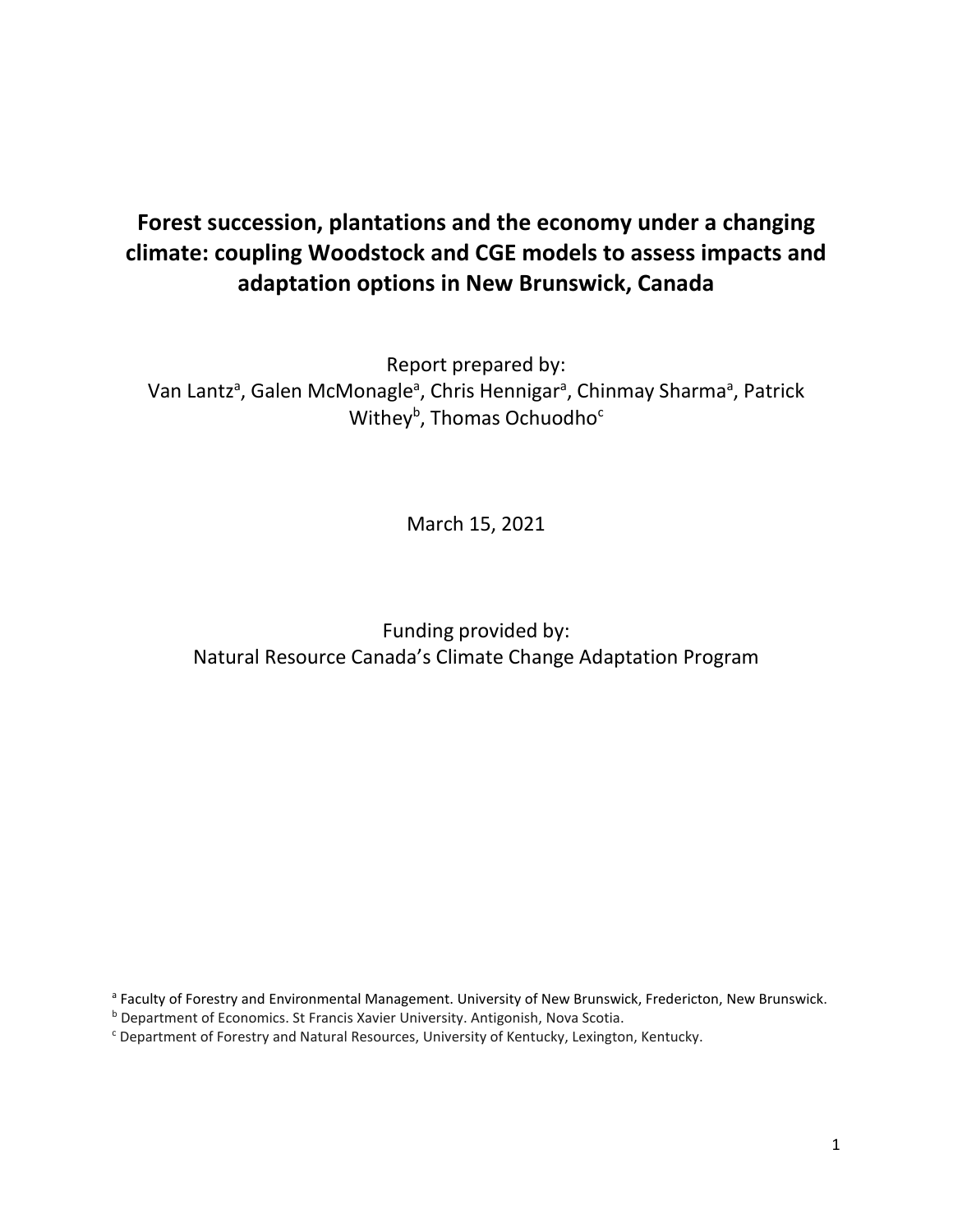### **Abstract**

Climate change is expected to have significant impacts on forests through increases in temperature, which affects successional dynamics of tree species, and drought regimes, causing plantations to fail. Research is needed to better understand how these factors will affect forests and economies in different regions, and how we can best adapt. To shed some light on these issues, we couple a forest management model (Woodstock) with an economic model (Computable General Equilibrium) to analyze the potential climate change impacts and adaptation options on timber supply and the economy over the 2015-95 period in the casestudy province of New Brunswick, Canada. We estimate that climate change will have relatively large negative impacts on softwood timber supply (at 26% by 2095), softwood forestry & logging sector output quantity (at 12% by 2095), and softwood-dependent forestry manufacturing sector output (ranging from 6% to 27% by 2095). Negative impacts on GDP will be relatively smaller (at up to a 0.35% reduction by 2095). Adapting to these climate-related changes by planting drought-resistant softwood seedlings or hardwood seedlings in place of failed softwood plantations can minimize these negative impacts, and in the latter case, positively impact hardwood timber supply (up to a 30% by 2095), hardwood forestry & logging sector output quantity (at 2.3% by 2095), and hardwood-dependent forestry manufacturing sector output (ranging from 0.2% to 2.5% by 2095). While the former adaptation option is supported using cost-benefit analysis, the latter is not – due to the large incremental costs of growing, planting, and tending hardwood seedlings. Methods developed in this study can be applied in other regions to help guide decision-making around forest management in the face of a changing climate.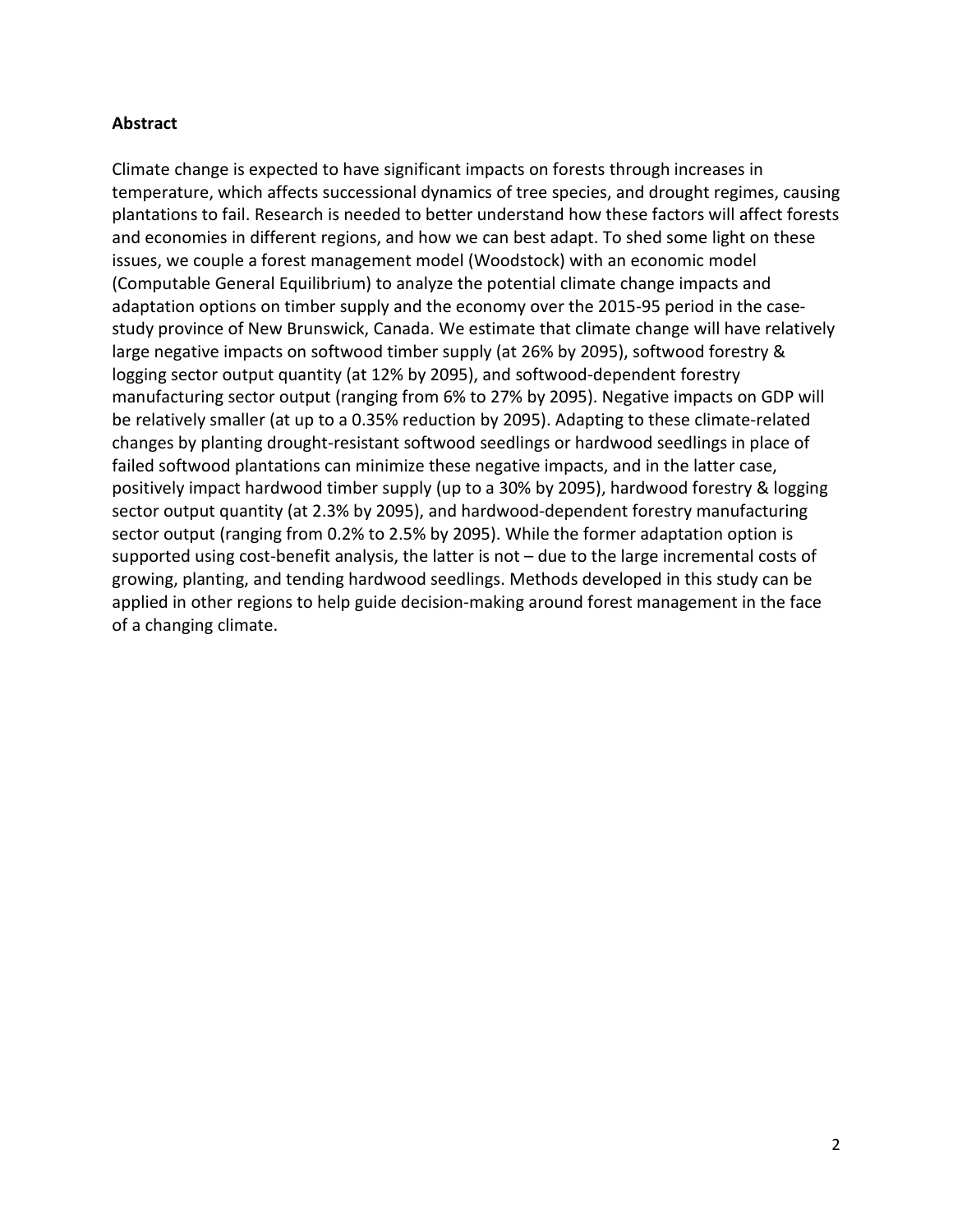#### **1. Introduction**

The forests of New Brunswick have provided its citizens with a source of subsistence and economic growth for many centuries. Today, the forest sector harvests just over 6 million m3 of softwood and 3 million m3 of hardwood volume annually (CCFM 2020), and contributes \$1.3 billion, or 4.3%, to provincial GDP (NRCan 2020). The industry also directly employs approximately 10,000 individuals within the Province (NRCan 2020).

The relatively heavy dependence that the New Brunswick forest sector has on the province's forests for its supply of timber leaves it highly susceptible to natural and man-made disturbances such as climate change. Indeed, New Brunswick's (and Canada's) forests are already experiencing the effects of climate change. Some of the most visible effects include changes in the frequency and severity of droughts, severe winds, and damaging insect and disease attacks (Williamson et al. 2009). Other, longer term effects include changes in forest growth and succession, among others (Taylor et al. 2017). As these effects are largely expected to intensify over the next few decades, there is increasing attention being paid to the potential impacts this will have on the forest sector and the need to adapt (Lemprière et al. 2008; Taylor et al. 2017).

A number of studies have examined the biophysical and economics of climate change in Canadian and/or North American forests using a variety of methods. For instance, some studies link climate change scenarios with ecological models to estimate forest productivity changes over time, and then link these with global timber market models to assess impacts on timber production, costs, and revenues in global and country-level forest sectors (for instance, see Sohngen et al. 2005, 2001; Perez-Garcia et al. 2002, 1997). Findings in these studies often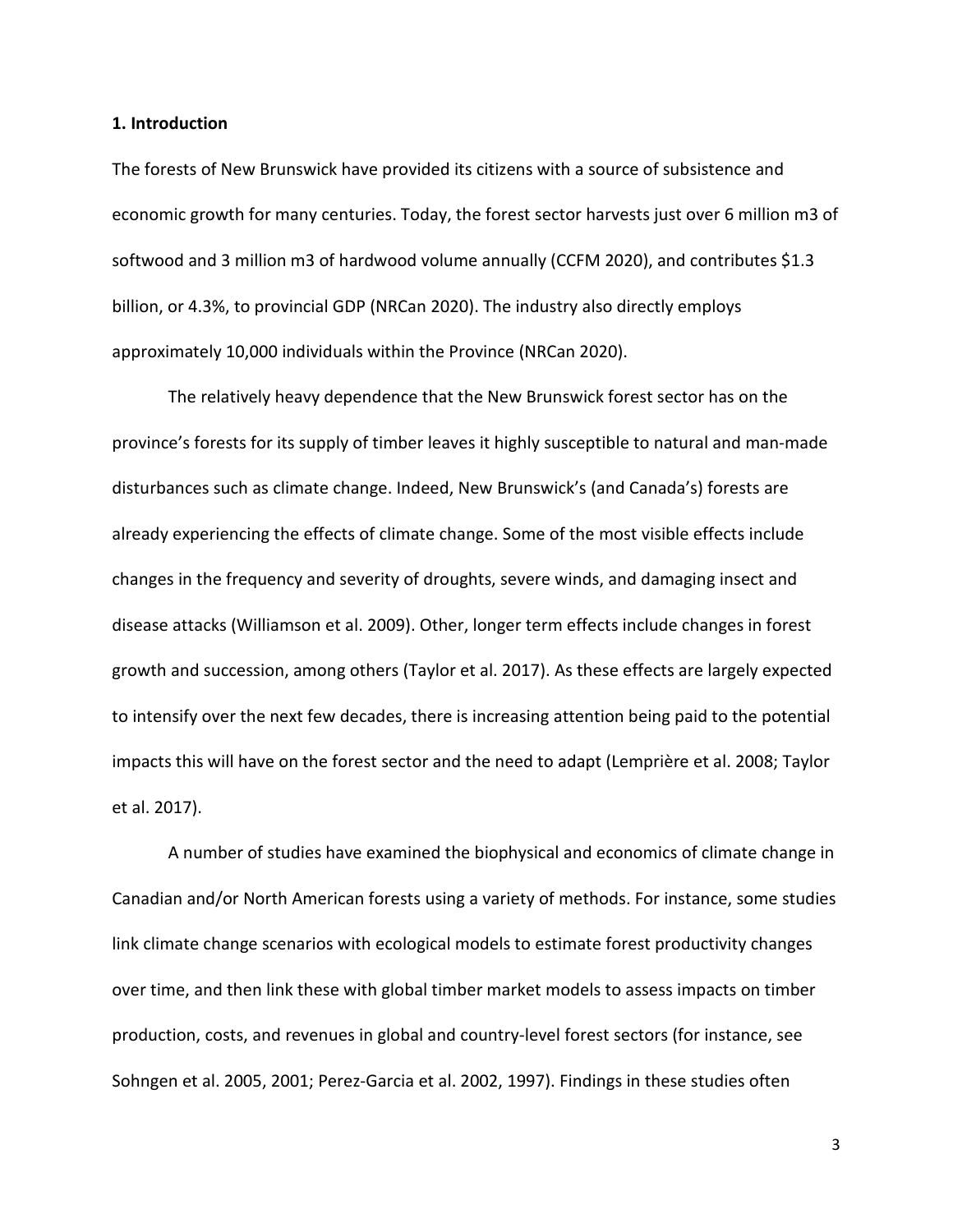reveal significant timber production and economic losses for Canadian timber producers under the various climate change scenarios. For instance, Perez-Garcia et al. (2002) estimate that Canadian timber production may decrease by as much as 4% from 2000 to 2040, and that economic losses to Canadian producers may be among the highest of all producing regions.

A few additional studies have estimated economy-wide impacts of climate change and adaptation using computable general equilibrium (CGE) models (see Williamson et al. 2008; Ochuodho et al. 20[1](#page-3-0)2, 2016; Ochuodho & Lantz, 2014; Boccanfuso et al. 2017).<sup>1</sup> For instance, Williamson et al. (2008) link climate change scenarios with an ecological model to estimate forest productivity changes over time, and then link these with a CGE model to assess the economic impacts that climate change will have on a forest-dependent community in British Columbia. They find that climate change is expected to increase forest productivity and household income in the region by as much as 5%. Ochuodho et al. (2012), on the other hand, use estimates of forest productivity, pest, and fire changes from the literature to assess the potential economic impacts costs, and benefits of climate change and adaptation on Canadian provincial forests. They find a wide range of positive and negative timber production and economic impact possibilities, depending on the scenario considered. They emphasize the need to directly model the timber production impacts of climate change and adaptation using a forest management model calibrated to a specific region and use the resulting timber supply

<span id="page-3-0"></span><sup>&</sup>lt;sup>1</sup> Other economic analysis of climate change impacts on Canadian and/or North American forests include Nordhaus (1991), Mendelsohn et al. (2000), Kemfert (2002), Hope (2006) and a host of others who use integrated assessment and CGE models of the world economies. However, since these studies incorporate the effects of climate change on many sectors at once (e.g., forest, agriculture, energy, human health, etc.), and as such the contribution of forestrelated impacts is not identified.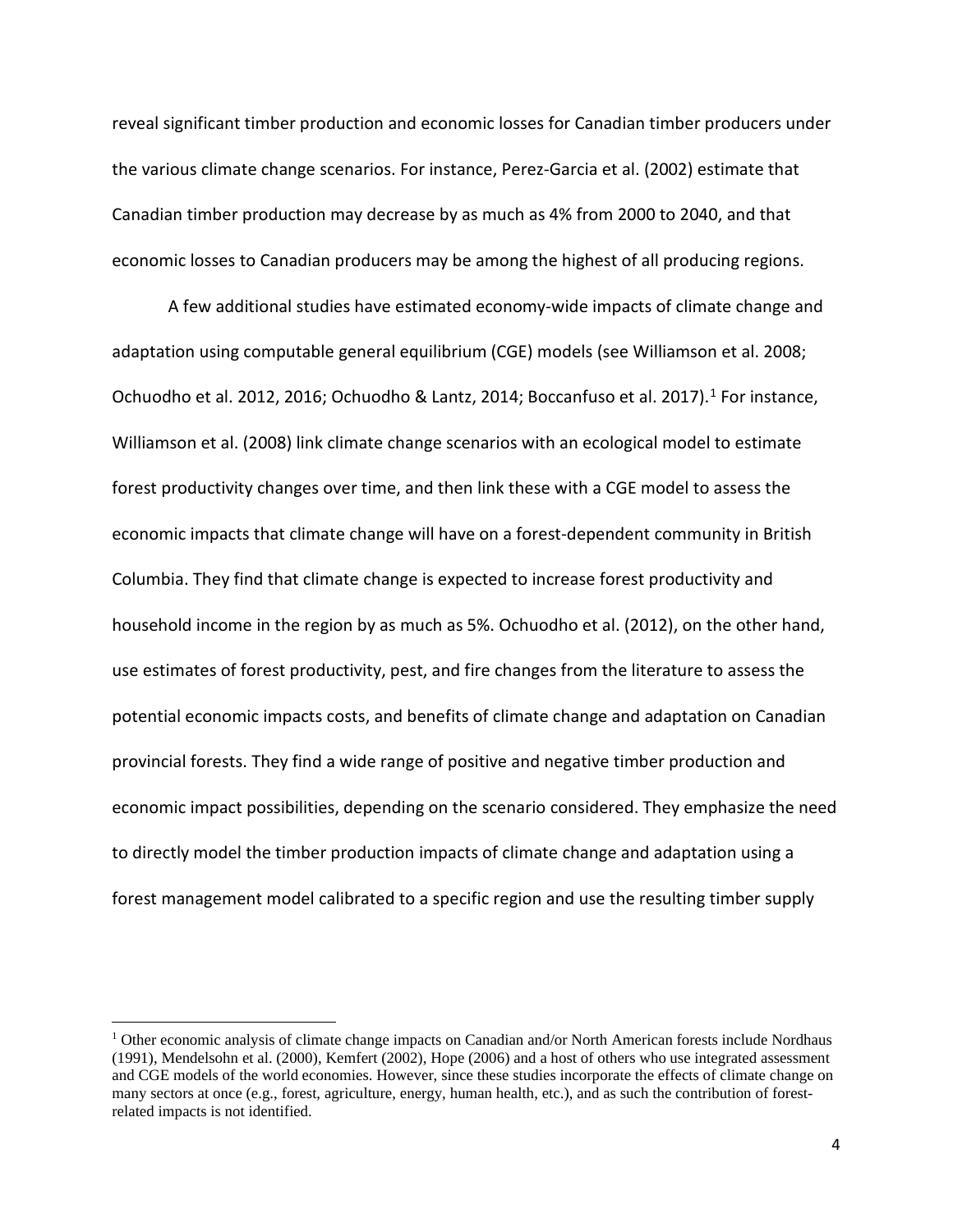output in a CGE model to assess economic outcomes. The objective of this study is to undertake this analysis.

In this study we analyze the potential climate change impacts and adaptation on New Brunswick's timber supply and economy by coupling a forest management model with a CGE model. We focus our analysis on the effect that climate change will have on forest succession, as this has been deemed one of the most significant (and measurable) climate-induced changes predicted to occur in New Brunswick's forests over the long term (see Taylor et al. 2017). More specifically, as the climate warms, several tree species (e.g., spruce and fir) are expected to no longer naturally regenerate after harvest, while several others (e.g., tolerant hardwood and red maple) are expected to exhibit enhanced regeneration. Furthermore, increased occurrence and severity of drought is expected to result in a possible failure of planted softwood stock to regenerate (Vaughan et al. 2021; Fisichelli et al. 2014; D'Orangeville et al. 2013). Within this context, we consider 4 scenarios, based on different assumptions regarding the timing of failure for planted softwood stock to regenerate, and the options to adapt by either planting genetically modified softwood stock, or planting hardwood stock on harvested softwood plantation areas.

Each climate change and adaptation scenario is fed into a Woodstock forest management model (Remsoft 1997) to produce softwood and hardwood timber production estimates from 2020-2095. The timber production estimates are then scaled-up to the provincial level, converted into softwood and hardwood stumpage values, and used as inputs into a single region, recursive dynamic CGE model, calibrated to the New Brunswick economy.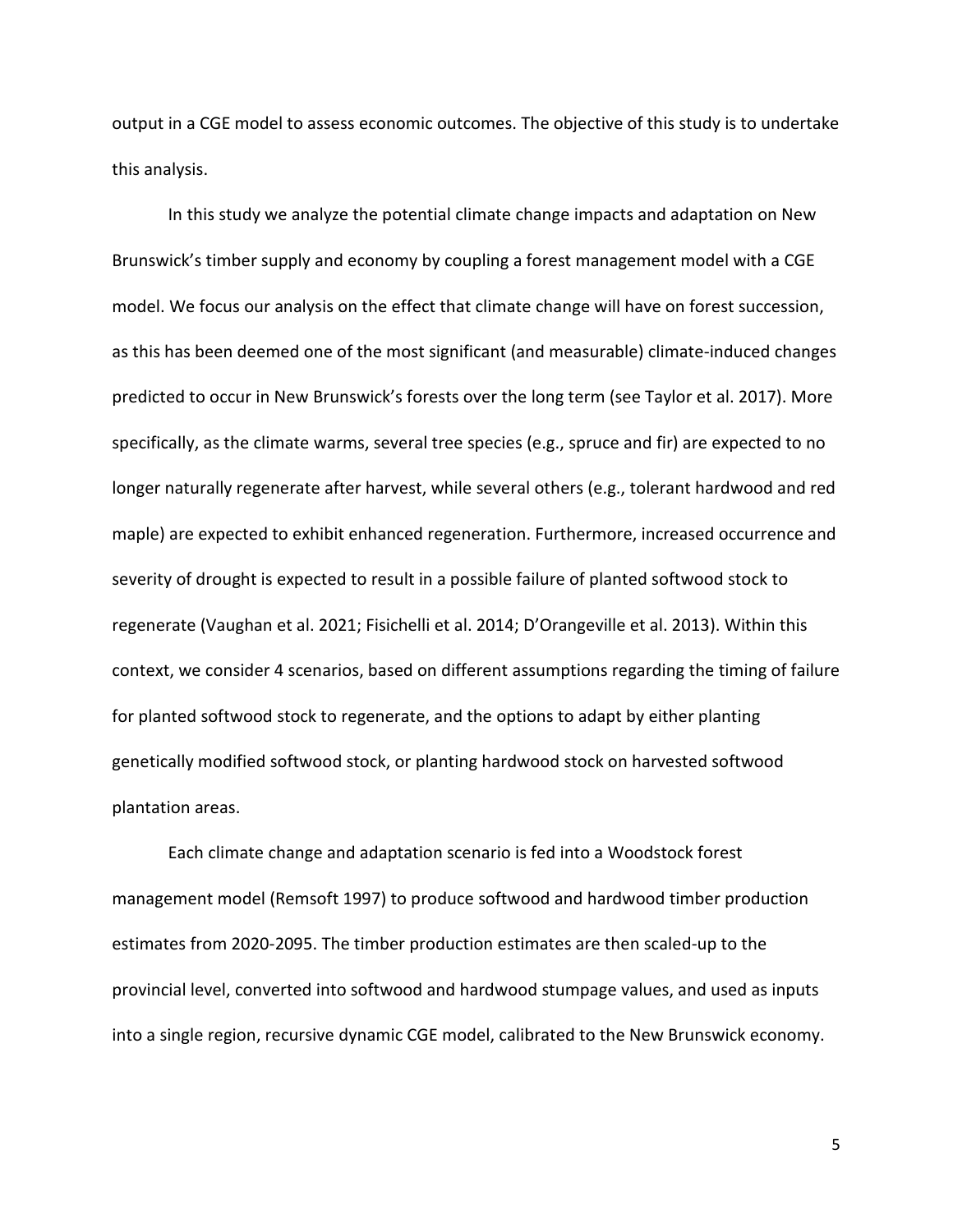For each scenario, we present the dynamic impacts on a series of forest-level indicators (e.g., tree species volume harvested, aggregated softwood and hardwood volume harvested) and economic indicators (e.g., sector output values; prices; household consumption; government expenditures; export and import values; labour, capital, and stumpage value expenditures; GDP). We also conduct a preliminary cost-benefit analysis of selected adaptation options associated with modified planting regimes.

This research is important as it builds on previous studies investigating the biophysical and economic impacts of climate change in forests. To our knowledge, this is the first study to assess the economics of climate change by coupling a forest management model with a CGE model. Previous analysis has either used ecological models or relied on literature in other regions to infer timber supply impacts and use them in CGE models. Furthermore, while previous CGE model analyses have focused on examining the effects of aggregated timber supply changes on the economy, our analysis will better account for individual softwood vs. hardwood timber supply changes by disaggregating the logging sector into softwood and hardwood sub-sectors. These methodological advances will be helpful in creating more accurate economic impact estimates, and also provide the basis to better inform future forest management plans that aim to mitigate the damage caused by climate change.

The remainder of this article is organized as follows. Section 2 describes the methods used to model the timber supply and economics impacts of climate change and adaptation. Section 3 provides the results of the analysis. Finally, Section 4 presents a discussion of the findings, outlines some of the limitations, and concludes the study.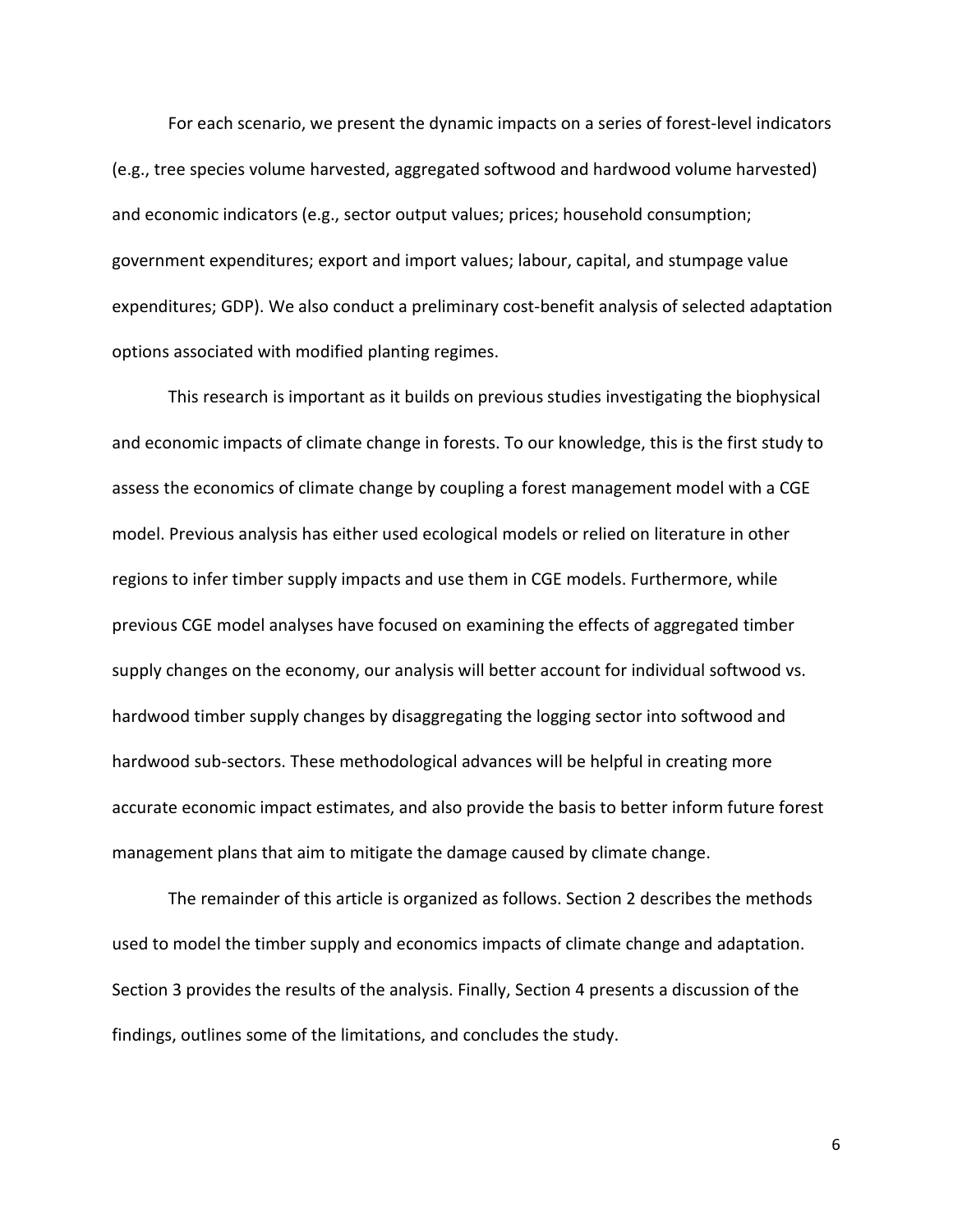#### **2. Methods**

#### **Forest management modeling:**

To assess the impacts of climate change on New Brunswick's forests, we update and extend a New Brunswick Department of Energy and Resource Development (NBERD) Crown land forest management model, which uses Remsoft Inc.'s Woodstock forest management software.<sup>[2](#page-6-0)</sup> Within the software, forest features such as initial stand types, age class distributions, areas, stand yields, natural transition patterns, disturbance transition patterns, and possible forest interventions (e.g., clearcutting, partial-cutting, commercial thinning, planting and pre-commercial thinning) are represented for each Crown license.. In our analysis, an 80-year planning horizon is defined and time periods are specified by 5-year intervals, beginning in 2020. Additionally, seven tree species supply groupings are defined including spruce-pine-fir (SPF) (*Picea mariana, Picea rubens, Picea glauca, Pinus banksiana and Abies balsamea*), pine (Pi) (*Pinus strobus and Pinus resinosa*), cedar (*Thuja occidentalis*), hemlock (*Tsuga canadensis*), tolerant hardwood (TH) (*Acer saccharrum, Betula allegheniensis*, *Fagus grandifolia*), intolerant hardwood (IH) (*Populus tremuloides, Acer rubrum, and Betula papyrifera),* and larch (*Larix laricina*) (Tl).

Once an objective function and constraints are defined in the model, the model files are served into the linear programming optimization software MOSEK (2004). Woodstock takes the solution provided by MOSEK and presents the forest indicator results in user-defined report files. In our analysis, we employ a typical objective function of maximizing total volume of

<span id="page-6-0"></span><sup>&</sup>lt;sup>2</sup> Woodstock is used worldwide for strategic forest planning and management (Walters 1993). Recent academic studies that use of the software in the context of climate change and adaptation include: Dymond et al. (2020), Lundholm (2020; 2019), and Dhital et al. (2015).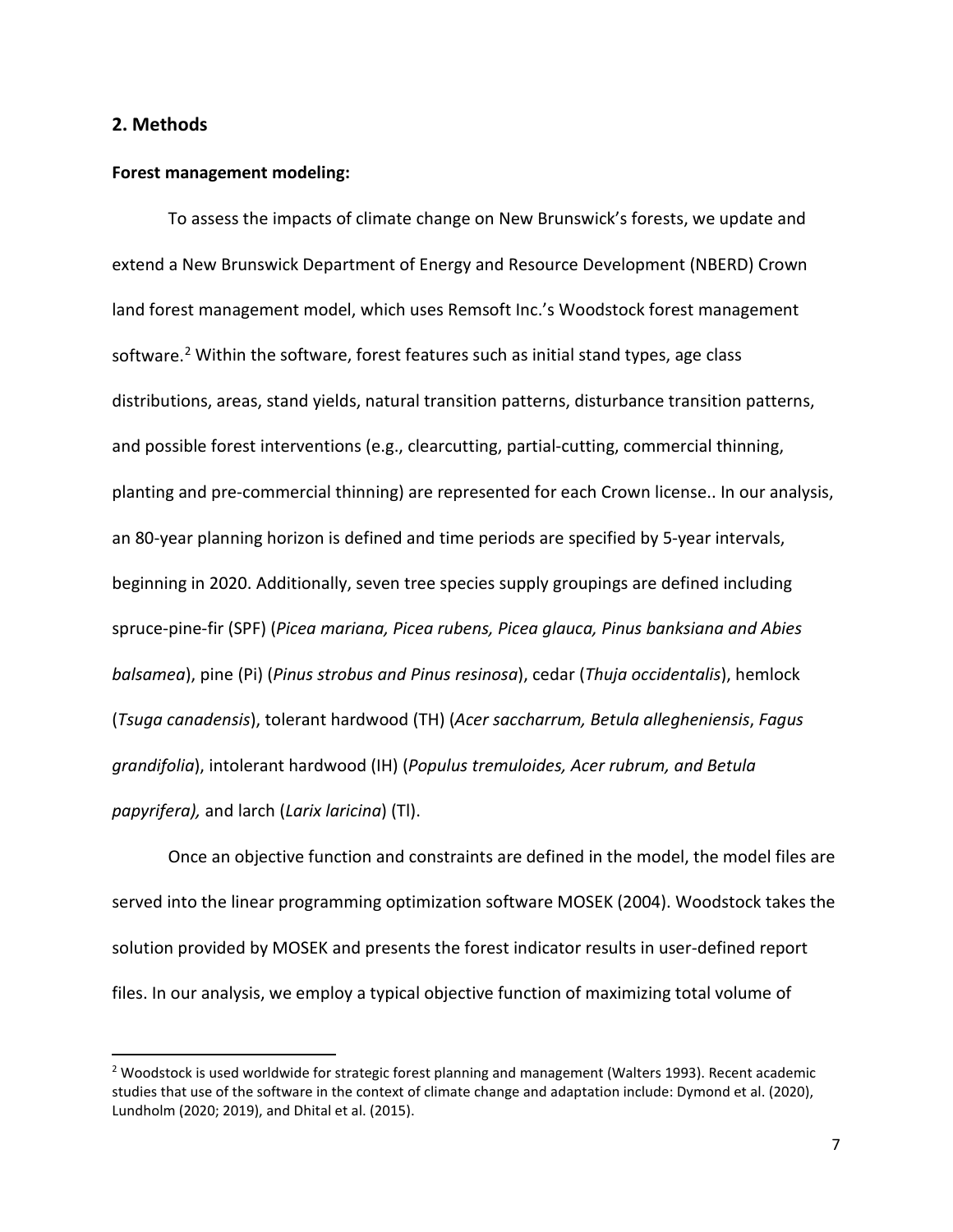merchantable timber harvested over the 75-year planning horizon with a 5% discount rate to value harvest today higher than harvest later in the planning horizon. Harvesting constraints include: non-declining harvest constraint under baseline (no climate change) conditions, upper bounds on silviculture amounts tied to provincial silviculture budget constraints, non-declining operable growing stock after 2080, and period-to-period flow-control on area treated by treatment. Forest indicators of particular interest for the current analysis include softwood and hardwood harvest levels ( $m<sup>3</sup>$  per period).

Wood volume is measured in the model through stand-type volume yield curves. Yield curves were originally developed by the New Brunswick Department of Energy and Resource Development's Growth and Yield Unit using the Open Stand Model – Acadian Variant [\(www.forusresearch.com\)](http://www.forusresearch.com/) to produce 5-year period forecasts of merchantable volume of wood by each stand type and species product group. Forest succession dynamics in the model are based on New Brunswick historical regeneration observations from 1990s-2000s FDS (pre-cut) timber surveys and photo-interpreted post-cut succession response (proportion of species composition types; aka FUNA types).

To account for future climate change effects on forest succession, a GBM (gradient boosted machine ensemble classification trees) model was used to predict the multinomial distribution of regenerating FUNA types as a function of: (i) climate variables (mean annual temp, DJF mean temp); (ii) disturbance type (clearcut, overstory removal); and (iii) pre-cut FUNA type (from timber cruise).

It should be noted here that, under the IPCC's climate change condition RCP 8.5 temperature (even in the highlands) will exceed that of southern New Brunswick by 2080, so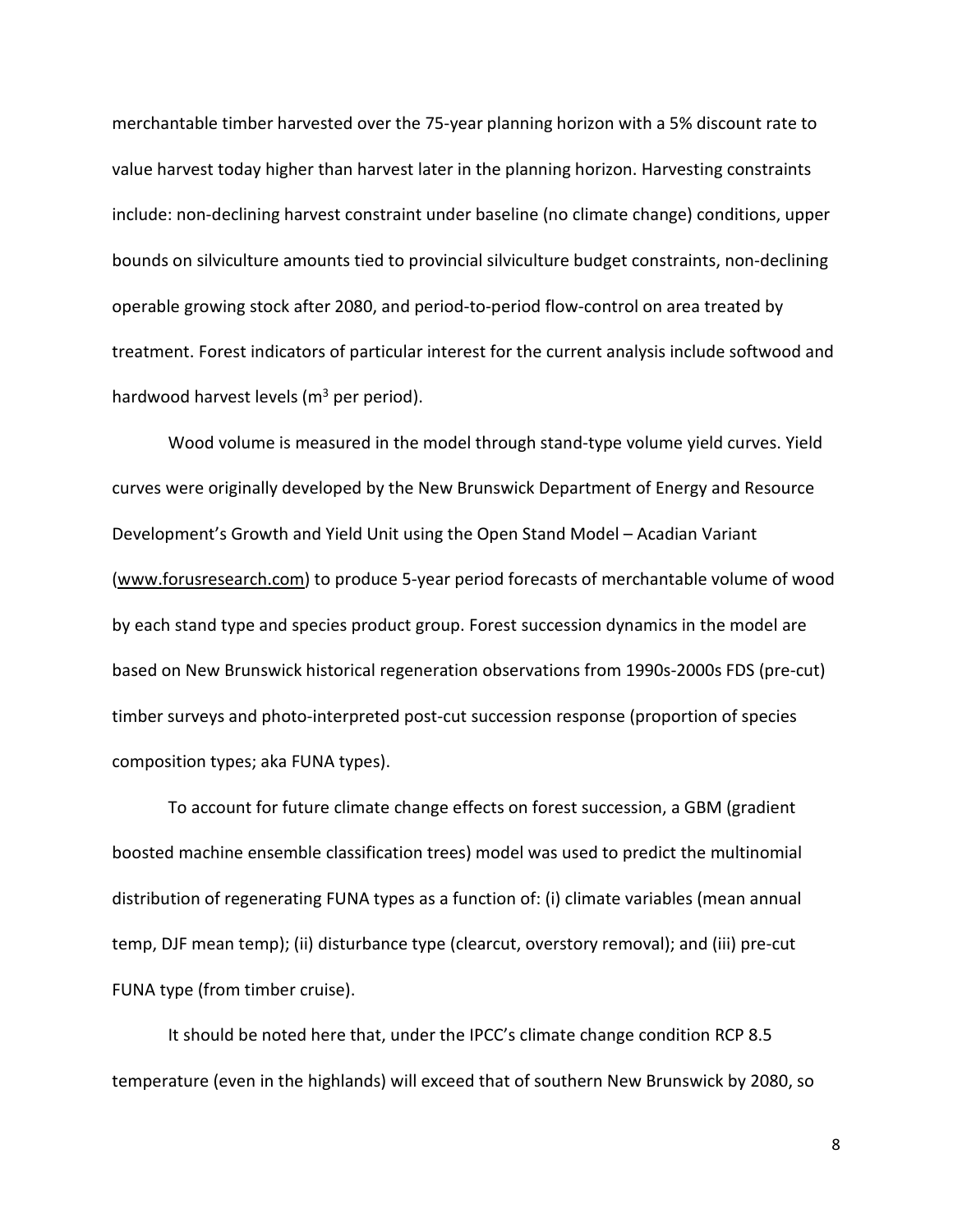the GMB model is very limited by New Brunswick's geographic climate range and cannot be confidently used for southern New Brunswick beyond 2035 and northern New Brunswick beyond 2050. Therefore, we consulted Natural Resource Canada's tree species climatesuitability maps (planthardiness.gc.ca; MaxEnt; composite-AR5; RCP8.5) for periods 2040-2070 and 2070-2010 for all commercial tree species in New Brunswick to roughly estimate relative reductions in suitability from today to 2100 for: (i) southern ecoregions 5, 6 and 7; northern ecoregions 2 and 3; and (iii) highlands/Fundy coast ecoregions 1 and 4, where suitability was assumed to relate to probability of successful natural regeneration.

Where species were not expected to successfully regenerate/compete using the climate-suitability maps, a zero multiplier was used in the yield curve indicating these species would no longer regenerate naturally. By setting these unsuitable FUNA to zero, remaining proportions of suitable FUNA were proportionally increased to sum to 100%. Remaining FUNA will still contain trace to low amounts of other non-suitable species, but the dominant species regenerating will largely shift toward more suitable species using the succession matrix.

#### **Economic modeling:**

CGE models are a class of economic impact models that use economic data to estimate how an economy might react to changes in policies, markets, technologies or other such factors. CGE modeling has become a popular tool for analyzing economic and welfare impacts of policy options in natural resources management. Researchers have applied this technique to examine a wide range of forest-related policies and natural/human disturbances such as landuse changes (Zhang et al. 2005), pest outbreaks (Liu et al. 2019; Corbett et al. 2016; Chang et al.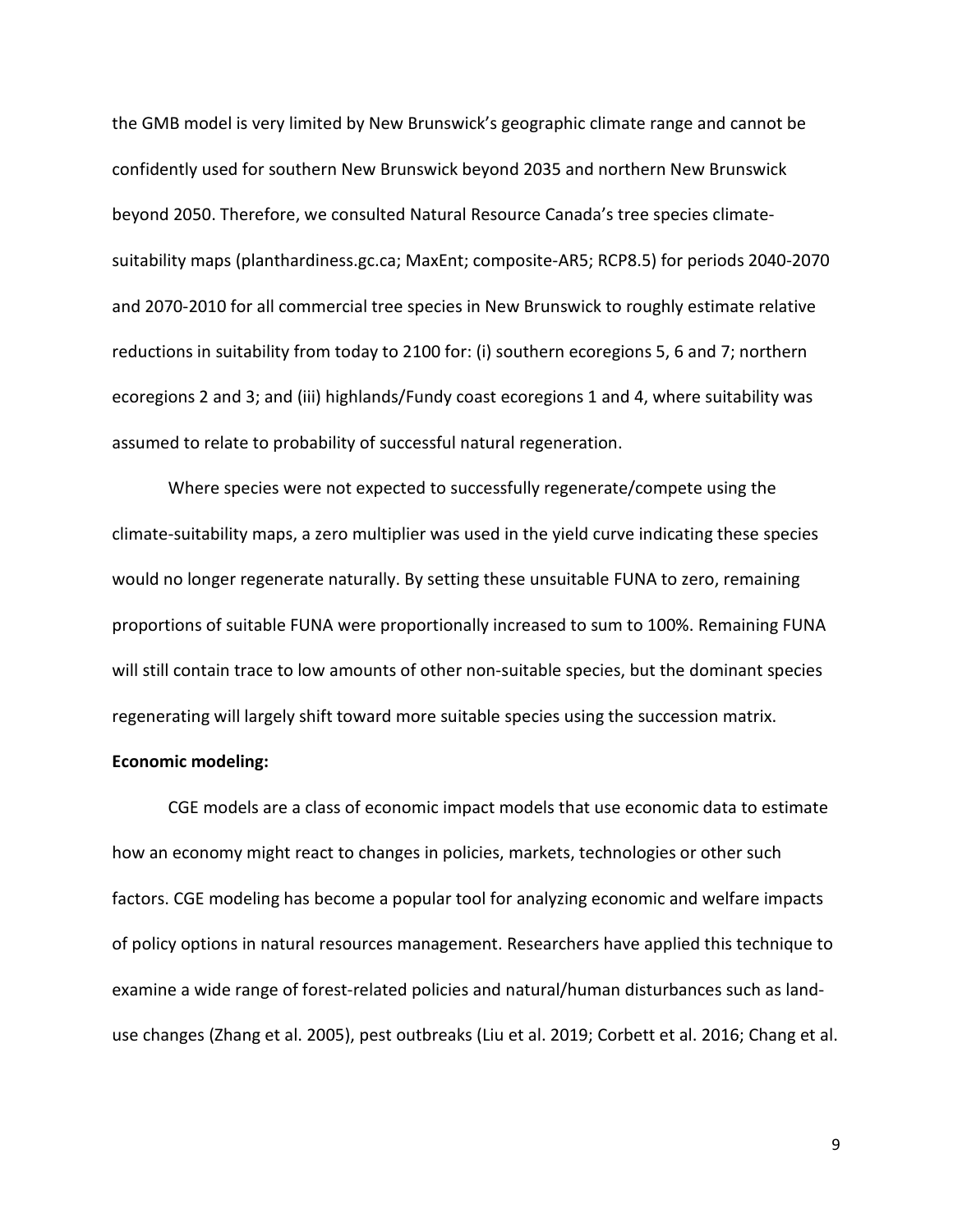2012), environmental regulations (Das et al. 2005), deforestation [\(Banerjee](http://www.sciencedirect.com/science?_ob=RedirectURL&_method=outwardLink&_partnerName=27983&_origin=article&_zone=art_page&_linkType=scopusAuthorDocuments&_targetURL=http%3A%2F%2Fwww.scopus.com%2Fscopus%2Finward%2Fauthor.url%3FpartnerID%3D10%26rel%3D3.0.0%26sortField%3Dcited%26sortOrder%3Dasc%26author%3DBanerjee,%2520Onil%26authorID%3D26634776400%26md5%3D3774904fa2656dd80ec2504288f02d10&_acct=C000051277&_version=1&_userid=1069331&md5=1445d0bfc776e30328ab617d165ce01a) and [Alavalapati](http://www.sciencedirect.com/science?_ob=RedirectURL&_method=outwardLink&_partnerName=27983&_origin=article&_zone=art_page&_linkType=scopusAuthorDocuments&_targetURL=http%3A%2F%2Fwww.scopus.com%2Fscopus%2Finward%2Fauthor.url%3FpartnerID%3D10%26rel%3D3.0.0%26sortField%3Dcited%26sortOrder%3Dasc%26author%3DAlavalapati,%2520Janaki%26authorID%3D6701682565%26md5%3Dfb95093c1f75cb804c304edab2df4d8f&_acct=C000051277&_version=1&_userid=1069331&md5=de6619df5443336f5dbd170e04bc6a83) 2009), and climate change, as previously described.

We develop a single-region, recursive dynamic CGE model for the New Brunswick economy. The model is based on the neoclassical modeling tradition originally developed by Dervis et al. (1982). The basic specification is similar to that used in some of our previous work (e.g., Liu et al. 2019; Corbett et al. 2016) but is augmented in two ways: (i) we break out several forest manufacturing sectors from the aggregated manufacturing sector (as a result of Statistics Canada now providing this level of detail); and (ii) we break out softwood and hardwood logging sectors from the aggregated logging sector. This latter augmentation was required to match-up with the different effects that climate change will have on softwood vs hardwood tree species. Appendix II provides a detailed description of the model.

The model is formulated as a set of simultaneous linear and non-linear equations, consisting of a production block, a household block, a government block, and a trade block. Market clearing conditions guarantee that supply and demand are equated for commodities and factors of production in each sector.

In the production block, New Brunswick is assumed to be a small open economy consisting of 27 sectors (see Table 1), 8 of which represent the forest sector directly (i.e., S-FOR, H-FOR, SAW-MANUF, VEN-MANUF, OW-MANUF, PULP-MANUF, CP-MANUF, and PR-MANUF). Supply equals demand for all commodities. Demand for each commodity in each sector is based on intermediate inputs demanded from related sectors, final demand by consumers, government and investment, and exports. Supply of commodities in each sector comes from imports and domestic production, which includes intermediate inputs supplied by other sectors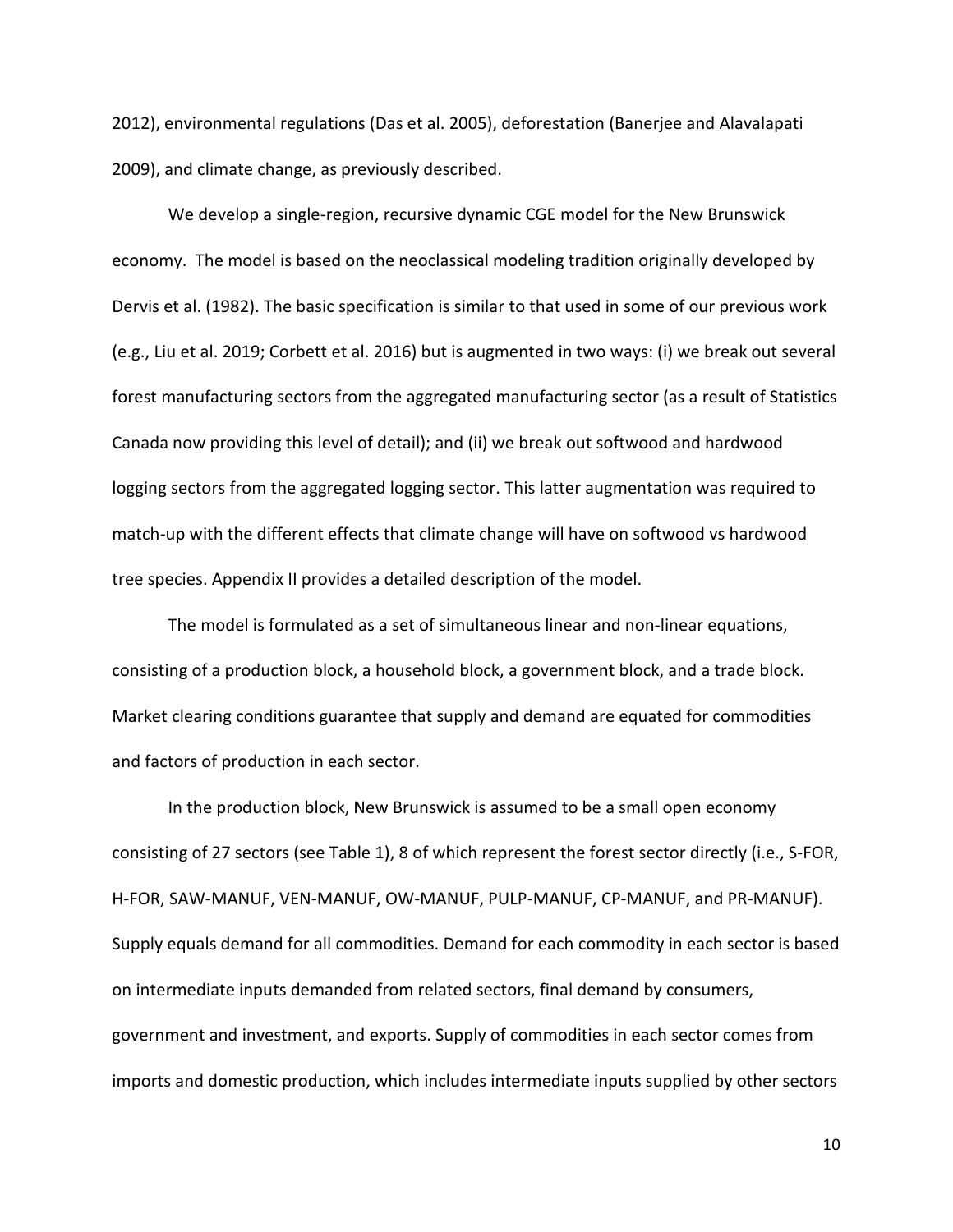and value-added production in each sector based on factors of production. The factors of production include labour, capital, and stumpage value (the latter of which is only used in the softwood and hardwood logging sectors). Labour and capital are assumed to be mobile across sectors.

#### **Table 1: Production sectors included in the CGE model**

| sec1             | Crop and animal production (CROP)         | sec15 | Other manufacturing (O-MANUF)                  |
|------------------|-------------------------------------------|-------|------------------------------------------------|
| sec <sub>2</sub> | Softwood Forestry & logging (S-FOR)       | sec16 | Wholesale Trade (WT)                           |
| sec <sub>3</sub> | Hardwood Forestry & logging (H-FOR)       | sec17 | Retail trade (RT)                              |
| sec4             | Fishing, hunting and trapping (FISH)      | sec18 | Transportation & warehousing (TRANSP)          |
| sec5             | Support activities for agric/for (SUPP)   | sec19 | Information & cultural industries (INFO)       |
| sec6             | Mining, oil, and gas extraction (MIN)     | sec20 | Finance, insurance, real estate (FIN)          |
| sec7             | Utilities (UTIL)                          | sec21 | Professional, scientific, tech services (PROF) |
| sec8             | Construction (CONST)                      | sec22 | Admin support, waste mngt, etc. (ADMIN)        |
| sec9             | Sawmills & wood preservation (SAW-MANUF)  | sec23 | Education services (EDU)                       |
| sec10            | Veneer plywood & eng wood (VEN-MANUF)     | sec24 | Healthcare & social assistance (HEALTH)        |
| sec11            | Other wood product manuf (OW-MANUF)       | sec25 | Arts, entertainment, education (ARTS)          |
| sec12            | Pulp paper & cardboard mills (PULP-MANUF) | sec26 | Accommodation & food services (ACC)            |
| sec13            | Converted paper product manuf (CP-MANUF)  | sec27 | Other services (OTHER)                         |
| sec14            | Printing & support activities (PR-MANUF)  |       |                                                |

A nested CES structure allows for a trade-off between inputs at different levels (or nests). At the top nest, a composite (or bundle) of labour, capital and stumpage value is combined with intermediate inputs using a fixed-share Leontief technology.<sup>[3](#page-10-0)</sup> At the second level, producers who use stumpage (i.e., the hardwood and softwood forestry & logging sectors) choose between a labour-capital bundle and either a hardwood or a softwood stumpage value (these stumpage inputs are sector-specific). At the third level, producers choose between labour and capital. In nests two and three, the choice of inputs are made by minimizing the costs of production subject to a constant elasticity of substitution (CES)

<span id="page-10-0"></span><sup>&</sup>lt;sup>3</sup> Fixed-shares are used for intermediates since their proportions are thought to be mostly determined by existing technology rather than producer decision-making.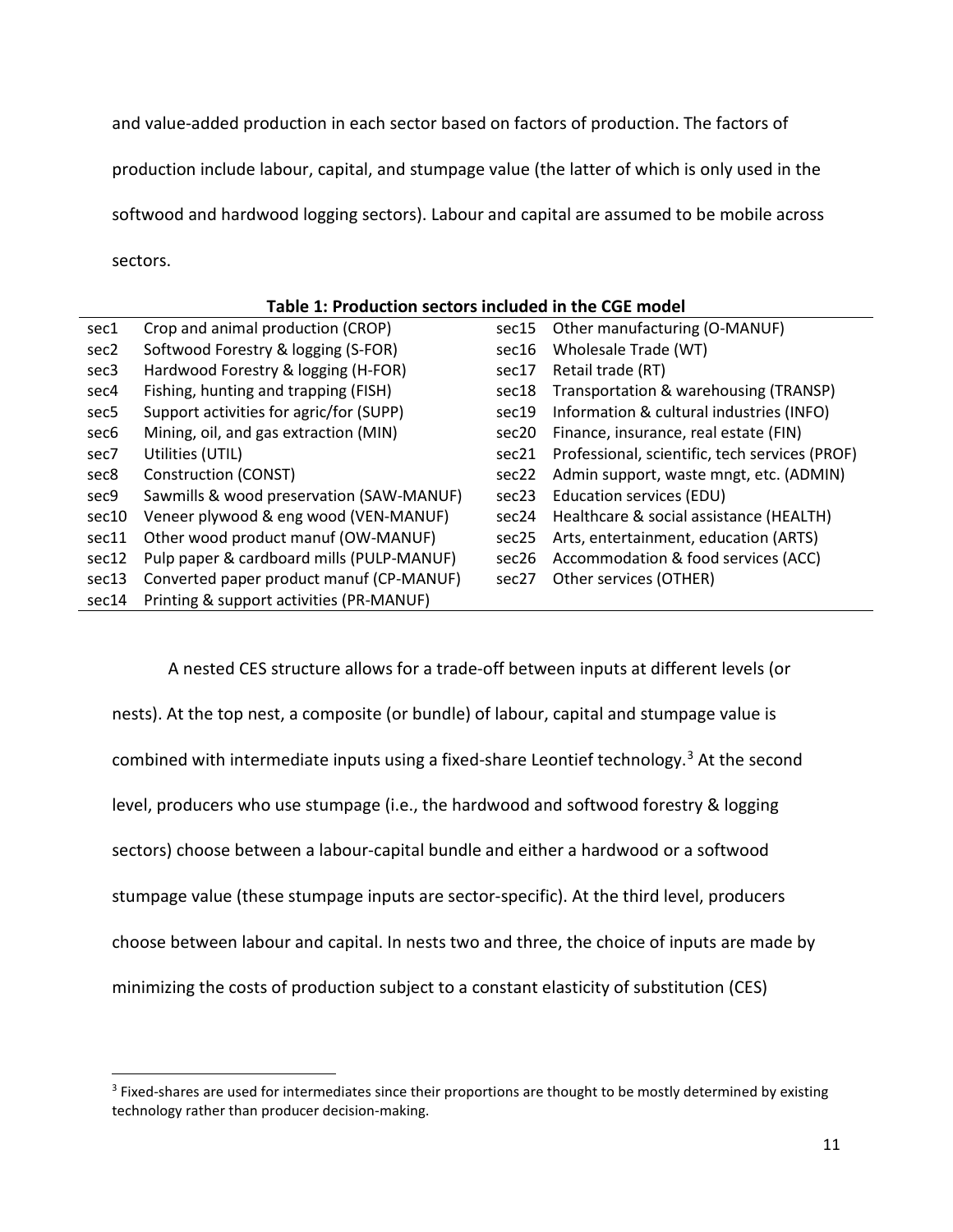production function. The price of final output in each sector is derived from the combined costs of value-added and intermediates.

In the household block, there is a representative household who supplies labour and capital to firms, and who chooses to consume commodities in order to maximize their utility (or satisfaction). Sector-specific demand for commodities is based on a Stone-Geary utility function, or more explicitly a Linear Expenditure System. Household income is based on factors of production (less unemployment) and transfers from government. Total savings is the sum of household and foreign savings. Investment demand is determined by total savings, where a Cobb-Douglas investment function is specified for each commodity. Unemployment is endogenous in the model and is determined based on a traditional Phillips curve.

In the government block, the government receives transfers through taxes such as income, consumption, input and import taxes, and spends on consumer commodities in each sector, hiring labour (public sector), investing in capital, and providing transfers to individual households. Government demand for commodities is based on a Cobb-Douglas utility function.

In the trade block, all domestic production can either go to the domestic market (as intermediate inputs, consumption, investment, government consumption) or can be exported. Likewise, inputs in the production process can either be imported (as intermediate inputs) or supplied domestically (intermediate inputs, labour, capital). A CES Armington specification is used so that domestic consumers can choose between domestic production and imported goods. Imports relative to domestic goods are determined by the relative prices of each type of good. Higher domestic prices due to shocks will cause an increase in the import-domestic demand ratio. On the supply (export) side, the domestic outputs delivered to domestic market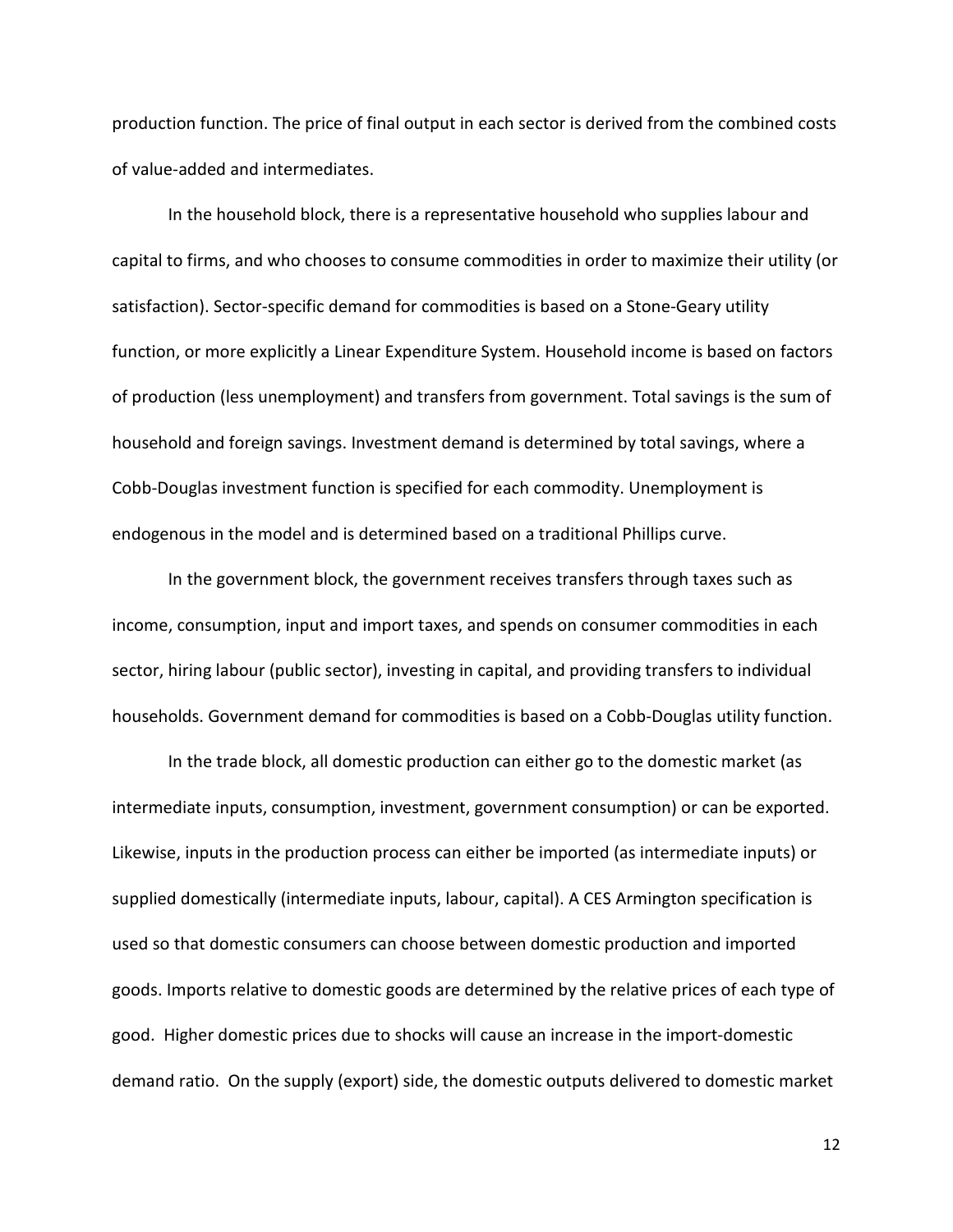are differentiated from products produced for export by the same sector using a constant elasticity of transformation (CET). As with imports, producers will rely on relative prices to determine whether or not goods are exported, as they seek to sell where the returns are highest, in order to maximize profit.

Finally, in the market clearing block, market clearing conditions ensure that demand and supply are equated for both commodities and factors in every sector. For factors to achieve equilibrium, factor prices in these markets must adjust to ensure that demand equals supply. However, unemployment (voluntary and involuntary) exists in the model. For commodities, final demand (consumption, investment, government consumption), exports and intermediate inputs demanded by each sector must balance with production (labour, capital, stumpage value and intermediate supply) and imports from all sectors.

The model was calibrated by constructing a social accounting (SAM) matrix for the New Brunswick economy in 2015, using Statistics Canada's symmetric input-output tables (Statistics Canada 2015). The "detail level" data are used, which breaks the provincial economy into more than 200 sectors. We aggregate this data into the 27 sectors shown in Table 1.

For each sector in the SAM, data is compiled for inputs and outputs, labour, capital, imports, exports and final demand which includes consumption, government consumption and investment. Labour is measured as the sum of wages, salaries, and supplementary labour income, in addition to 'mixed income' (i.e., income of unincorporated businesses). Capital is measured as the sum of other operating surplus, indirect taxes on products, subsidies on products, other subsidies on production, and other indirect taxes on production. Stumpage value is measured as the payments made to forest landowners (both Crown and private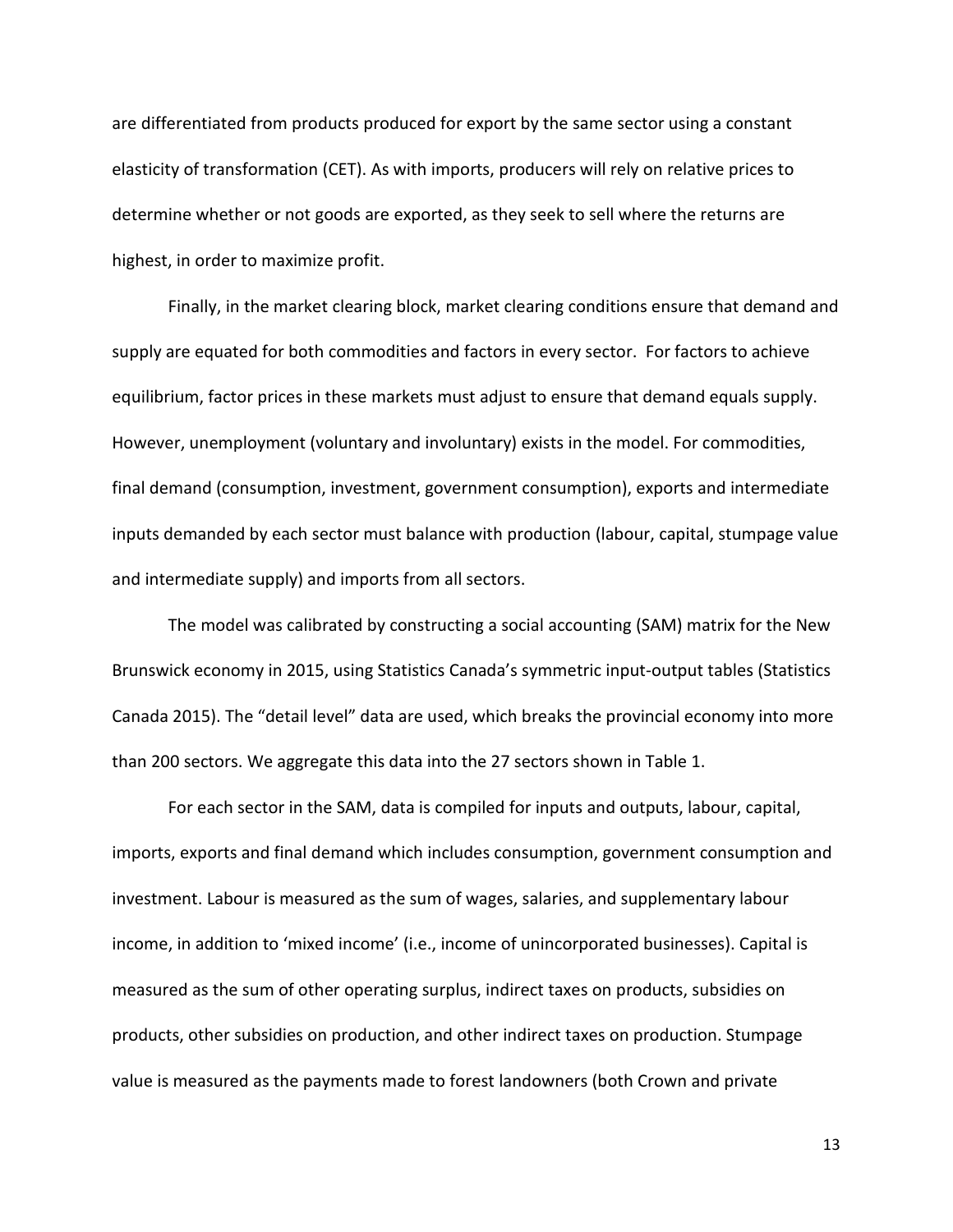landowners) to access and harvest standing trees.

While the New Brunswick 2015 input-output table provides most of the required data to complete the SAM, it does not specially include hardwood and softwood stumpage values. Rather, stumpage payments in the forestry and logging sectors are embedded in each sector's 'other operating surplus' as a component of capital. To isolate stumpage values as inputs, we built on Ochuodho and Lantz (2014) by using total revenue estimates from the sale of stumpage on provincial Crownland (National Forestry Database, 2015) as the starting point for calculating total stumpage revenues. We proportion this revenue into hardwood and softwood stumpage value using the percentage breakdown of volume harvested of each species-type on Crownland in 2015 (NRCan 2020). We then scale-up these Crown land stumpage revenue estimates by adding private land stumpage revenues, based on the percentage of private land volume harvested of each species-type from the total in New Brunswick in 2015 (NRCan 2020).<sup>[4](#page-13-0)</sup>

In order to disaggregate the forestry and logging sector into hardwood forestry & logging and softwood forestry & logging we used the quantity of wood harvested by species and grade (National Forestry Database, 2015), regional stumpage prices per species and grade (New Brunswick Federation of Woodlot Owners, 2015), and New Brunswick's 2015 Supply and Use table (Statistics Canada, 2018). The Supply and Use table includes the dollar value of inputs used by each sector in the economy. In the case of forestry-related sectors, it shows the total dollar value spent on wood harvested. We begin by multiplying the quantity of wood harvested by species and grade by their corresponding price, which provides an estimate of the total and

<span id="page-13-0"></span><sup>4</sup> This method is based on the assumption that private land stumpage rates are the same as those on Crownland, which is the policy of the Provincial government (NBFPC 2016).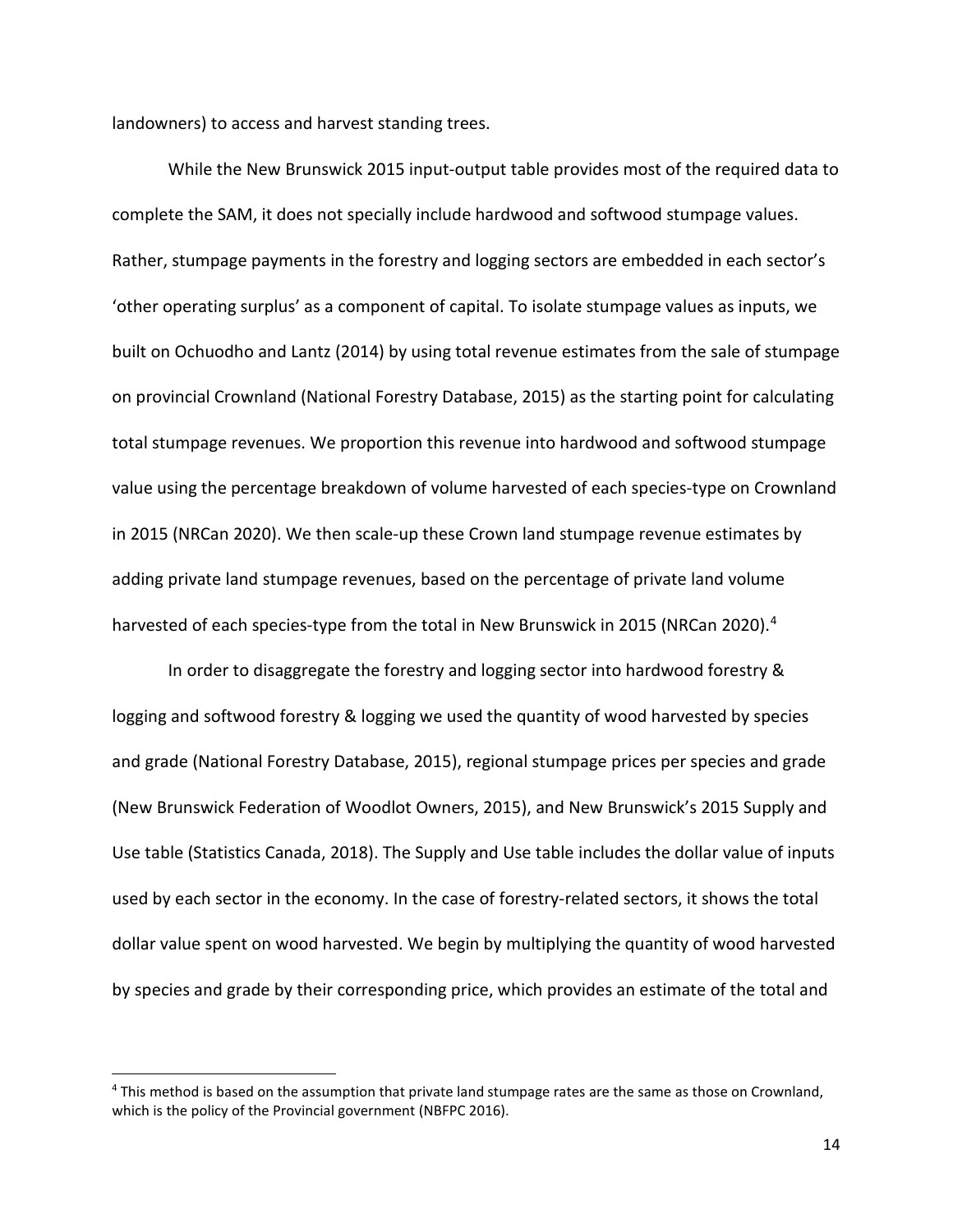proportional value of wood harvested by species and grade in New Brunswick for 2015. We then multiply the proportional value of wood harvested by species and grade by the dollar value spent on wood to estimate the total and proportional dollar value spent by each sector on each species. We aggregate the species-specific spending to provide an estimate of the sector-specific proportion of dollars spent on softwood vs hardwood forestry & logging sectors. These proportions are then applied to New Brunswick's 2015 Input-Output table in order to disaggregate the intermediate demand of various sectors from the hardwood and softwood forestry & logging sectors.

The above adjustments created an imbalance within the SAM. To rebalance the SAM, we created a linear solver that redistributed the imbalance as a fixed proportion to the interactions occurring between the individual forestry & logging sectors and all non-forestry related sectors and entities. This process not only allowed us to balance the SAM but also create a SAM that has unique inputs and outputs for the both the hardwood and softwood forestry & logging sectors. Table 2 provides a summary of the resulting 2015 demand for softwood and hardwood forestry & logging sector intermediate goods by sector used in the SAM.

|       |              |              |              |              |       |              | Table 2. Demand for softwood & hardwood intermediate goods by sector (\$ millions, 2015) |
|-------|--------------|--------------|--------------|--------------|-------|--------------|------------------------------------------------------------------------------------------|
|       | SAW-         | VFN-         | OW-          | PUP-         | CP-   | PR-          | Rest of the                                                                              |
|       | <b>MANUF</b> | <b>MANUF</b> | <b>MANUF</b> | <b>MANUF</b> | MANUF | <b>MANUF</b> | economy                                                                                  |
| S-FOR | 353.48       | 8.94         | 6.27         | 39.32        | 1.94  | 0.07         | 55.13                                                                                    |
| H-FOR | 30.52        | 0.72         | 0.50         | 133.33       | 0.78  | 0.03         | 22.25                                                                                    |

In addition to the baseline data outlined above, several other variables and parameters are estimated to accurately reflect the economy of New Brunswick in the base year. Data such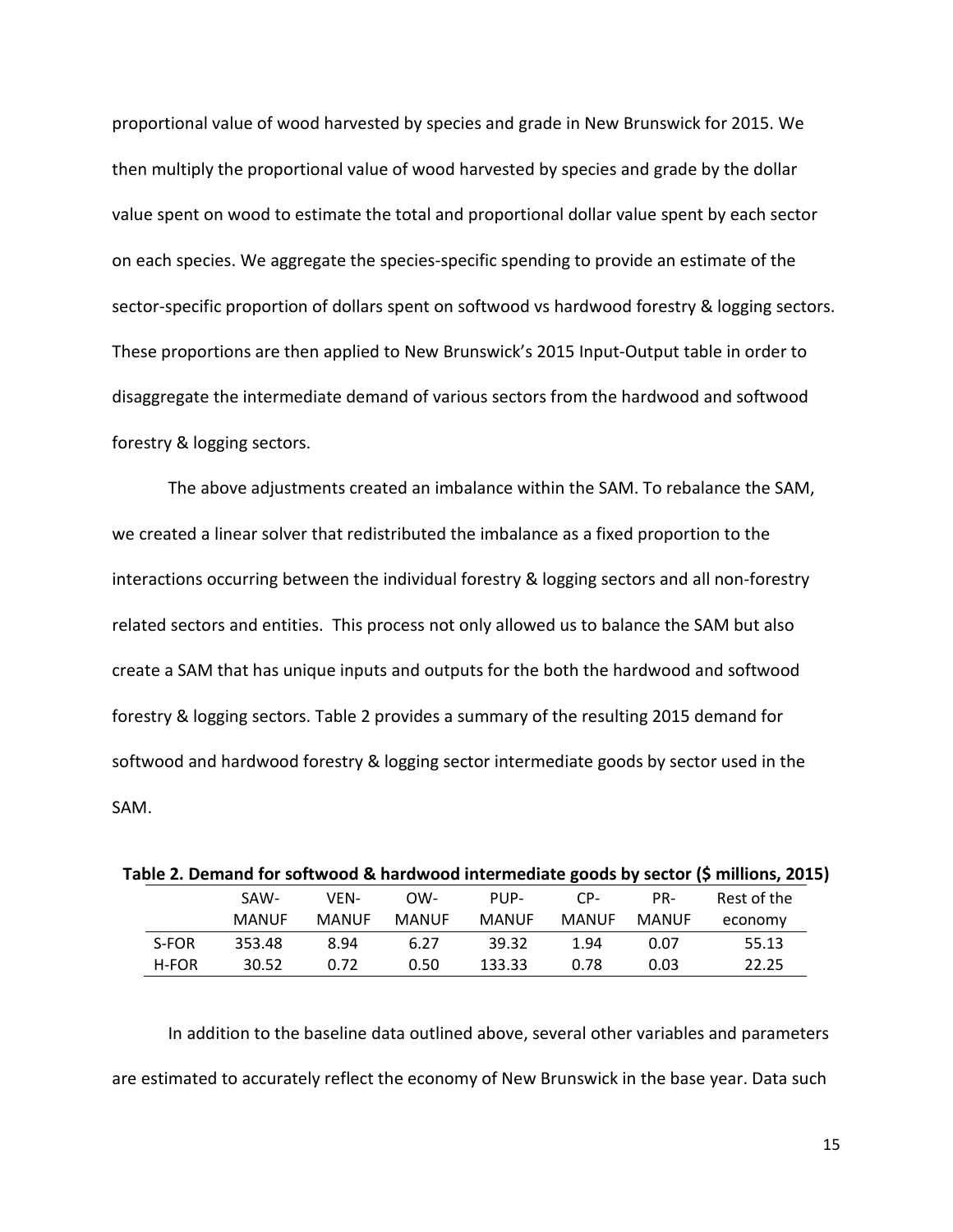as trade balance, household and government savings, and transfers come from Statistics Canada's input-output tables. Elasticity parameters, including income elasticity, elasticity of substitution, and elasticity of transformation, are derived from the GTAP database (GTAP 2018) and Withey et al.  $(2016)^5$  $(2016)^5$ .

We use the General Algebraic Modeling System software with a nonlinear programming algorithm, along with CONOPT3 solver (GAMS 2018), to implement the model. The model is initially solved in static form to replicate 2015 data. Checks are conducted to ensure that the model solves without infeasibilities with zero iterations, that the model is square, that Walras law is satisfied, that the model is homogenous of degree zero, and that base year data is replicated.

Following the static general equilibrium solution, the model is solved recursively over a 90-year (2015-2105) time frame. Recursive dynamics is incorporated in the model through growth in capital supply, labour supply, stumpage value and total factor productivity. Capital supply growth is endogenously governed by a capital accumulation equation, which uses an endogenous return rate on capital and total savings (Ochuodho and Lantz 2014). Labour supply is assumed to grow by 0% annually in the model, based on labour supply growth projections from Statistics Canada (Statistics Canada 2020c).<sup>[6](#page-15-1)</sup> Stumpage value growth will depend on the various scenarios considered in our analysis (discussed below).

<span id="page-15-0"></span><sup>5</sup> Following Withey et al. (2016), we simply assumed relatively low substitution elasticities between stumpage and capital/labour since published data is not available for these parameters. This is a typical assumption in forestrelated CGE studies on grounds that stumpage is largely a required factor in the production of forestry & logging sector output.

<span id="page-15-1"></span> $6$  For sensitivity analysis purposes, we also consider a positive growth scenario in labour supply of 0.5% annually, and present these results in Appendix I.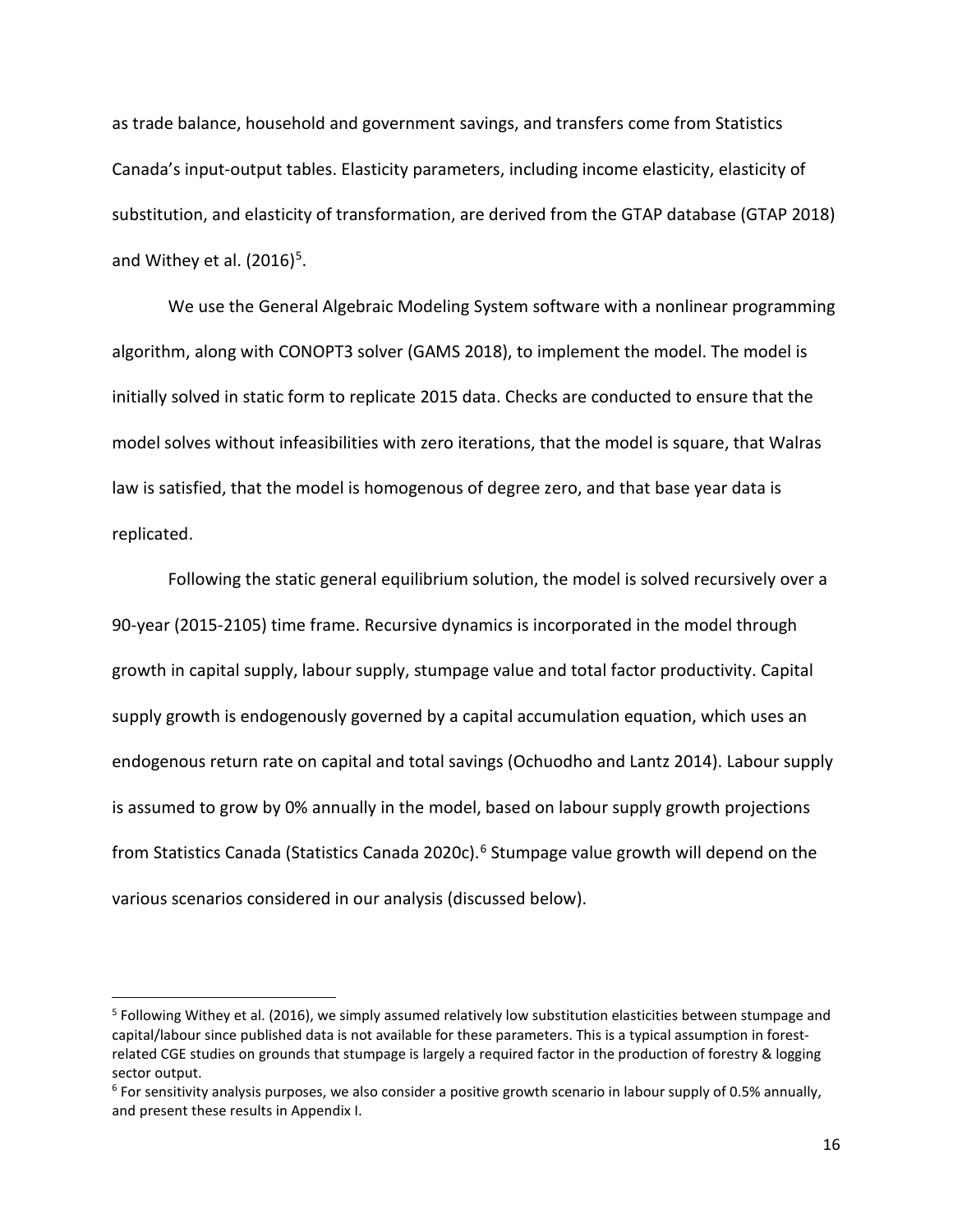As factor inputs change over time, the economy will expand/contract through changes in production, income and final demand, leading to changes in GDP, employment, prices, etc. In our analysis, we focus on changes to key macroeconomic variables such as income, consumption, GDP, equivalent variation<sup>7</sup>, exports, imports, and production by sector. Values are presented annually and in present value, real terms (\$2015) using a 2% real discount rate (reflecting the historical rate of return of long-term government bonds).

#### **Coupling the models:**

Once calibrated with a set of climate, forest, and management parameters (scenarios will be described below), the Woodstock model is run over the 2020-95 period, and produces estimates of hardwood and softwood harvest (in terms of  $m<sup>3</sup>$ ) on New Brunswick's Crownland, which represents approximately 50% of forestland in the Province. Since our intention is to assess the impacts of climate change on the entire Province's forests, we need to scale-up the harvest estimates. We initially investigated extending a private land Woodstock model currently under development by NBERD, however, after a thorough review of the model, we felt the uncertainties in management actions, particularly for private woodlots, would limit our confidence in the model output. Instead, we make a simplifying assumption that our estimated timber production changes over time on Crownland in New Brunswick are representative of the entire forest land base of the province. That is, when our model predicts that Crownland timber supply changes by a certain percentage, we assume private land timber supply changes by the

<span id="page-16-0"></span> $<sup>7</sup>$  Equivalent variation is the change in wealth, at current prices, that would have the same effect on consumer</sup> welfare as would the change in prices, with income unchanged. It is measured as the difference between: (i) the supernumerary income that would exist under the proposed change divided by a price index that reflects the change in prices under the proposed change; and (ii) the supernumerary income that exists under baseline conditions.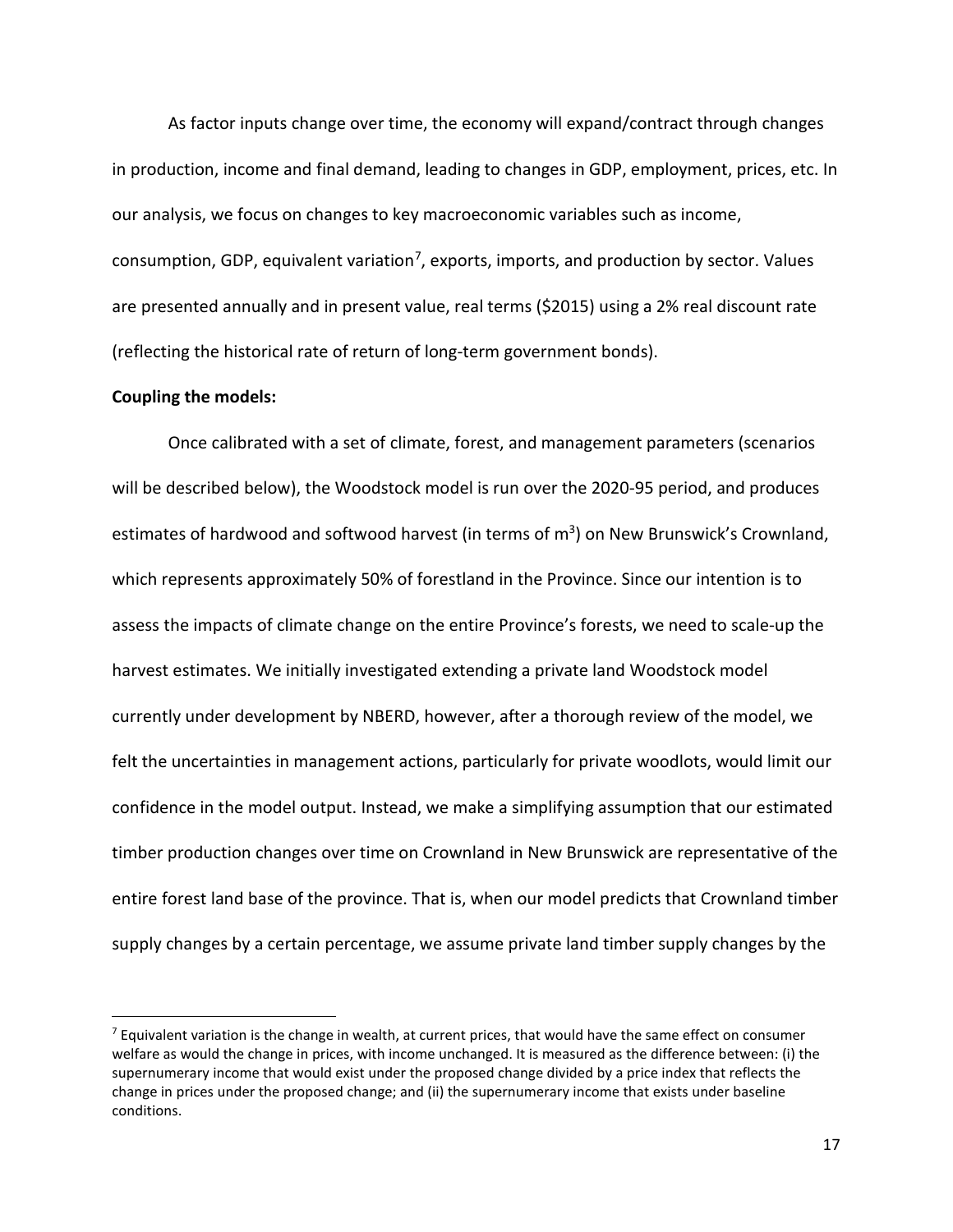same percentage, resulting in an equivalent percentage change in total timber supply in the province. While there exist some differences in forest area, forest types and management regimes between ownership types that need to be accounted-for in the future (see Table 3 for a comparison), the assumption made here allows us to proceed with our model coupling analysis.

|                                                       | <b>Crown forest</b> | <b>Private forest</b> |
|-------------------------------------------------------|---------------------|-----------------------|
| Forest land area (mill ha) <sup>a</sup>               | 3.1                 | 2.9                   |
| SW Harvest (mill m <sup>3</sup> , 2019) <sup>a</sup>  | 3.5                 | 2.7                   |
| HW Harvest (mill $m^3$ , 2019) <sup>a</sup>           | 2.1                 | 1.1                   |
| SW dominated growing stock (mill $m^3$ ) <sup>b</sup> | 156                 | ?                     |
| HW dominated growing stock (mill $m^3$ ) <sup>b</sup> | 90                  | 7                     |
| Area in SW Plantations ('000 ha) <sup>c</sup>         | 454                 | 46                    |
| SW Planting (mill seedlings/yr, 2019) <sup>a</sup>    | 20.1                | 2.8                   |

**Table 3. Comparison of Crown and private forest land in New Brunswick**

a NRCan (2020).

 $b$  CCFM (2005).

 $c$  C. Hennigar, ERD, personal communication, 2021. The private forest plantation estimate excludes freehold areas (representing 18% of NB forest land). Inventory updates are between 1-10 years out of date.

To couple the models, we take the percentage change estimates in softwood and

hardwood harvest levels over time produced from the Woodstock model and use them to

adjust the hardwood and softwood stumpage value inputs in the CGE model over the same

period of time.

#### **Scenarios:**

We consider 4 scenarios in our analysis, as summarized in Table 4. $8$  Scenario 1 is the

Baseline, where labour supply grows at 0% annually, climate change does not occur, planting

continues at current rates, and all plantations are assumed to survive. The next three scenarios

<span id="page-17-0"></span><sup>&</sup>lt;sup>8</sup> As noted above, Appendix I provides a parallel set of scenarios assuming a higher labour supply growth rate.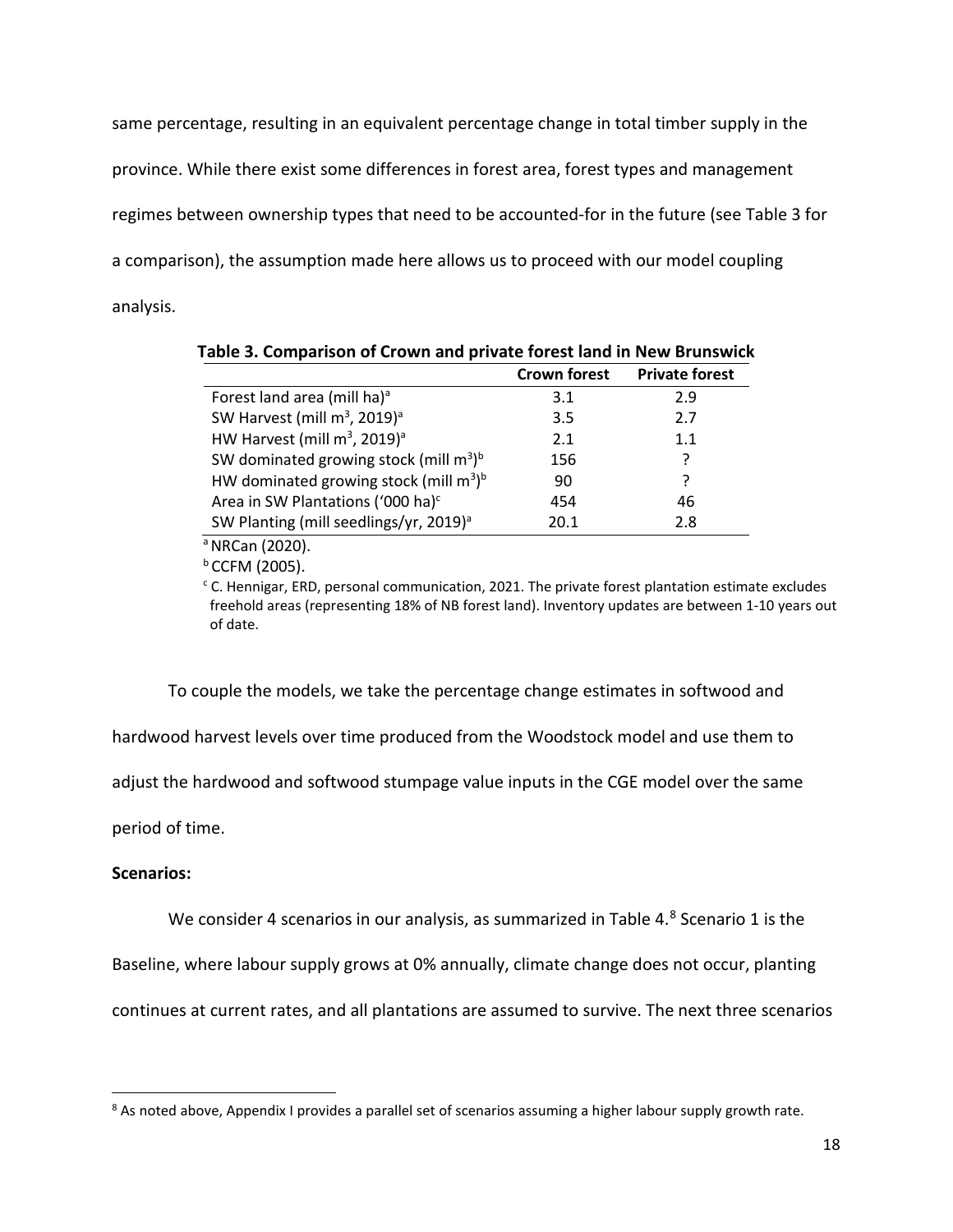include different assumptions about climate change, its effects on forest

succession/plantations, and options to adapt. In each of these scenarios, we consider only the

most extreme IPCC climate change condition, namely RCP 8.5. We focus on RCP 8.5 in this

report because other commonly used IPCC conditions, namely RCP 2.5 and 4.5, showed much

smaller impacts on timber supplies over time, and as such, we left them out of the presentation

of results (these are available from the authors upon request).

Scenario 2 considers the effects of climate change RCP 8.5 in: (i) altering forest

succession such that a number of species (mostly softwoods) will not be successful in naturally

regenerating/competing; and (ii) increasing drought conditions such that all spruce plantations

established in 2020+ fail due to increased drought conditions.

| <b>Scenarios</b>            |                                                                       |
|-----------------------------|-----------------------------------------------------------------------|
|                             | <b>Description</b>                                                    |
| Scenario 1 (Baseline)       | - Labour supply grows at 0% annually                                  |
|                             | - Climate change does not occur                                       |
|                             | - Planting continues at current rates and all plantations survive     |
| Scenario 2 (Climate Change) | - Baseline labour supply growth                                       |
|                             | - Climate change (via IPCC RCP 8.5) alters forest succession and      |
|                             | increases drought conditions                                          |
|                             | - Planting continues at current rates, and all spruce plantations     |
|                             | established in 2020+ fail due to increased drought conditions         |
| Scenario 3 (Plant Drought-  | - Baseline labour supply growth                                       |
| <b>Resistant Seedlings)</b> | - Climate change (via IPCC RCP 8.5) alters forest succession and      |
|                             | increases drought conditions                                          |
|                             | - Planting continues at current rates and all plantations established |
|                             | in 2020+ survive due to the use of drought resistant spruce           |
|                             | seedlings                                                             |
| Scenario 4 (Plant Hardwood) | - Baseline labour supply growth                                       |
|                             | - Climate change (via IPCC RCP 8.5) alters forest succession and      |
|                             | increases drought conditions                                          |
|                             | - Planting begins at current rates and climate resistant commercial   |
|                             | HW species (red maple, sugar maple, oak) are planted on failed        |
|                             | spruce plantations established in 2020+ as they become available.     |

**Table 4. Scenarios considered**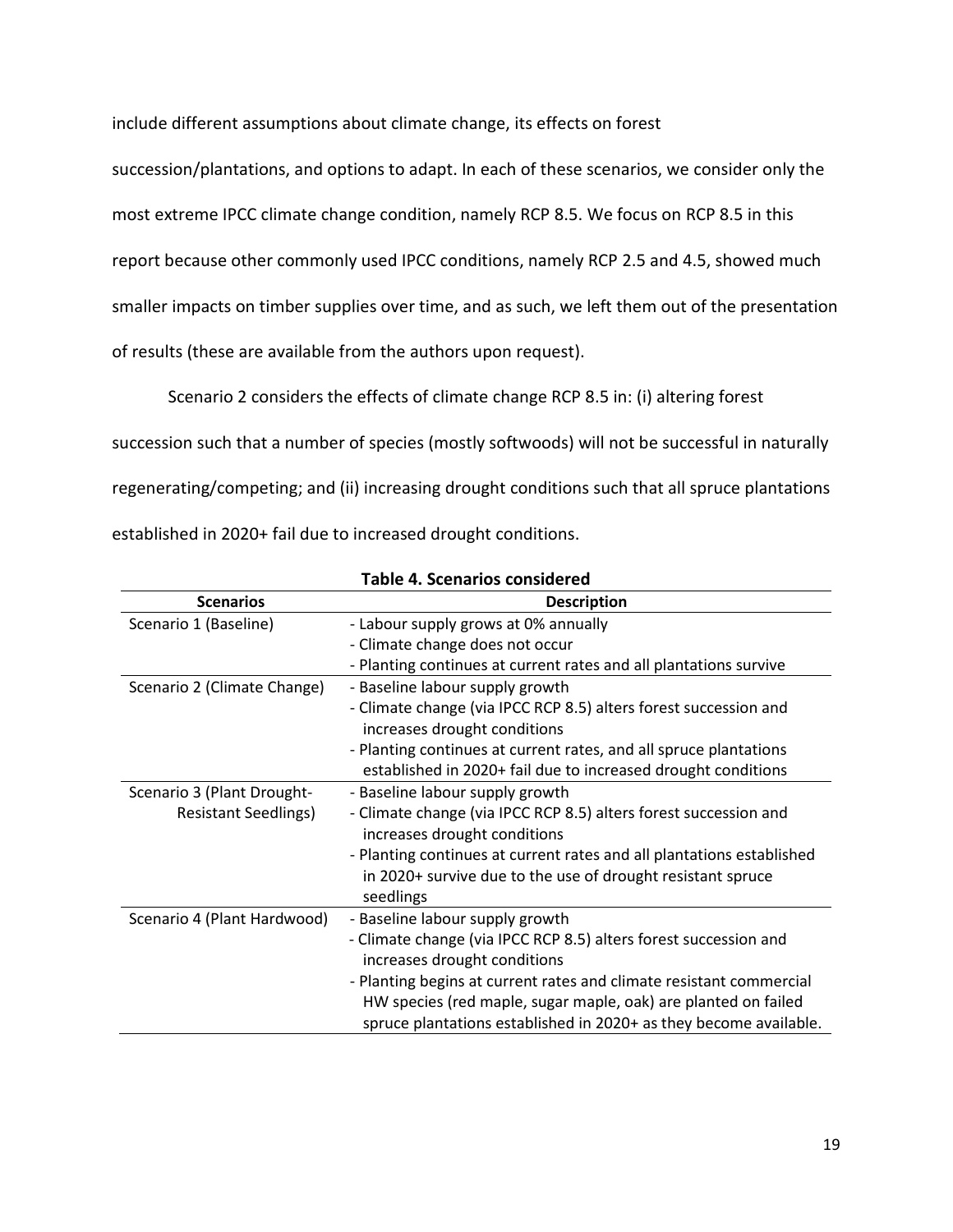Scenario 3 considers the same climate change conditions as Scenario 2, however drought-resistant seedlings are used to successfully maintain all plantations established in 2020+. This adaptation option is being given serious consideration in the recent NSERC funded Silvi21 national project, of which one project involves translocation of current seed sources into the south-east US to identify likelihood of current seedling survival under much warmer conditions and also to select for drought resistant genotypes for future spruce plantations (L. D'Orangeville, UNB, personal communication, 2021).

Scenario 4 also considers the same climate change conditions as Scenario 2, however in this case, climate resistant commercial hardwood species (e.g., red maple, sugar maple, oak) are planted on areas previously planted to spruce as well as other non-commerical/poorlyregenerating areas as they become available. Red maple seedlings in particular have shown to be quite resilient in the face of drought conditions (Vaughan 2021). Hardwood plantations are currently being considered in New Brunswick by the New Brunswick Department of Energy and Resource Development to help achieve both Acadian forest restoration and climate change mitigation goals (C. Hennigar, NB ERD, personal communication, 2021). A key hurdle in widespread implementation of hardwood plantations is cost, as seedlings need to be fenced to prevent browse. Another hurdle is the existing manufacturing capacity and the dependence on strong softwood lumber markets across the province.

#### **Economic impact and cost-benefit analysis:**

To assess the economic impacts of climate change without and with adaptation, we present a comparison of the economic variable outcomes produced by the CGE model under Scenarios 2, 3 and 4 with those of Scenario 1 (the Baseline). We present these comparisons in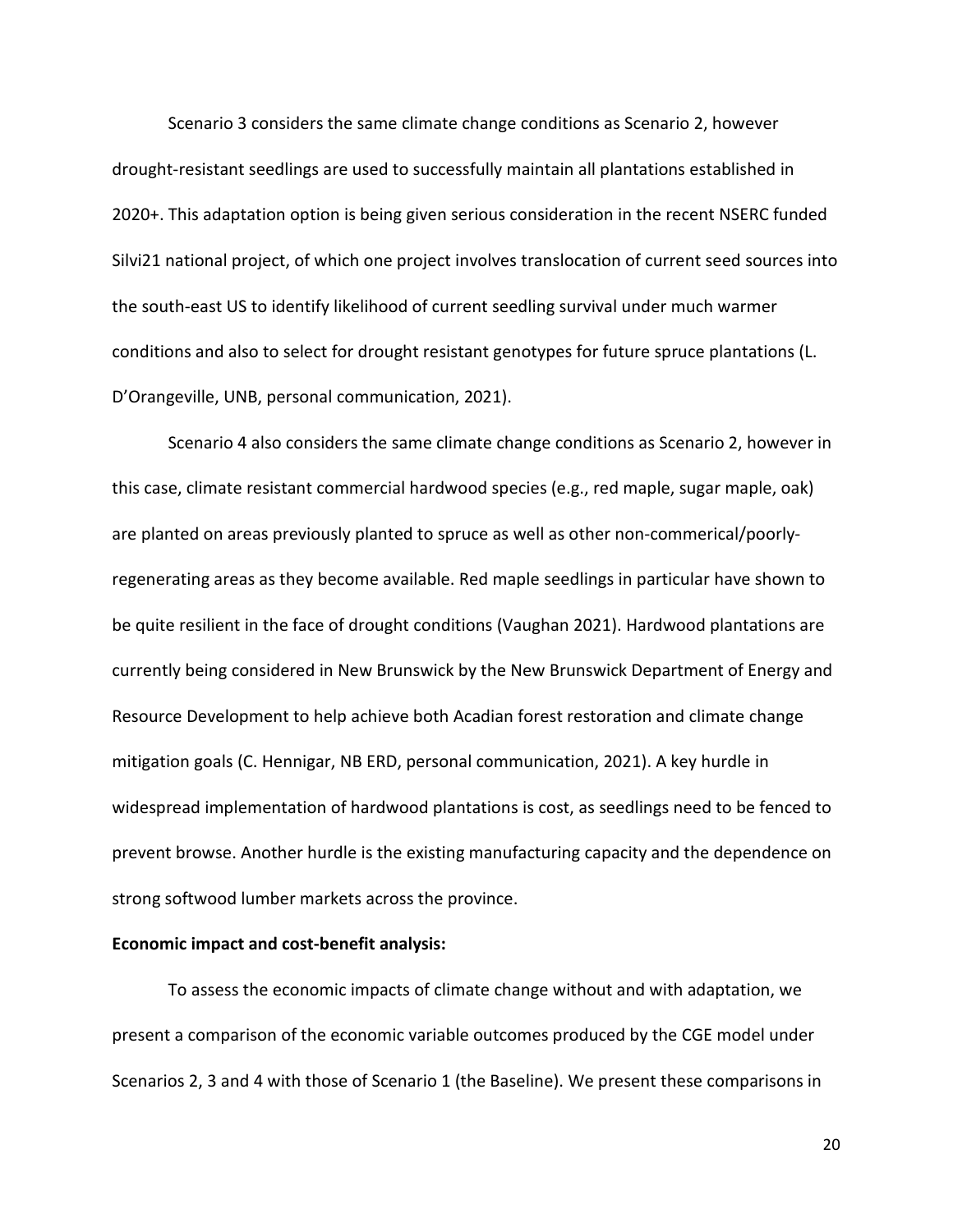both time-trend figures and tables, the latter which includes current and present values (using a 2% discount rate, reflecting the average historical real return on risk-free Canadian government bonds).

We also present a preliminary cost-benefit analysis of the two adaptation options considered in this analysis (i.e., Scenarios 3 and 4), where the cost is equivalent to the present value financial expenditures needed to implement the adaptation activity, and the benefit is equivalent to the increase in present value welfare (i.e., equivalent variation) over time moving from the climate change Scenario 2 to adaptation Scenario 3 or 4. We present our analysis in terms of cost-benefit ratios and net present values (both using a 2% discount rate, representing the historical average real interest rate of government bonds), with adaptation being supported in cases where the former measure is equal to or greater than 1, and the latter measure is equal to or greater than 0. The cost-benefit ratio measures the cost effectiveness of the investment, while the net present value measures the overall efficiency of the investment.

Costs associated with implementing Scenario 3 (Plant Drought-Resistant Seedlings) are based on a core assumption that the tree improvement workload in New Brunswick would have to double in order to continue the current pace of volume gain improvements while introducing improvement in drought tolerance. The cost increases would be mostly variable but some fixed costs would be associated with infrastructure. Workload increases would include grafting, breeding, field trial establishment and management, data collection, and analysis. A single round of R&D would be required to understand the fundamentals of drought tolerance breeding with Acadian conifer species over the first five years. Specific costs are estimated as follows: (i) additional office, lab, greenhouse space for growing field trials at \$500k in first year;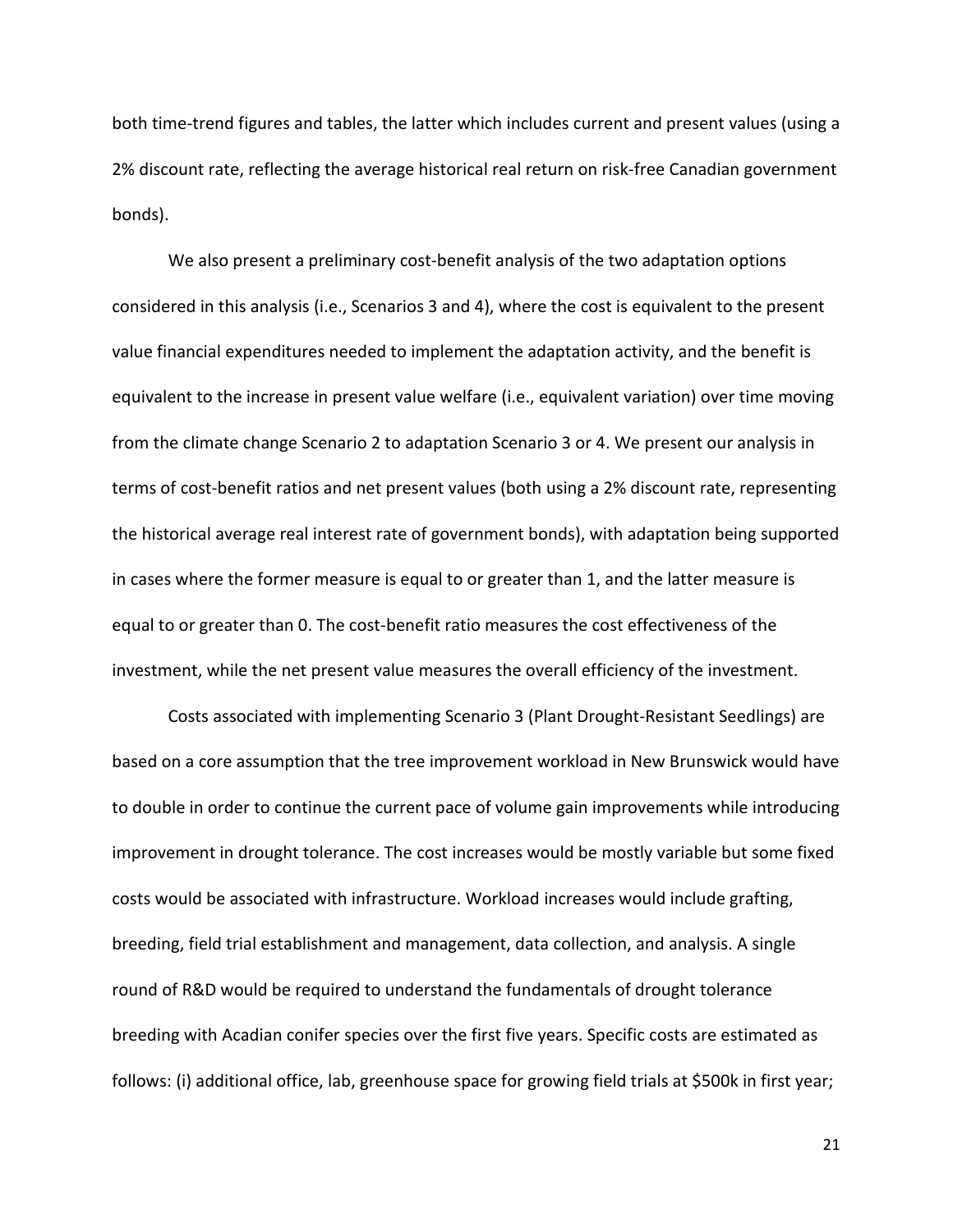(ii) R&D activities to develop drought tolerance breeding strategy at \$400k spread over first 5 years; (iii) salaries, benefits, vehicles, and related costs for additional tree improvement professionals and technicians at \$555k/yr; (iv) maintenance and up-keep for the additional office, lab, and related infrastructure at \$20k/yr; (v) additional materials and supplies including herbicide, field tags, data recorders, greenhouse supplies for growing field test seedlings, etc. at \$45k/yr; and (vi) additional contract work for incremental test sites, including mechanical site prep, weed control, etc. at \$15k/yr (Josh Sherrill, Leader of Forest Productivity, JD Irving Ltd, personal communication, 2021).

Costs associated with implementing Scenario 4 (Plant Hardwood) are based on the core assumption that a planting program would require additional silviculture investments to successfully establish hardwood stands. R&D efforts would be required early on to better understand seed procurement and stratification, nursery growing, planting practices, weed control requirements, stand tending, and growth and yield to create silviculture best management practices and achieve desired commercial product outcomes. Specific costs are estimated as follows: (i) R&D activities to develop hardwood silviculture program, including program leader, research staff, field studies, data analysis, and reporting at \$800k, spread over first 5 years; (ii) incremental seedling costs at \$12.52 mill/yr<sup>9</sup>; (iii) incremental planting costs at

<span id="page-21-0"></span><sup>&</sup>lt;sup>9</sup> Calculated as the difference between the cost of growing hardwood vs conifer seedlings. Here, we assume conifer seedling growing costs are \$0.18/tree, conifter planting density is 1,800 trees per ha, hardwood seedling growing costs are \$0.38/tree, and hardwood planting density is 2,500 trees per ha (to account for anticipated survival issues). Since there is currently 10,000 ha of forest planted on Crownland annually, and Crownland is approximately 50% of all forested area in the province, we assumed that 20,000 ha of forestland would be planted annually as hardwood plantations over the 2021-2095 period.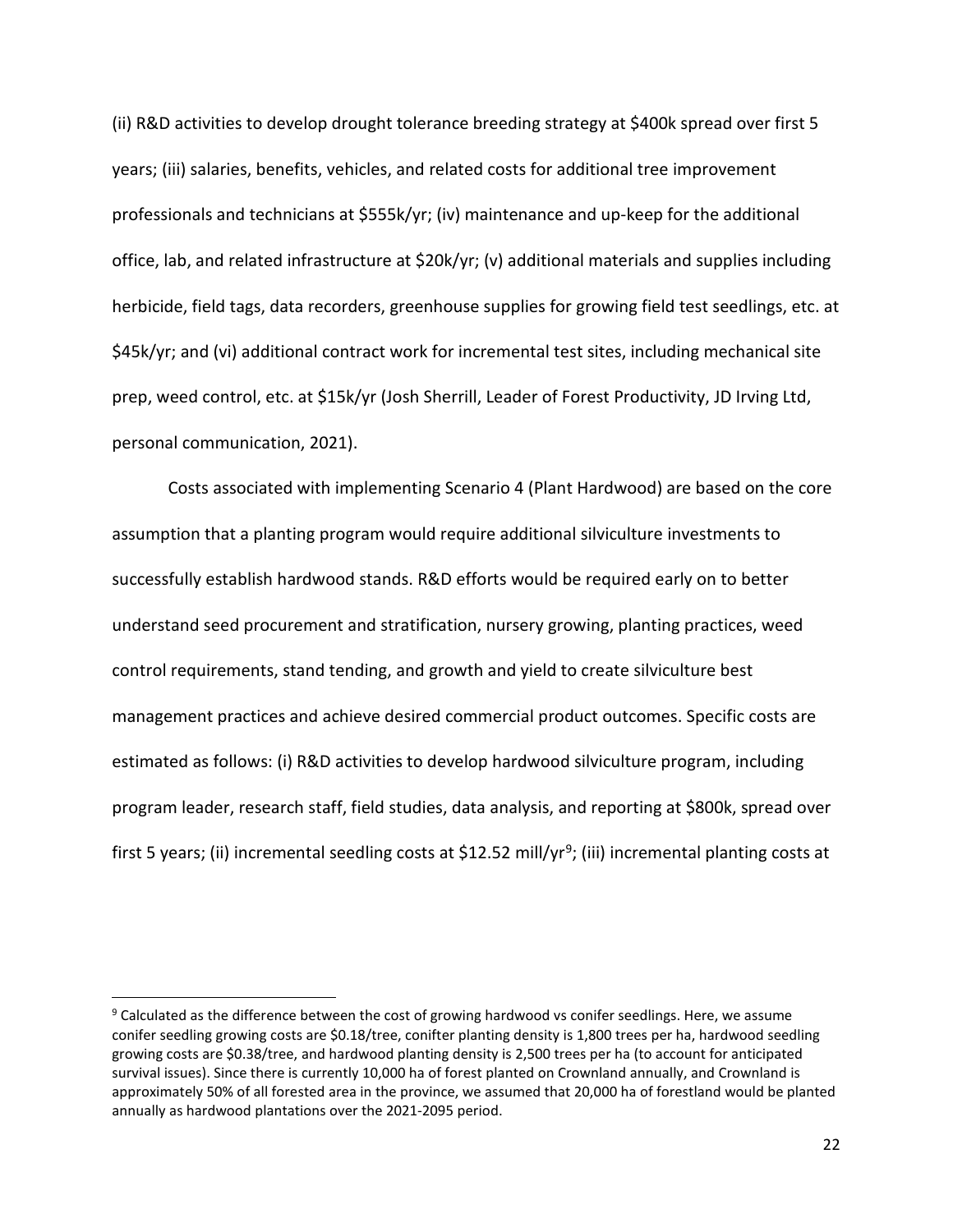\$2.5 mill/yr<sup>10</sup>; and (iv) incremental silviculture costs at \$10 mill/yr<sup>[11](#page-22-1)</sup> (Josh Sherrill, Leader of Forest Productivity, JD Irving Ltd, personal communication, 2021).

### **3. Results**

#### **Wood supply impacts:**

Figures 1 and 2 provide hardwood and softwood timber supply estimates produced by the Woodstock model from 2015 to 2095 under the different scenarios considered. Hardwood timber supply trend is similar and constant over time under all scenarios except under Scenario 4 (Plant Hardwood), where it increases up to 26% by 2095 relative to the Baseline, as hardwood plantations start to mature. Softwood timber supply, on the other hand, is reduced below the Baseline under all other scenarios. The largest decrease is observed under Scenario 2 (Climate Change) where softwood timber supply is reduced by up to 26% below the Baseline by 2095. The reduction of softwood timber supply is surprisingly less significant under Scenario 3 (Plant Hardwood), where it is only reduced by up to 10% below the Baseline by 2095 (one would have expected similar reductions under Scenarios 2 and 3). Further investigation into the cause of this in the Woodstock model reveals that there is a significant amount of spruce-fir ingrowth under Red Maple and Tolerant hardwood plantation yields. Finally, the softwood timber supply reduction is much less under Scenario 4 (Plant Drought-Resistant Seedlings) compared to

<span id="page-22-0"></span><sup>&</sup>lt;sup>10</sup> Calculated as the difference between the cost of planting hardwood vs conifer seedlings. Here, since hardwood seedlings are larger, we assume it would cost an additional \$0.05/tree to plant. This was multiplied by a hardwood planting density of 2,500 trees/ha, and then by 20,000 ha of forestland planted annually as hardwood plantations over the 2021-95 period.<br><sup>11</sup> Calculated as 2 additional weed control treatments at \$250/ha for each treatment, and multiplied by 20,000 ha

<span id="page-22-1"></span>of treated forestland annually.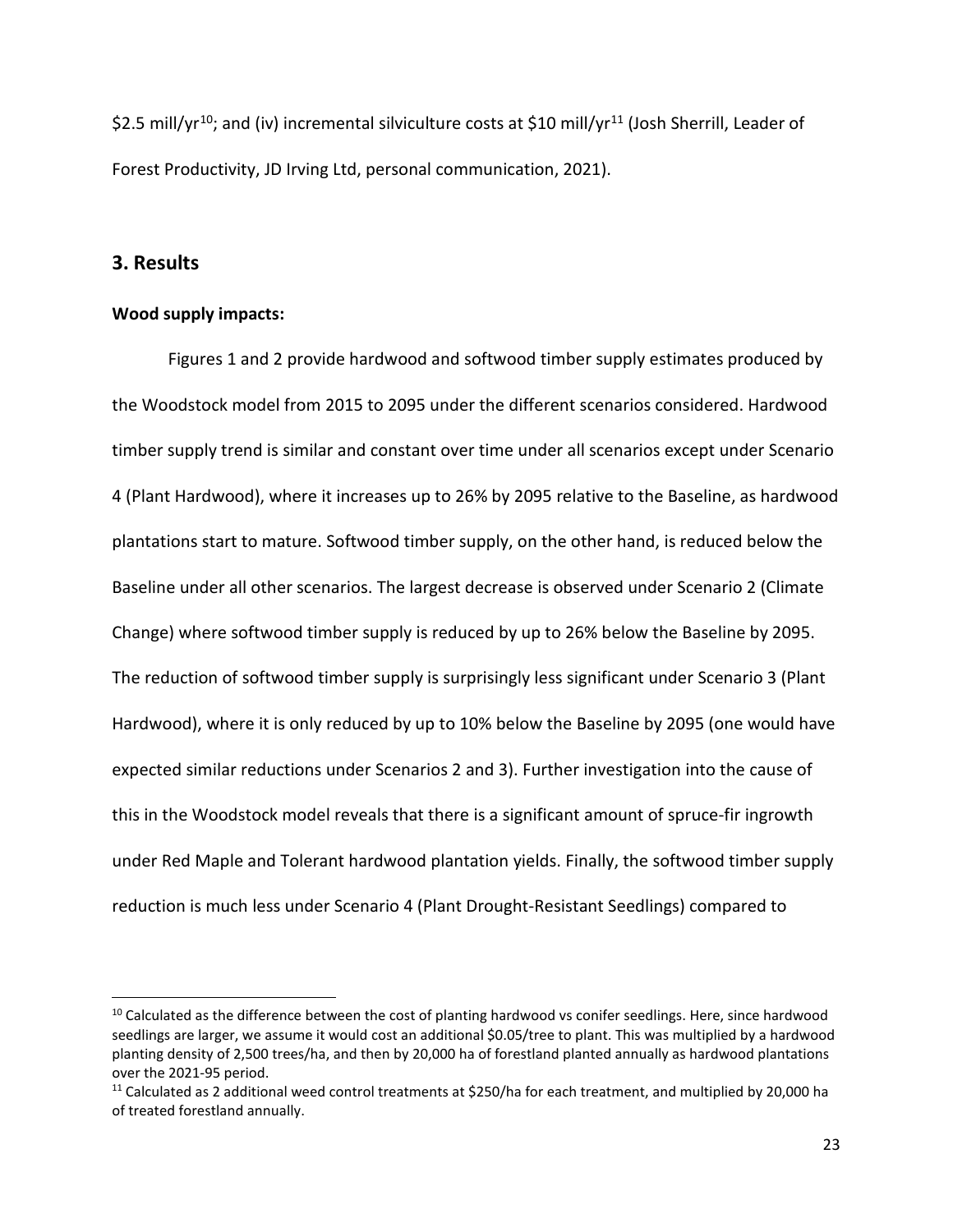Scenario 2 (Climate Change), where it is reduced by only up to 5% below the Baseline by 2095. This reduction emerges from the climate-induced change in successional dynamics which cause some softwood stands that are not planted to fail.



**Figure 1. Hardwood timber supply (m3 mill)**



24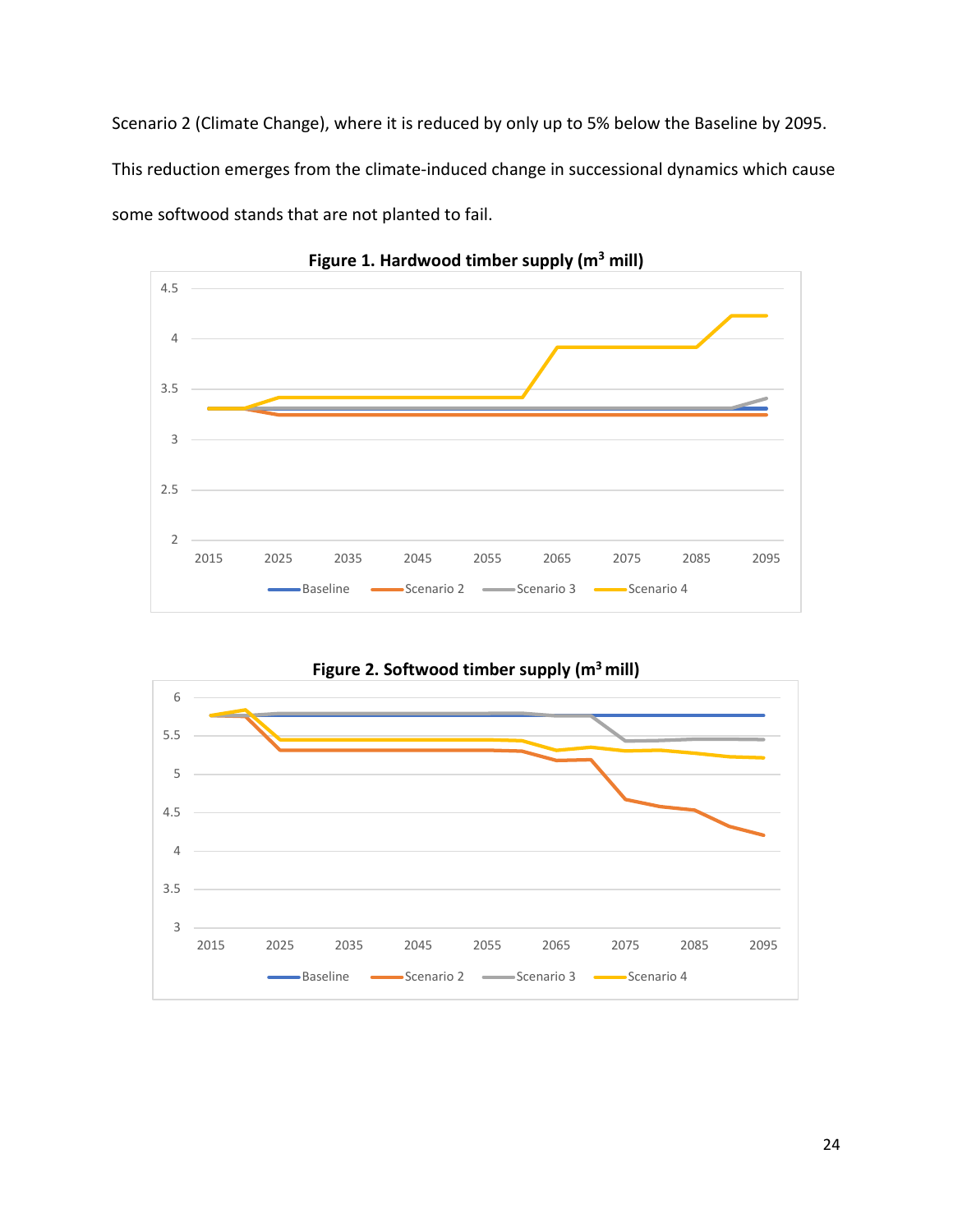#### **Economic impacts:**

Figures 3 and 4 provide hardwood and softwood stumpage price estimates produced by the CGE model from 2015 to 2095 under the different scenarios considered. These generally follow the inverse of the respective timber supply trends, where for instance hardwood prices decline under scenarios that exhibit hardwood timber supplies increase, and vice-versa for softwood. This is a result of market demand and supply conditions – when timber becomes more scarce, its price increases, and vice-versa. Overall, Scenario 4 (Plant Hardwood) exhibits the largest hardwood stumpage price decrease at 75% relative to the Baseline by 2095. Scenario 2 (Climate Change) exhibits the largest softwood price increase at 3.5 times the Baseline by 2095.



**Figure 3. Hardwood stumpage price (\$nominalized, relative to 2015)**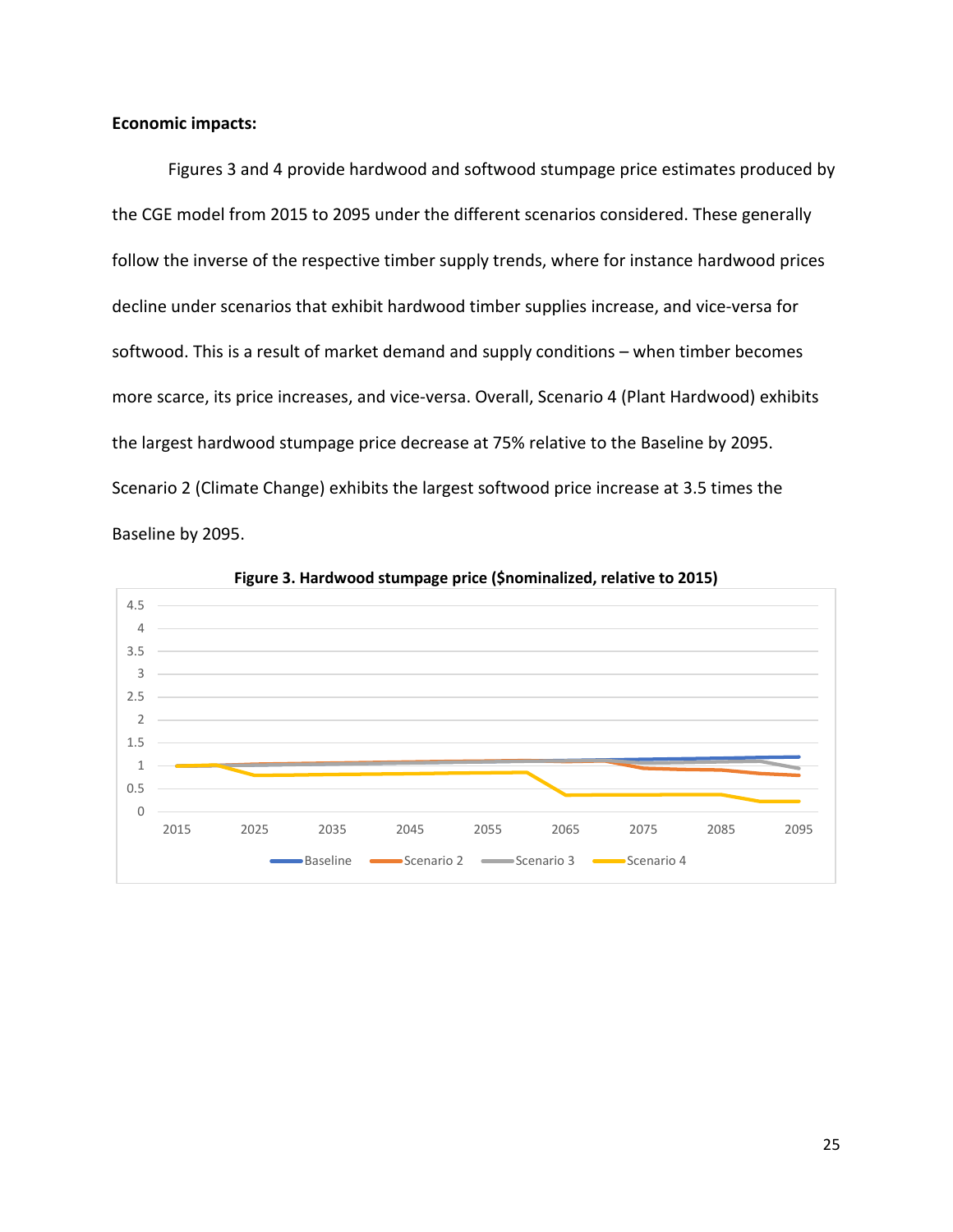

**Figure 4. Softwood stumpage price (\$nominalized, relative to 2015)**

Figure 5 provides GDP estimates produced by the CGE model from 2015 to 2095 under the different scenarios considered. While Scenarios 1, 3 and 4 exhibit similar GDP trends over time, Scenario 2 (Climate Change) exhibits a largest decrease in GDP of approximately 0.28% relative to the Baseline by 2095. This decline is a result of the significant decrease in softwood timber supply (Figure 2) and corresponding decrease in forest-related sector activity (Table 5 and 7) under this scenario compared to the others.



**Figure 5. GDP (\$2015 mill)**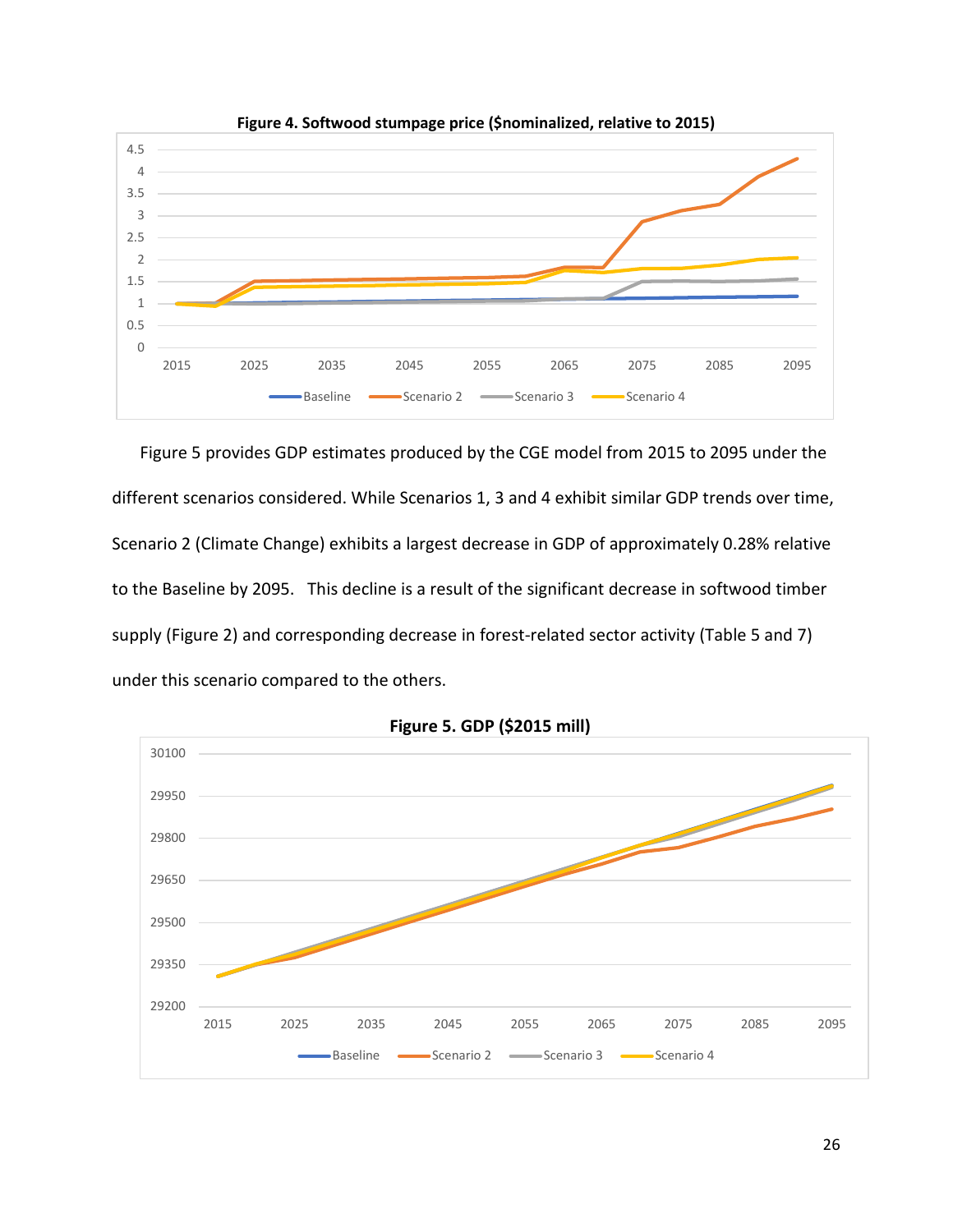Tables 5, 6, and 7 provide the sector-level output quantity, output price, and output value estimates by scenario in 2095, respectively. In Table 5, softwood forestry & logging sector output quantity is reduced by 12% under Scenario 2 (Climate Change) relative to the baseline. Additionally, the output quantity of most forestry related manufacturing sectors exhibiting significant declines ranging from 7% to 27% (except paper manufacturing). This follows from the 26% decrease in softwood timber supply in this scenario (see Figure 2). Output quantity in the Hardwood forestry & logging sector and the Pulp manufacturing sector is increased by approximately 2% under Scenario 4 (Plant Hardwood) relative to the Baseline by 2095. This follows from the 26% increase in hardwood timber supply in this scenario (see Figure 1).

In Table 6, sector output prices generally follow the inverse of the respective output quantities. This, again, is a result of market demand and supply conditions – when output becomes scarce, its price increases, and vice-versa. Softwood forestry & logging sector output price increases by as much as 5% under Scenario 2 (Climate Change), while Hardwood forestry & logging sector output price decreases by as much as 2.5% under Scenario 4 (Plant Hardwood) by 2095.

In Table 7, sector output values (comprised of a combination of a sector's output quantity and price) differs most under Scenario 2 (Climate Change) compared to the Baseline, with Softwood and Hardwood forestry & logging sectors exhibiting more than 7% declines, and most forestry related sectors exhibiting between 7% to 26% declines by 2095. It's interesting to note that the Hardwood forestry & logging sector output declines by 2% under Scenario 4 (Plant Hardwood), indicating that the price decrease more than offsets the output quantity increase, leading to an overall decrease in output value in this sector.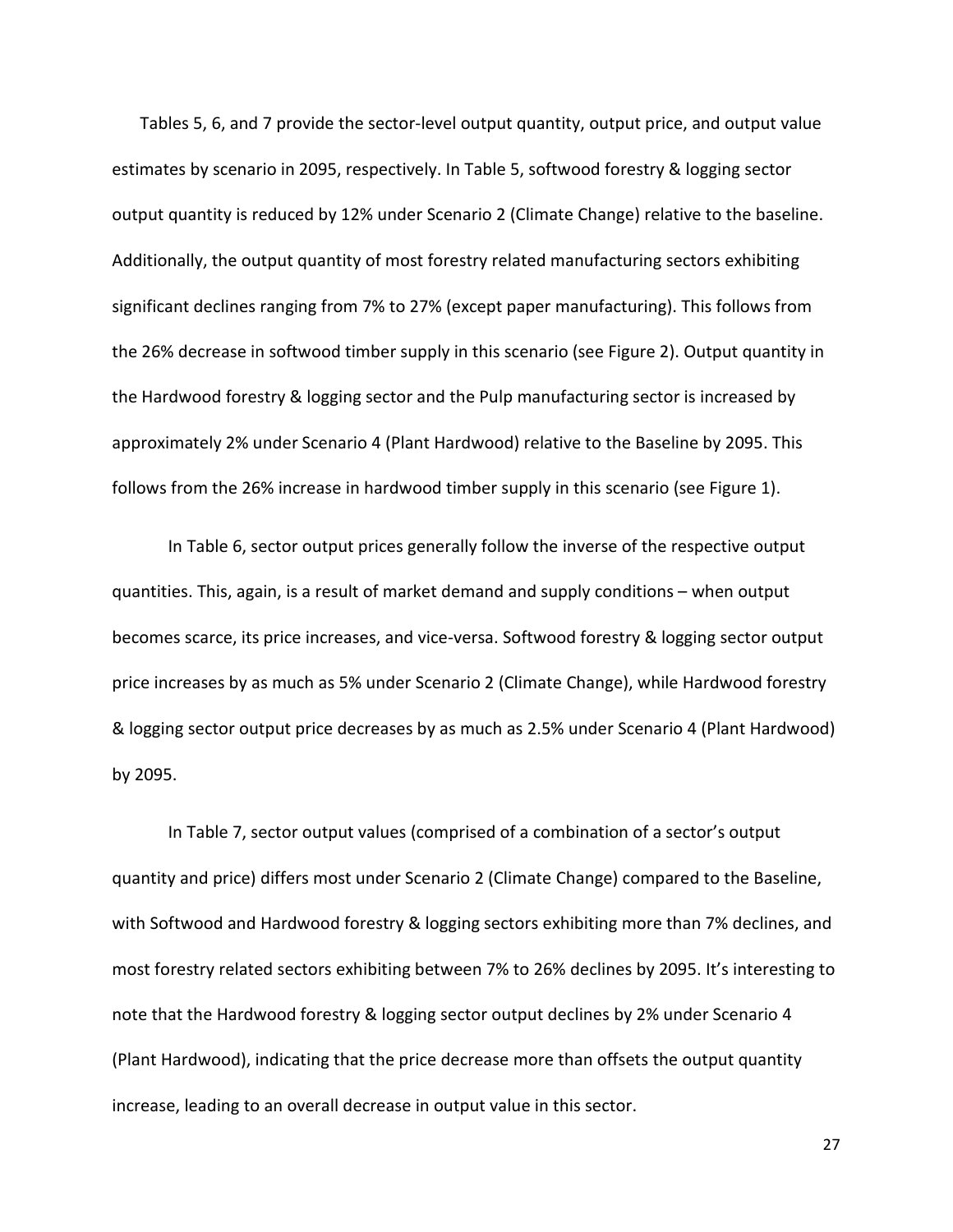| <b>Sector</b>    | <b>Baseline</b> | <b>Scenario 2</b> |                   |                   |
|------------------|-----------------|-------------------|-------------------|-------------------|
|                  |                 |                   | <b>Scenario 3</b> | <b>Scenario 4</b> |
|                  | (\$ millions)   | (% diff)          | (% diff)          | (% diff)          |
| <b>CROP</b>      | 846.0           | 2.67%             | 0.21%             | 0.01%             |
| S-FOR            | 475.1           | $-12.94%$         | $-1.50%$          | $-2.16%$          |
| H-FOR            | 192.3           | $-7.20%$          | $-0.06%$          | 2.35%             |
| <b>FISH</b>      | 368.7           | 4.02%             | 0.33%             | 0.04%             |
| <b>SUPP</b>      | 88.6            | $-8.32%$          | $-0.68%$          | $-0.11%$          |
| <b>OILGAS</b>    | 714.5           | 3.82%             | 0.31%             | 0.02%             |
| UTL              | 1551.7          | $-0.87%$          | $-0.05%$          | 0.10%             |
| <b>CONST</b>     | 4260.0          | $-0.50%$          | $-0.05%$          | $-0.03%$          |
| SAW-MANUF        | 886.2           | $-13.29%$         | $-1.51%$          | $-2.11%$          |
| <b>VEN-MANUF</b> | 202.5           | $-29.34%$         | $-5.21%$          | $-11.78%$         |
| <b>OW-MANUF</b>  | 186.1           | $-11.21%$         | $-1.76%$          | $-4.04%$          |
| <b>PUP-MANUF</b> | 1423.3          | $-7.45%$          | $-0.03%$          | 2.49%             |
| <b>CP-MANUF</b>  | 495.8           | $-8.33%$          | $-0.02%$          | 2.85%             |
| <b>PR-MANUF</b>  | 24.6            | $-0.09%$          | 0.05%             | 0.23%             |
| OTH-MANUF        | 14717.6         | 3.49%             | 0.28%             | 0.02%             |
| <b>TRADES</b>    | 1693.6          | 0.39%             | 0.03%             | $-0.01%$          |
| <b>RET</b>       | 3124.3          | $-0.32%$          | $-0.03%$          | $-0.02%$          |
| <b>TRANSP</b>    | 3870.6          | $-1.58%$          | $-0.10%$          | 0.11%             |
| <b>INFO</b>      | 1414.8          | $-0.16%$          | $-0.01%$          | $-0.01%$          |
| <b>FIN</b>       | 8309.8          | $-0.34%$          | $-0.03%$          | $-0.01%$          |
| <b>PROF</b>      | 1526.8          | $-0.24%$          | $-0.02%$          | 0.00%             |
| <b>ADMIN</b>     | 2091.4          | $-1.02%$          | $-0.08%$          | 0.01%             |
| <b>EDUC</b>      | 139.3           | $-0.48%$          | $-0.04%$          | $-0.01%$          |
| <b>HEALTH</b>    | 1405.6          | $-0.31%$          | $-0.03%$          | $-0.02%$          |
| <b>ENT</b>       | 373.2           | $-0.59%$          | $-0.05%$          | $-0.01%$          |
| <b>ACC</b>       | 1479.6          | $-0.40%$          | $-0.03%$          | $-0.01%$          |
| OG&S             | 1343.3          | $-0.42%$          | $-0.03%$          | $-0.01%$          |

**Table 5. Sectoral output quantity (measured at 2015 prices) by scenario in 2095 (in % difference from Baseline)**

Figures 6 and 7 provide the import and export value of forestry related sector estimates produced by the CGE model from 2015 to 2095 under the different scenarios considered. While import value trends tend to be similar under all scenarios, export value trends tend to vary quite substantially, with export values under Scenario 2 (Climate Change) decreasing by up to 10% relative to the Baseline by 2095. This results largely from the decline in softwood timber harvest and forest related output value under this scenario.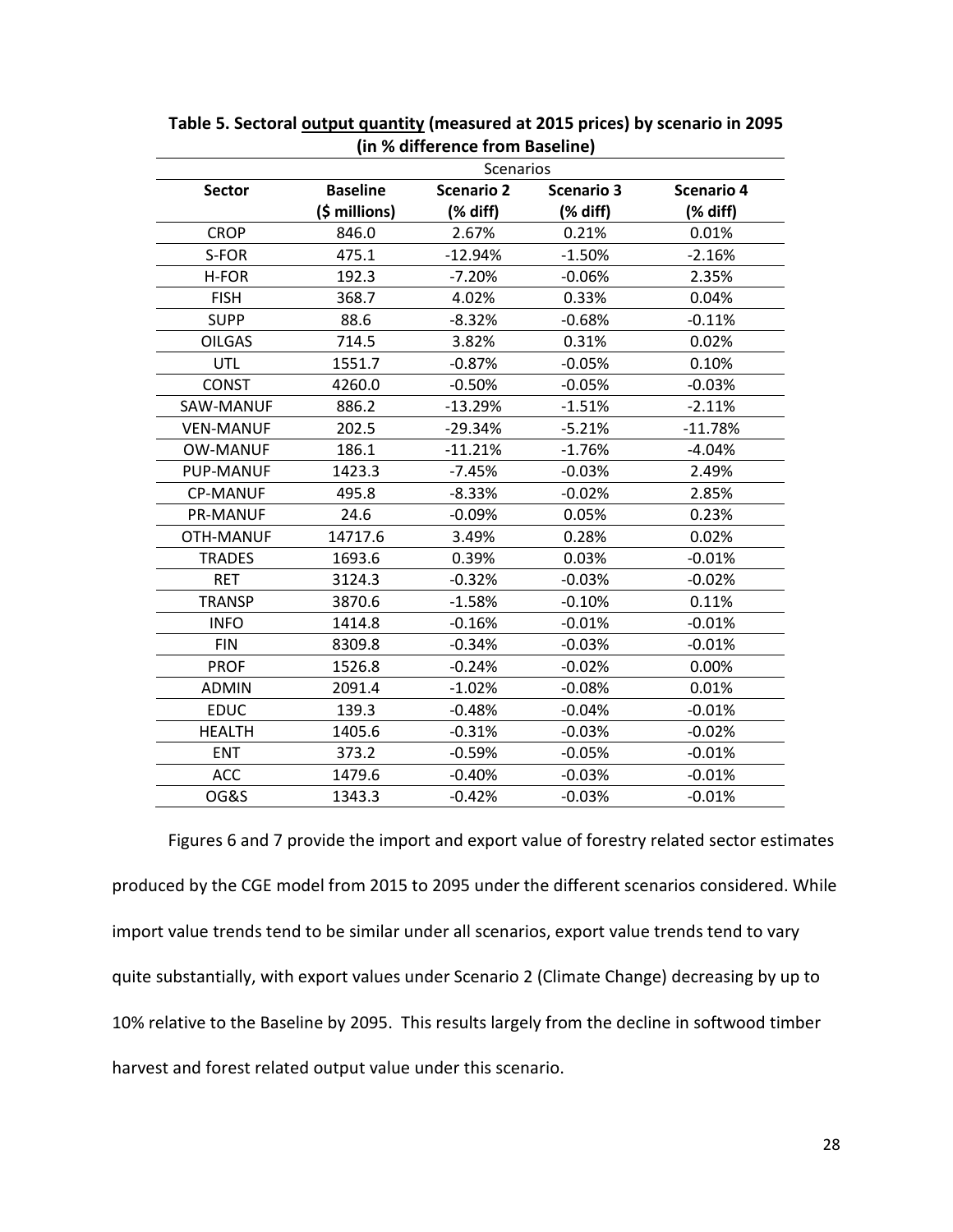|                  |                   | <b>Scenarios</b>  |                   |
|------------------|-------------------|-------------------|-------------------|
|                  | <b>Scenario 2</b> | <b>Scenario 3</b> | <b>Scenario 4</b> |
| <b>Sector</b>    | (% diff)          | (% diff)          | (% diff)          |
| <b>CROP</b>      | 0.21%             | 0.02%             | 0.01%             |
| S-FOR            | 5.44%             | 0.74%             | 1.59%             |
| H-FOR            | $-1.01%$          | $-0.71%$          | $-2.98%$          |
| <b>FISH</b>      | 0.11%             | 0.01%             | 0.00%             |
| <b>SUPP</b>      | 0.12%             | 0.01%             | 0.01%             |
| <b>OILGAS</b>    | 0.18%             | 0.02%             | 0.01%             |
| <b>UTL</b>       | 0.21%             | 0.02%             | 0.01%             |
| <b>CONST</b>     | 0.27%             | 0.03%             | 0.04%             |
| SAW-MANUF        | 2.35%             | 0.30%             | 0.58%             |
| <b>VEN-MANUF</b> | 1.45%             | 0.19%             | 0.37%             |
| <b>OW-MANUF</b>  | 1.36%             | 0.18%             | 0.36%             |
| PUP-MANUF        | 0.92%             | 0.05%             | $-0.11%$          |
| <b>CP-MANUF</b>  | 1.13%             | 0.04%             | $-0.20%$          |
| <b>PR-MANUF</b>  | 0.38%             | 0.02%             | $-0.04\%$         |
| OTH-MANUF        | 0.32%             | 0.03%             | 0.01%             |
| <b>TRADES</b>    | 0.13%             | 0.01%             | 0.01%             |
| <b>RET</b>       | 0.11%             | 0.01%             | 0.01%             |
| <b>TRANSP</b>    | 0.13%             | 0.01%             | 0.01%             |
| <b>INFO</b>      | 0.17%             | 0.02%             | 0.01%             |
| <b>FIN</b>       | 0.11%             | 0.01%             | 0.01%             |
| <b>PROF</b>      | 0.09%             | 0.01%             | 0.00%             |
| <b>ADMIN</b>     | 0.10%             | 0.01%             | 0.01%             |
| <b>EDUC</b>      | 0.09%             | 0.01%             | 0.01%             |
| <b>HEALTH</b>    | 0.12%             | 0.01%             | 0.01%             |
| <b>ENT</b>       | 0.12%             | 0.01%             | 0.01%             |
| <b>ACC</b>       | 0.16%             | 0.01%             | 0.01%             |
| <b>OG&amp;S</b>  | 0.11%             | 0.01%             | 0.00%             |

**Table 6. Sectoral output prices by scenario in 2095 (in % difference from Baseline)**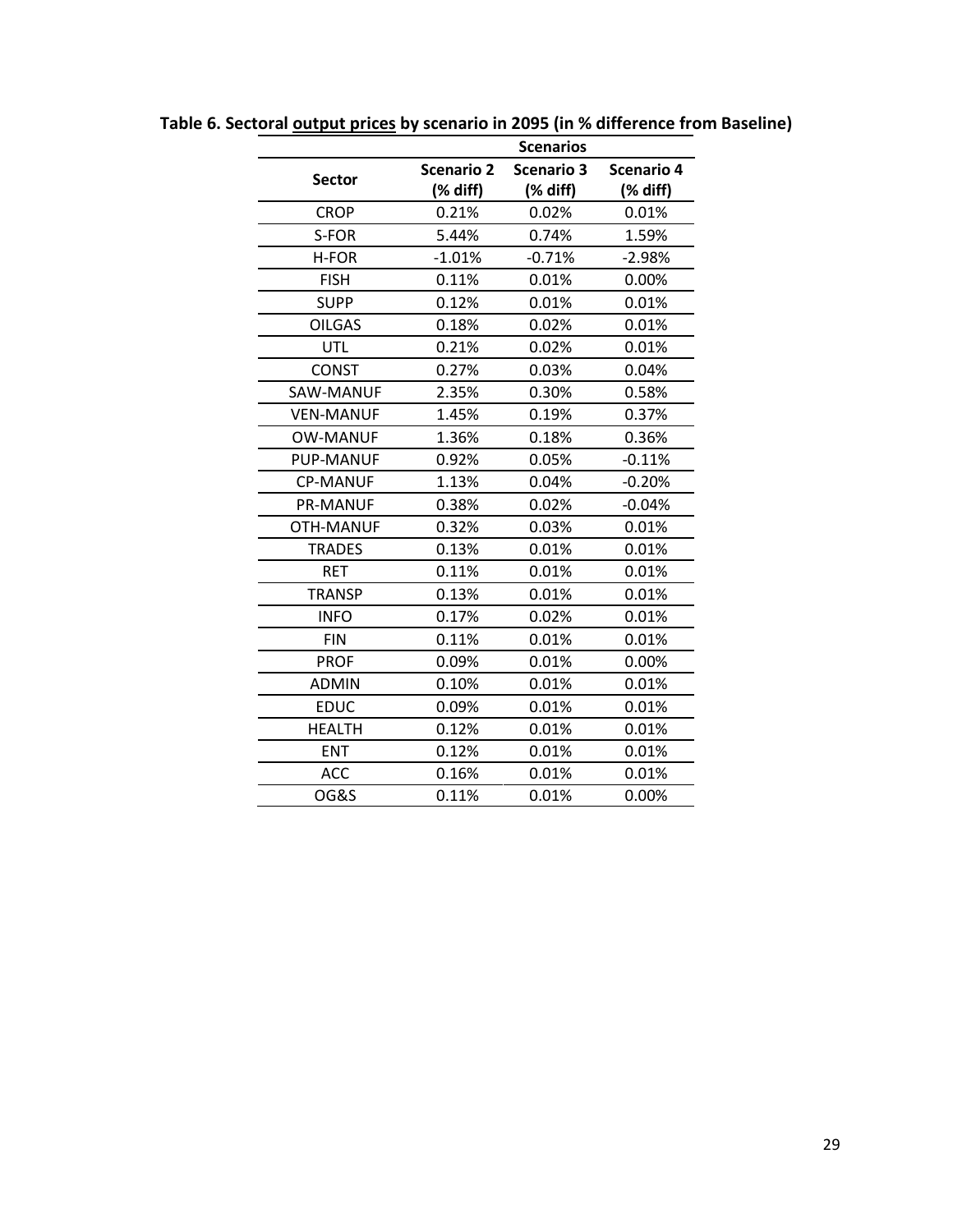|                  | Scenarios       |                   |                   |                   |  |
|------------------|-----------------|-------------------|-------------------|-------------------|--|
| <b>Sector</b>    | <b>Baseline</b> | <b>Scenario 2</b> | <b>Scenario 3</b> | <b>Scenario 4</b> |  |
|                  | (\$ millions)   | (% diff)          | (% diff)          | (% diff)          |  |
| <b>CROP</b>      | 837.8           | 2.89%             | 0.23%             | 0.02%             |  |
| S-FOR            | 472.0           | $-8.20%$          | $-0.77%$          | $-0.61%$          |  |
| H-FOR            | 191.5           | -8.13%            | $-0.76%$          | $-0.70%$          |  |
| <b>FISH</b>      | 364.7           | 4.13%             | 0.34%             | 0.04%             |  |
| <b>SUPP</b>      | 87.7            | $-8.21%$          | $-0.67%$          | $-0.10%$          |  |
| <b>OILGAS</b>    | 708.0           | 4.02%             | 0.33%             | 0.03%             |  |
| <b>UTL</b>       | 1538.4          | $-0.67%$          | $-0.03%$          | 0.12%             |  |
| <b>CONST</b>     | 4217.0          | $-0.23%$          | $-0.02%$          | 0.01%             |  |
| SAW-MANUF        | 878.7           | $-11.25%$         | $-1.22%$          | $-1.54%$          |  |
| <b>VEN-MANUF</b> | 200.7           | $-28.31%$         | $-5.03%$          | $-11.45%$         |  |
| <b>OW-MANUF</b>  | 184.2           | $-10.01%$         | $-1.58%$          | $-3.70%$          |  |
| <b>PUP-MANUF</b> | 1410.9          | $-6.60%$          | 0.01%             | 2.38%             |  |
| <b>CP-MANUF</b>  | 491.2           | $-7.30%$          | 0.02%             | 2.65%             |  |
| <b>PR-MANUF</b>  | 24.3            | 0.29%             | 0.07%             | 0.19%             |  |
| <b>OTH-MANUF</b> | 14585.0         | 3.83%             | 0.31%             | 0.03%             |  |
| <b>TRADES</b>    | 1676.9          | 0.52%             | 0.04%             | 0.00%             |  |
| <b>RET</b>       | 3092.4          | $-0.21%$          | $-0.02%$          | $-0.02%$          |  |
| <b>TRANSP</b>    | 3833.0          | $-1.45%$          | $-0.09%$          | 0.12%             |  |
| <b>INFO</b>      | 1402.2          | 0.01%             | 0.00%             | 0.00%             |  |
| <b>FIN</b>       | 8224.2          | $-0.23%$          | $-0.02%$          | 0.00%             |  |
| <b>PROF</b>      | 1510.2          | $-0.15%$          | $-0.01%$          | 0.00%             |  |
| <b>ADMIN</b>     | 2069.8          | $-0.92%$          | $-0.07%$          | 0.02%             |  |
| <b>EDUC</b>      | 137.8           | $-0.39%$          | $-0.03%$          | $-0.01%$          |  |
| <b>HEALTH</b>    | 1391.5          | $-0.20%$          | $-0.02%$          | $-0.01%$          |  |
| <b>ENT</b>       | 369.4           | $-0.48%$          | $-0.04%$          | $-0.01%$          |  |
| <b>ACC</b>       | 1464.6          | $-0.25%$          | $-0.02%$          | 0.00%             |  |
| <b>OG&amp;S</b>  | 1328.8          | $-0.31%$          | $-0.03%$          | 0.00%             |  |

**Table 7. Sectoral output value by scenario in 2095 (in % difference from Baseline)**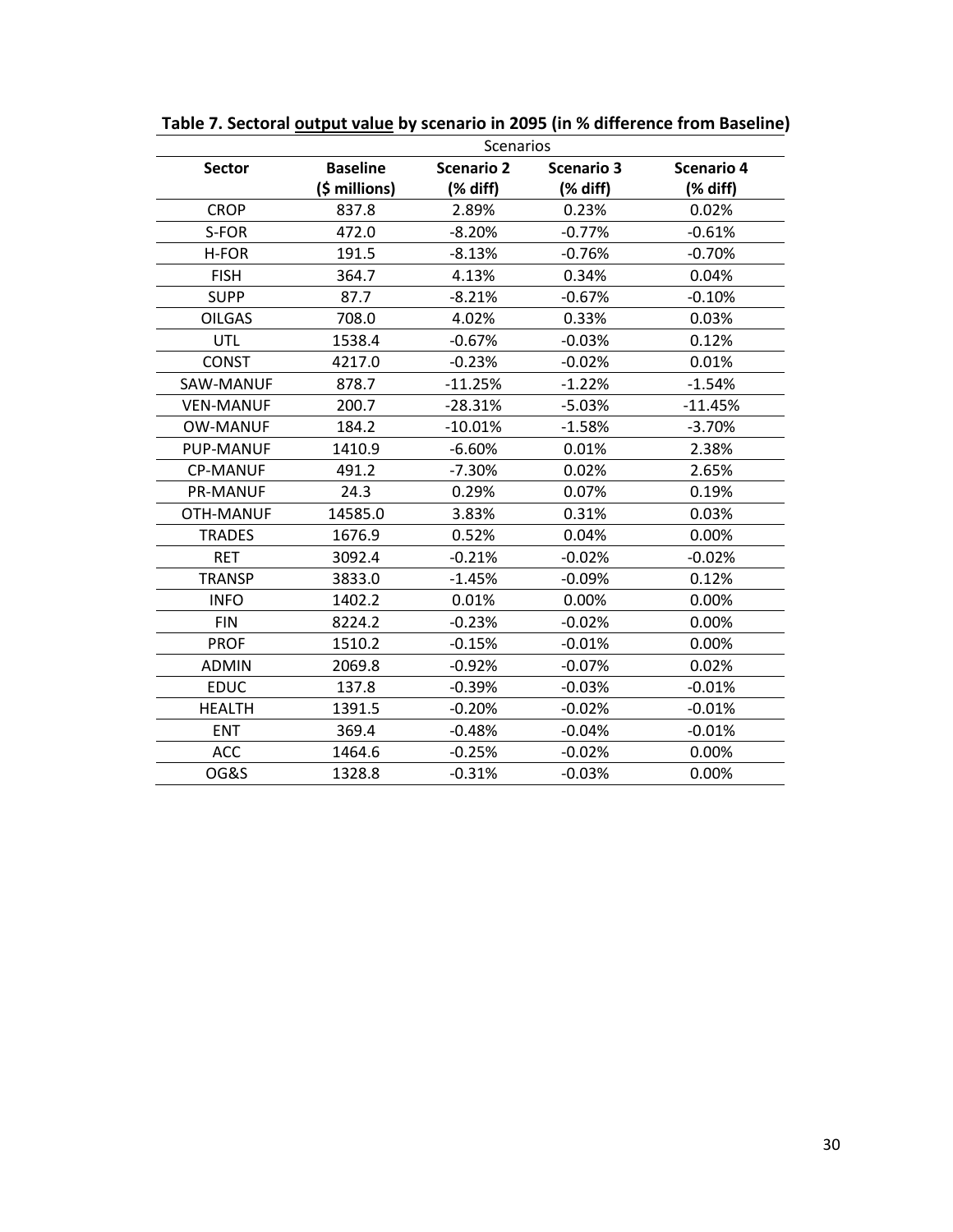

**Figure 6. Import value of forestry related sectors (\$2015 mill)**



**Figure 7. Export value of forestry related sectors (\$2015 mill)**

Figures 8 and 9 provide the labour and capital expenditure estimates produced by the CGE model from 2015 to 2095 under the different scenarios considered. These macroeconomic variables follow similar trends over time, with Scenario 2 (Climate Change) exhibiting the largest decreases in labour and capital expenditures of 0.42% and 0.07, respectively, by 2095. This results largely from the decline in softwood timber harvest and slowdown in economic activity.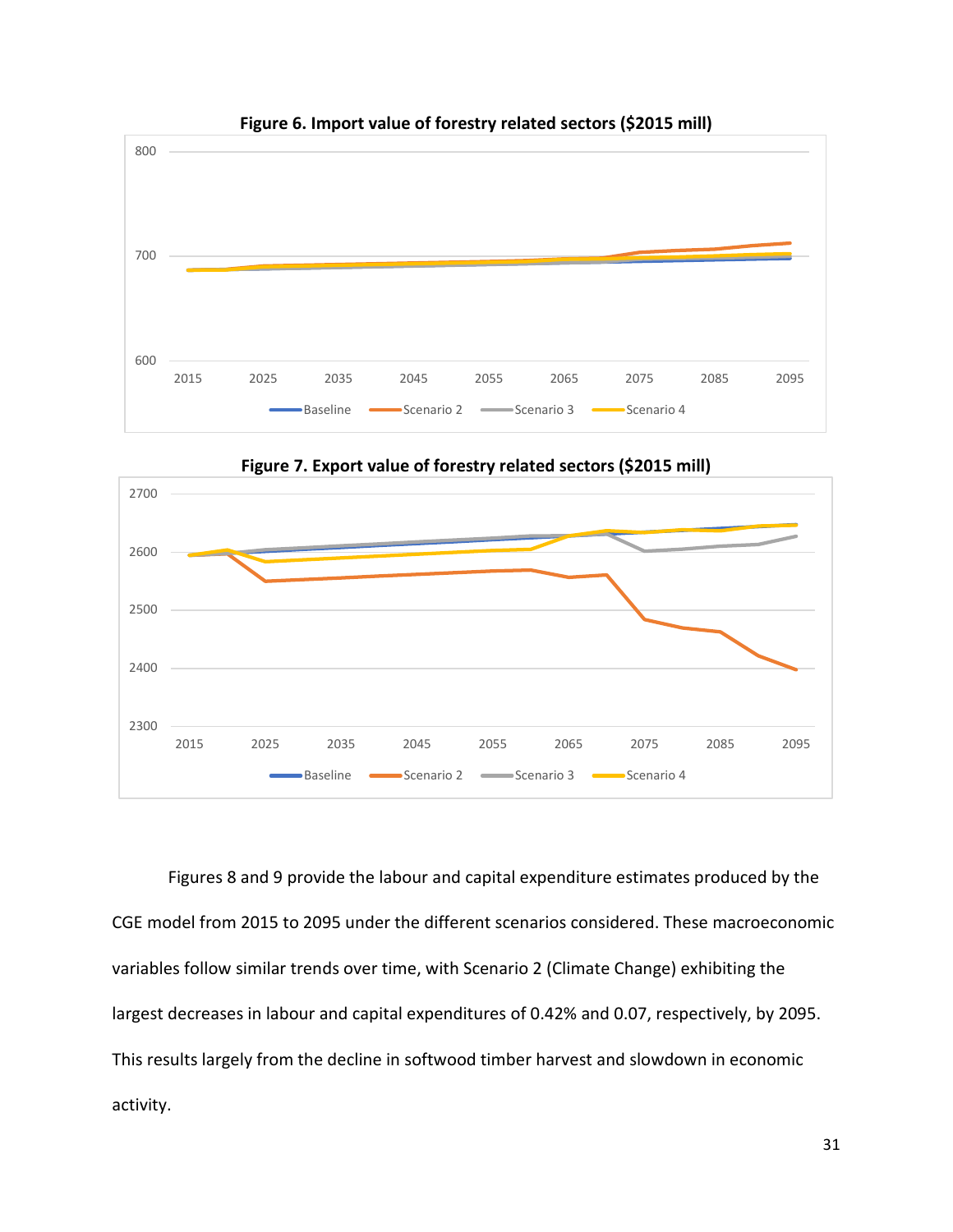





Figure 10 provides unemployment rate estimates produced by the CGE model from 2015 to 2095 under the different scenarios considered. While Scenarios 1, 3 and 4 exhibit similar unemployment rates over time, Scenario 2 (Climate Change) exhibits an increase in the unemployment rate by up to 0.2 percentage points relative to the Baseline by 2095. This results largely from the decline in economic activity and labour demand/expenditures.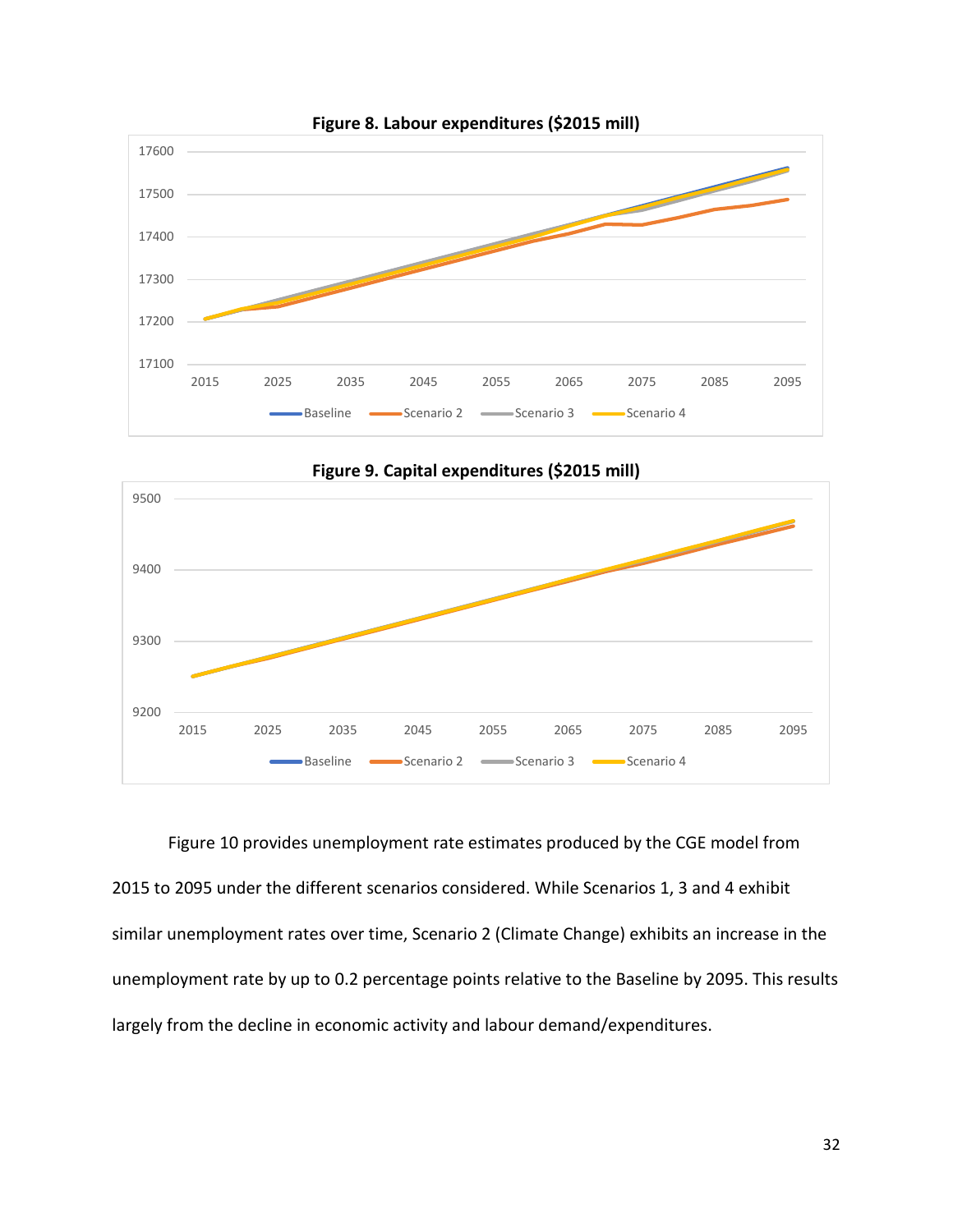



Table 8 presents several macro-economic variables by scenario in 2095. Here it is observed that most GDP components, including consumption, income, government, and exports decline under Scenario 2 (Climate Change) relative to the Baseline. On the other hand, many of these GDP components exhibit increases under Scenario 4 (Plant Hardwood) relative to the Baseline. Similarly, the equivalent variation (EV) variable is most negative under Scenario 2 (Climate Change) and least negative under Scenario 4 (Plant Hardwood).

| <b>Variables</b> | <b>Baseline</b> | <b>Scenario 2</b> | Scenario 3 | Scenario 4 |
|------------------|-----------------|-------------------|------------|------------|
|                  | (\$ mill)       | (% diff)          | (% diff)   | (% diff)   |
| <b>GDP</b>       | 29988.59        | $-0.28%$          | $-0.02%$   | $-0.01%$   |
| EV               | 453.46          | $-9.00\%$         | $-0.75%$   | $-0.24%$   |
| ν                | 30233.56        | $-0.13%$          | $-0.01%$   | 0.00%      |
| C                | 20955.75        | $-0.13%$          | $-0.01%$   | 0.00%      |
| G                | 5274.65         | $-0.25%$          | $-0.02%$   | $-0.02%$   |
|                  | 17562.37        | $-0.42%$          | $-0.04%$   | $-0.02%$   |
| K                | 9468.81         | $-0.07%$          | $-0.01%$   | 0.00%      |
| <b>IMP</b>       | 28969.32        | 0.42%             | 0.04%      | 0.01%      |
| <b>EXP</b>       | 24399.45        | 0.54%             | 0.05%      | 0.02%      |
| <b>XD</b>        | 53205.13243     | $-0.043%$         | 0.00%      | 0.00%      |

**Table 8. Macro-economic variables by scenario in 2095**

 $a$  GDP = gross domestic product; EV = equivalent variation; Y = income; C = consumption; G = government; IMP = imports; EXP = exports; XD = output.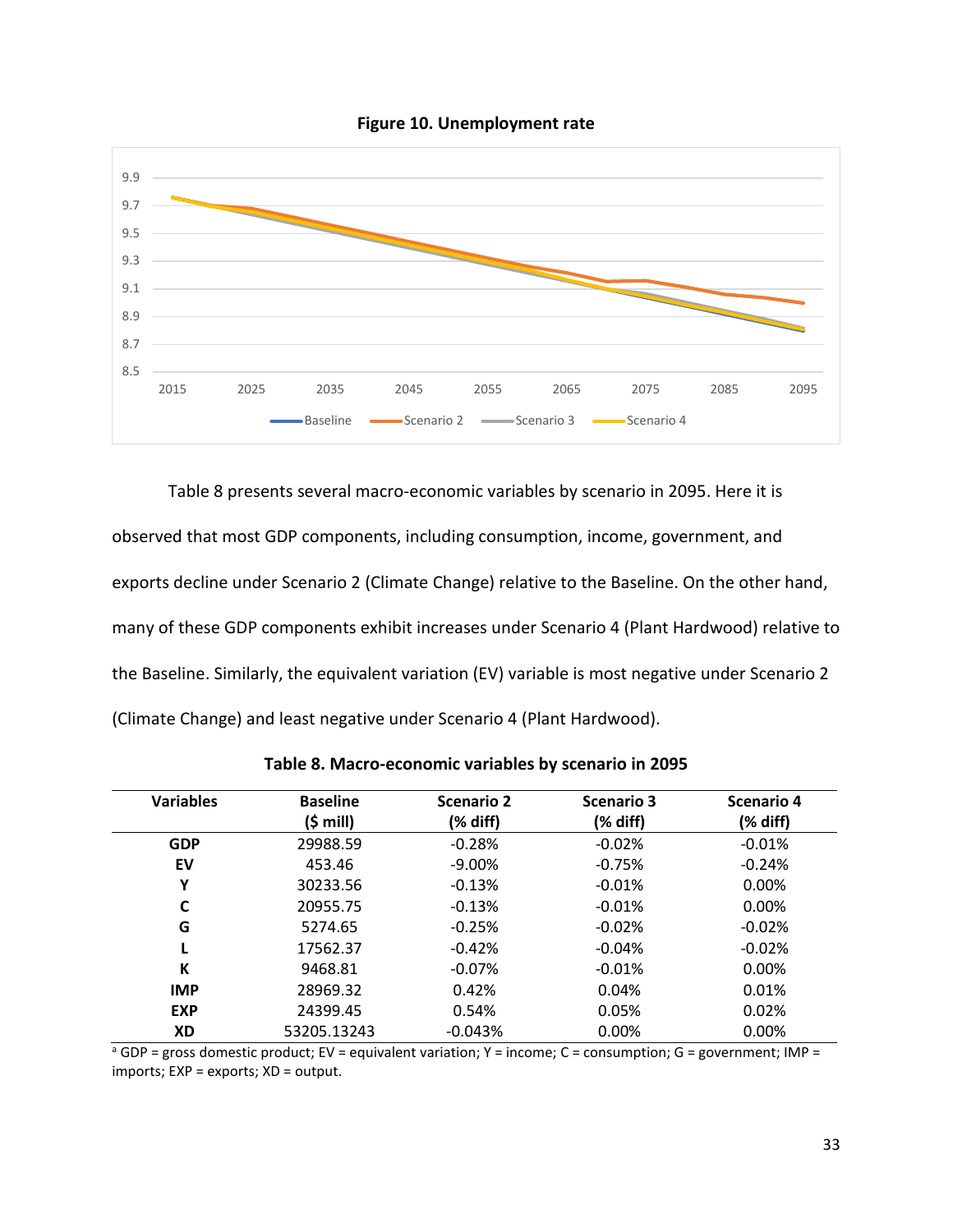Table 9 presents the cumulative present values of the macro-economic variables from Table 8 by scenario over the 2015-2095 period. While the signs of each variable are generally the same as in Table 8, the percentage differences are much smaller since variable changes that are far off in the future are heavily discounted. Here it is observed that the largest variable declines are again under Scenario 2 (Climate Change) relative to the Baseline.

| <b>Variables</b> | <b>Baseline</b>    | <b>Scenario 2</b> | <b>Scenario 3</b> | <b>Scenario 4</b> |
|------------------|--------------------|-------------------|-------------------|-------------------|
|                  | $(5 \text{ mill})$ | (% diff)          | (% diff)          | (% diff)          |
| <b>GDP</b>       | 255241.46          | $-0.07%$          | 0.00%             | $-0.01%$          |
| EV               | 1397.81            | $-6.22%$          | $-0.29%$          | $-1.09%$          |
| Υ                | 258615.48          | $-0.03%$          | 0.00%             | $-0.01%$          |
|                  | 179253.84          | $-0.03%$          | 0.00%             | $-0.01%$          |
| G                | 44786.17           | $-0.06%$          | 0.00%             | $-0.01%$          |
|                  | 149717.36          | $-0.11%$          | $-0.01%$          | $-0.02%$          |
| К                | 80572.40           | $-0.02%$          | 0.00%             | $0.00\%$          |
| <b>IMP</b>       | 245417.18          | 0.11%             | 0.01%             | 0.02%             |
| <b>EXP</b>       | 206193.83          | 0.14%             | 0.01%             | 0.02%             |
| XD               | 450271.268         | $-0.011%$         | 0.00%             | $0.00\%$          |

**Table 9. Cumulative present value macro-economic variables by scenario (2015-95, 2% discount rate)**

#### **Cost-benefit analysis:**

Tables 10 and 11 present the cost-benefit analysis of: (i) planting drought resistant softwood seedlings; and (ii) planting hardwoods in place of failed spruce plantations, respectively. For the former adaptation option, the benefit-cost ratio is greater than one and the net present value is greater than 0, indicating that planting drought resistant softwood seedlings would be both cost effective and efficient. The opposite is true for the latter adaptation option, indicating that planting hardwoods in place of failed softwood plantations is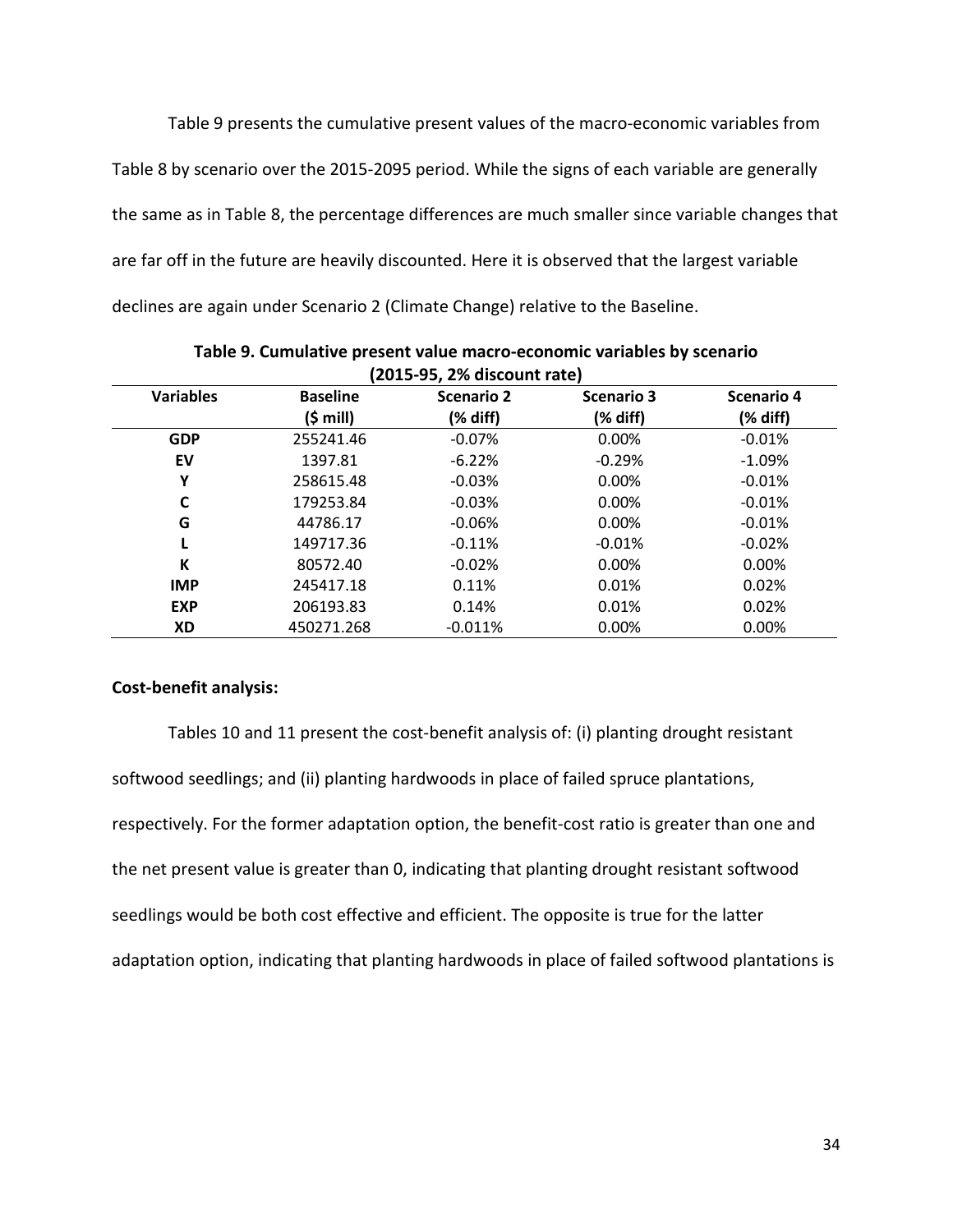neither cost effective or efficient. Therefore, this analysis supports the former over the latter

adaptation option.<sup>[12](#page-34-0)</sup>

| Table 10. Cost-benefit analysis of planting drought resistant softwood seedlings |  |
|----------------------------------------------------------------------------------|--|
|----------------------------------------------------------------------------------|--|

| <b>Cost or Benefit Item</b>                                                                                                                                 | Estimate     |
|-------------------------------------------------------------------------------------------------------------------------------------------------------------|--------------|
| Additional office, lab, greenhouse space for growing field trials,<br>and related infrastructure (\$, one-time)                                             | \$500,000    |
| R&D activities to develop drought tolerance breeding strategy (\$,<br>spread over first 5 years)                                                            | \$400,000    |
| Salaries, benefits, vehicles, and related costs for additional tree<br>improvement professionals and technicians $(\frac{5}{y})$                            | \$555,000    |
| Maintenance and up-keep for the additional office, lab, and<br>related infrastructure (\$/yr)                                                               | \$20,000     |
| Additional materials and supplies including herbicide, field tags,<br>data recorders, greenhouse supplies for growing field test<br>seedlings, etc. (\$/yr) | \$45,000     |
| Additional contract work for incremental test sites including<br>mechanical site prep, weed control, etc. (\$/yr)                                           | \$15,000     |
| Total present value costs <sup>a</sup>                                                                                                                      | \$24,520,000 |
| Total present value benefits <sup>a,b</sup>                                                                                                                 | \$82,900,000 |
| Benefit-cost ratio <sup>a</sup>                                                                                                                             | 3.38         |
| Net present value <sup>a</sup>                                                                                                                              | \$58,380,000 |

a Using a discount rate of 2%.

b Using the equivalent variation estimates from the CGE model analysis (see Table 9).

<span id="page-34-0"></span><sup>&</sup>lt;sup>12</sup> Note here, however, that these are very preliminary estimates, and that we do not factor in the risk associated with the success/failure of either of these programs.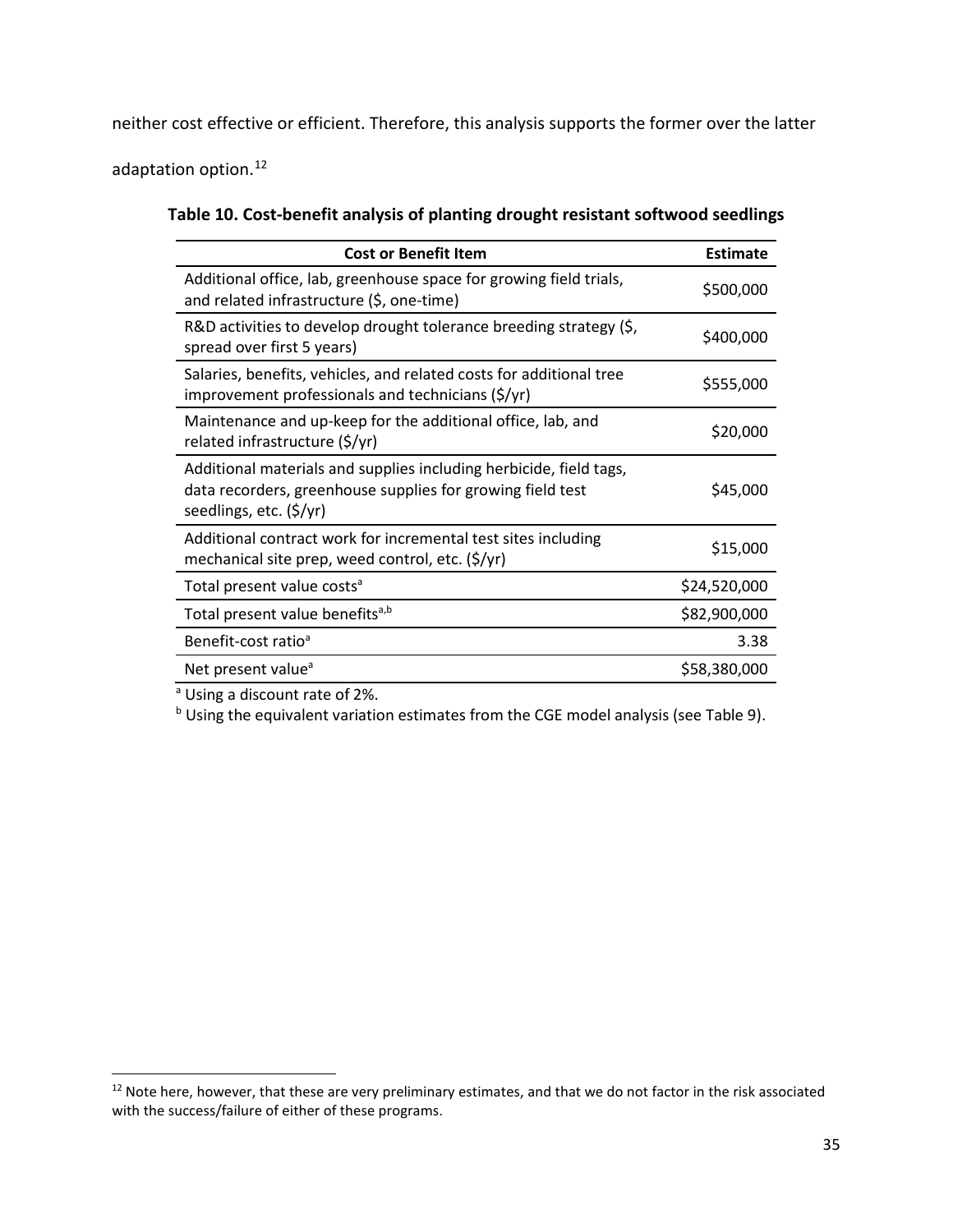| <b>Cost or Benefit Item</b>                                                                                                                                                          | <b>Estimate</b> |
|--------------------------------------------------------------------------------------------------------------------------------------------------------------------------------------|-----------------|
| R&D activities to develop hardwood silviculture program,<br>including program leader, research staff, field studies, data<br>analysis, and reporting (\$, spread over first 5 years) | \$800,000       |
| Incremental seedling cost (\$/yr)                                                                                                                                                    | \$12,520,000    |
| Incremental Planting cost (\$/yr)                                                                                                                                                    | \$2,500,000     |
| Incremental Silviculture cost (\$/yr)                                                                                                                                                | \$10,000,000    |
| Total present value costs <sup>a</sup>                                                                                                                                               | \$932,713,917   |
| Total present value benefitsa,b                                                                                                                                                      | \$71,700,000    |
| Benefit-cost ratio <sup>a</sup>                                                                                                                                                      | 0.08            |
| Net present value <sup>a</sup>                                                                                                                                                       | $-5861,013,917$ |

**Table 11. Cost-benefit analysis of planting hardwoods in place of failed spruce plantations**

<sup>a</sup> Using a discount rate of 2%

b Using the equivalent variation estimates from the CGE model analysis (see Table 9).

## **4. Discussion**

In this study, we successfully couple a forest management model with a CGE model to analyze the potential climate change impacts and adaptation on New Brunswick's timber supply and economy. We focus our analysis on the effect that climate change will have on forest succession and the potential failure of spruce plantations. While we find that these climate change effects will have relatively large negative impacts on softwood timber supply (up to a 26% reduction by 2095), softwood forestry & logging sector output quantity (up to a 12% reduction by 2095), and forestry related sector output (ranging from 6% to 27% reduction by 2095), they will have relatively small impacts on GDP (up to a 0.35% reduction by 2095) and the macroeconomic variables that make it up such as consumption, income, and government expenditures. Adapting to these climate-related changes by planting drought-resistant softwood seedlings or hardwood seedlings in place of failed softwood plantations can minimize these negative impacts, and in the latter case, positively impact hardwood timber supply and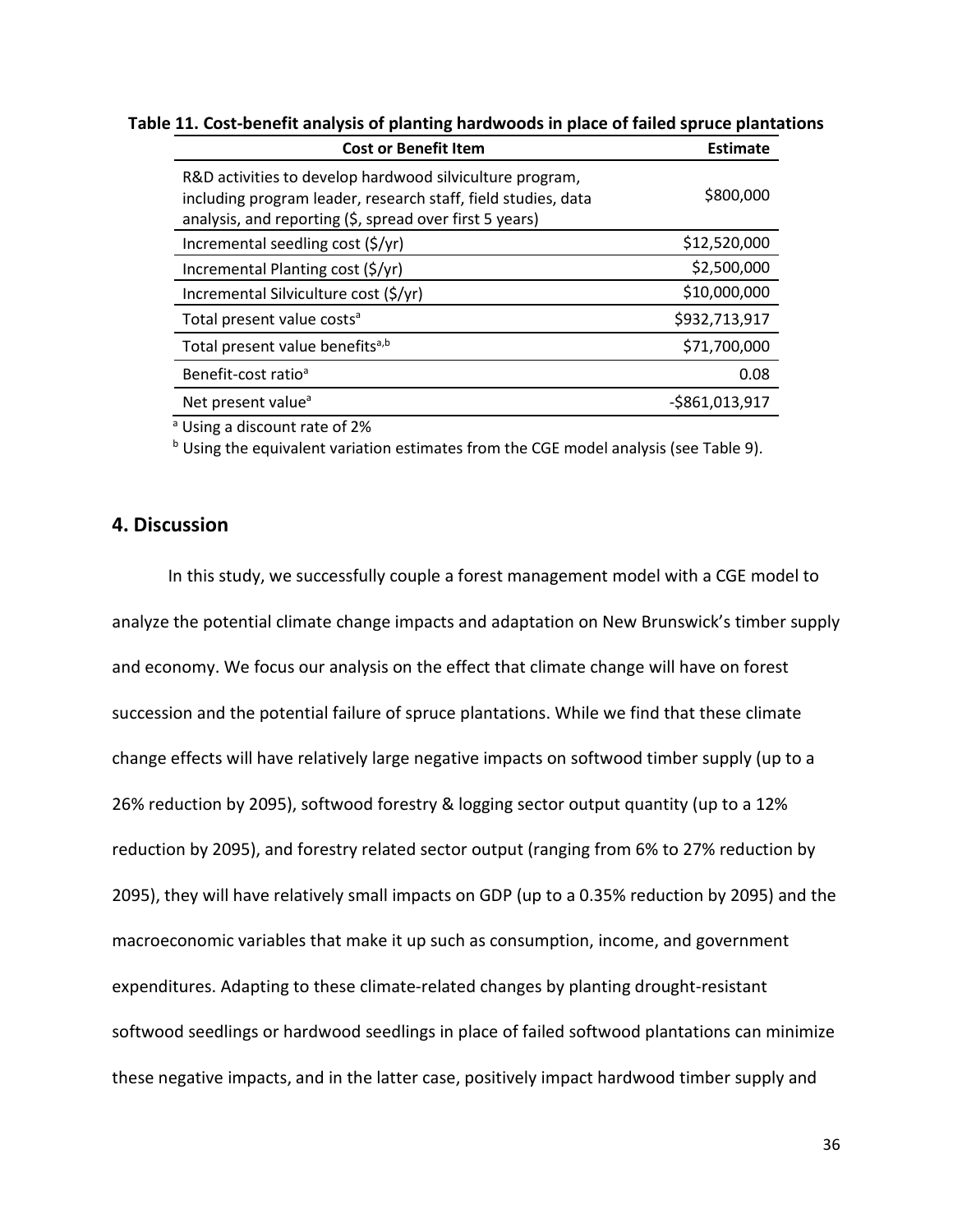associated sector output quantity. While the former adaptation option is supported on economic grounds using cost-benefit analysis, the latter is not. The major reasons that planting hardwoods in place of failed softwood plantations is not supported on economic grounds has to do with the large incremental costs of growing, planting, and treating/tending the relatively larger hardwood seedlings to ensure successful growth. If hardwood product values and valueadded processing were to increase substantially over time, it could help this adaptation option become more economically viable.

There are a number of caveats that need to be considered when interpreting or relying on the estimates/conclusions in this study. First, we made numerous simplifying assumptions regarding the scaling-up of our Woodstock timber supply modeling of Crownland to all of New Brunswick's forests (which includes Crown and private land). Future analysis needs to include the modeling of private forest land. We also do not consider the potential climate-induced changes in pest, fire, and disease regimes in our analysis. These are widely expected to cause additional negative impacts on forests and timber supplies in the region (Taylor et al. 2017) and should be considered in future analysis.

There are additional caveats when interpreting these results that emanate from our CGE modeling. First, we assume that domestic prices will respond to domestic demand and supply conditions according to calibrated national price elasticities. However, it may be that these elasticity estimates do not apply to a relatively small region such as New Brunswick, where domestic demand and supply conditions (particularly for forest products) don't affect domestic prices to the same extent as they would for larger market economies. Additionally, we don't have data on input factor substitution elasticities in the forestry and logging sectors. Here, we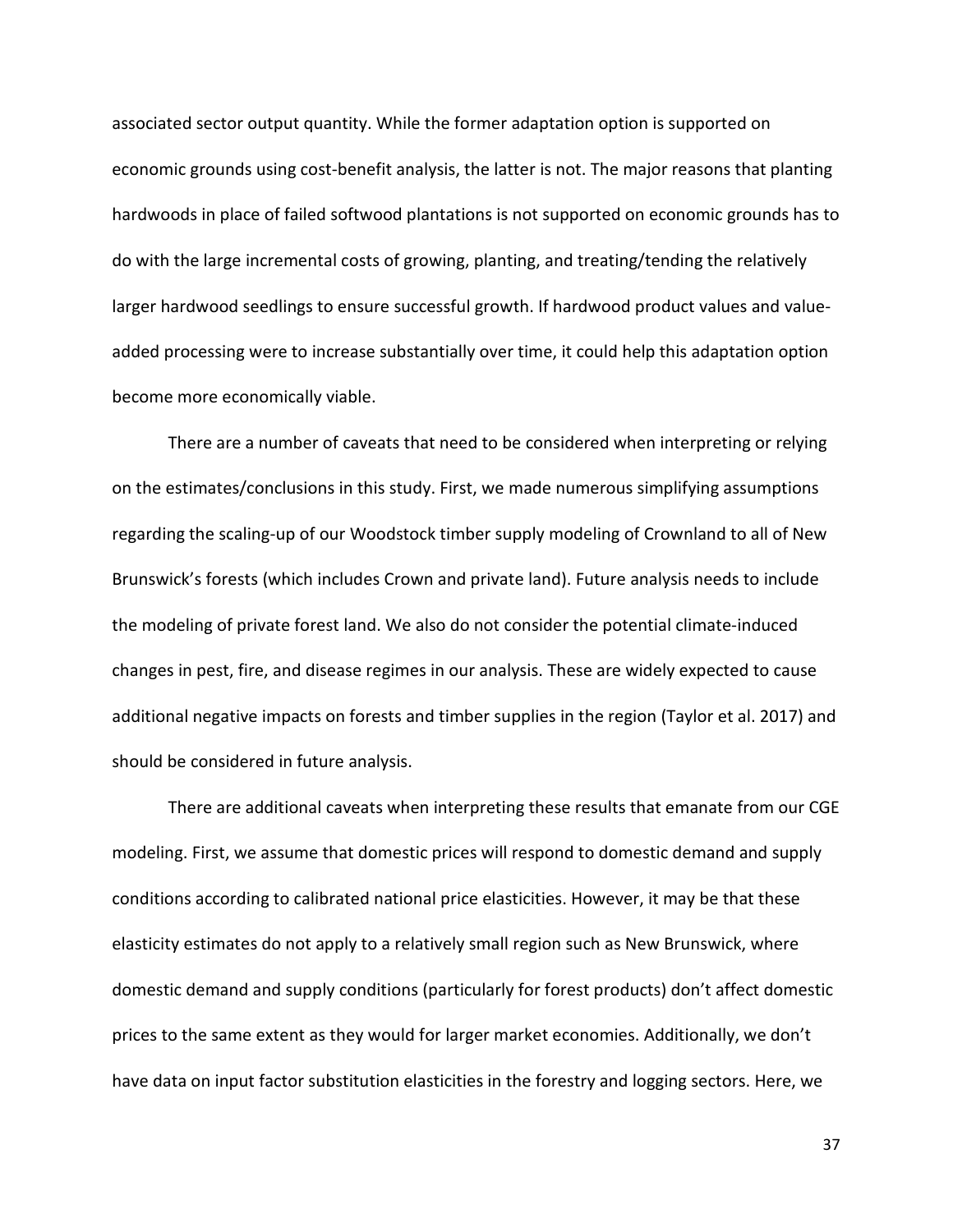simply assume these to be relatively 'low'. Different price and input substitution elasticity estimates have the potential to significantly affect the economic impact estimates produced in this study. Therefore, additional primary research into calibrating these elasticity estimates is needed in future studies.

We further caution in the interpretation of our adaptation cost-benefit analyses, as these are based on very preliminary costing estimates provided by industry experts. A more thorough budgeting of the costs associated with developing a drought resistant seedling program and growing/planting hardwood species is needed. Additionally, we do not factor in the risk associated with the success/failure of either of these adaptation programs.

Overall, while our findings should be treated with caution, they provide the first estimates of climate change effects on the forest and the economy using a biophysical/economic modeling framework – namely, a coupled Woodstock and CGE modeling framework. Future studies can expand this analysis to other regions, using either single-region or multi-region CGE models, to help guide decision-making around forest management in the face of a changing climate.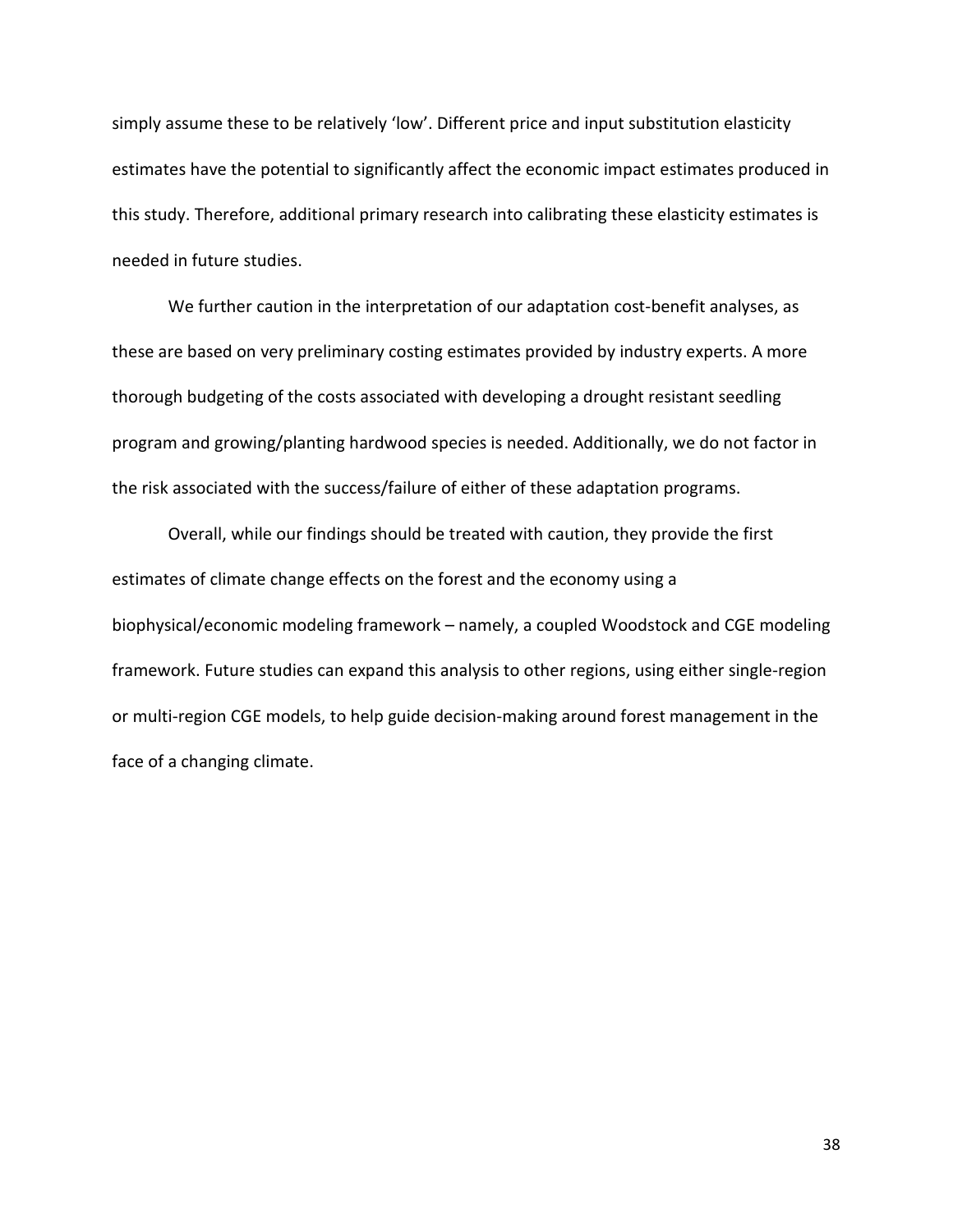## **5. References**

- [Banerjee](http://www.sciencedirect.com/science?_ob=RedirectURL&_method=outwardLink&_partnerName=27983&_origin=article&_zone=art_page&_linkType=scopusAuthorDocuments&_targetURL=http%3A%2F%2Fwww.scopus.com%2Fscopus%2Finward%2Fauthor.url%3FpartnerID%3D10%26rel%3D3.0.0%26sortField%3Dcited%26sortOrder%3Dasc%26author%3DBanerjee,%2520Onil%26authorID%3D26634776400%26md5%3D3774904fa2656dd80ec2504288f02d10&_acct=C000051277&_version=1&_userid=1069331&md5=1445d0bfc776e30328ab617d165ce01a) O, [Alavalapati](http://www.sciencedirect.com/science?_ob=RedirectURL&_method=outwardLink&_partnerName=27983&_origin=article&_zone=art_page&_linkType=scopusAuthorDocuments&_targetURL=http%3A%2F%2Fwww.scopus.com%2Fscopus%2Finward%2Fauthor.url%3FpartnerID%3D10%26rel%3D3.0.0%26sortField%3Dcited%26sortOrder%3Dasc%26author%3DAlavalapati,%2520Janaki%26authorID%3D6701682565%26md5%3Dfb95093c1f75cb804c304edab2df4d8f&_acct=C000051277&_version=1&_userid=1069331&md5=de6619df5443336f5dbd170e04bc6a83) J (2009). A computable general equilibrium analysis of forest concessions in Brazil. Forest Policy and Economics 11(4): 244–252.
- Boccanfuso D, Savard L, Goyette J, Gosellin V, Mangoua C (2017). An impact analysis of climate change on the forestry industry in Quebec. Canadian Journal of Forest Research 48: 216- 226.
- Bosello F, Roson R, Tol RSJ (2007). Economy-wide estimates of the implications of climate change: sea level rise. Environmental and Resource Economics 37: 549-571.
- Chang Y, Lantz V, Hennigar C, MacLean D (2012). Economic impacts of forest pests: a case study of spruce budworm outbreaks and control in New Brunswick, Canada. Canadian Journal of Forest Research 42: 490-505.
- CCFM (2020). National Forestry Database. Wood supply estimates by tenure and species group. Canadian Council of Forest Ministers. Available at:

<https://cfs.nrcan.gc.ca/publications?id=25854>

- Corbett LJ, Withey P, Lantz VA, Ochuodho TO (2016). The economic impact of the mountain pine beetle infestation in British Columbia: provincial estimates from a CGE analysis. Forestry 89: 100-105.
- Das GG, Alavalapati JRR, Carter DR, Tsigas ME (2005). Regional impacts of environmental regulations and technical change in the US forestry sector: a multiregional CGE analysis. Forest Policy and Economics 7: 25– 38.
- Dervis K, de Melo J, Robinson S (1982). General Equilibrium Models for Development Policy. Cambridge University Press, New York.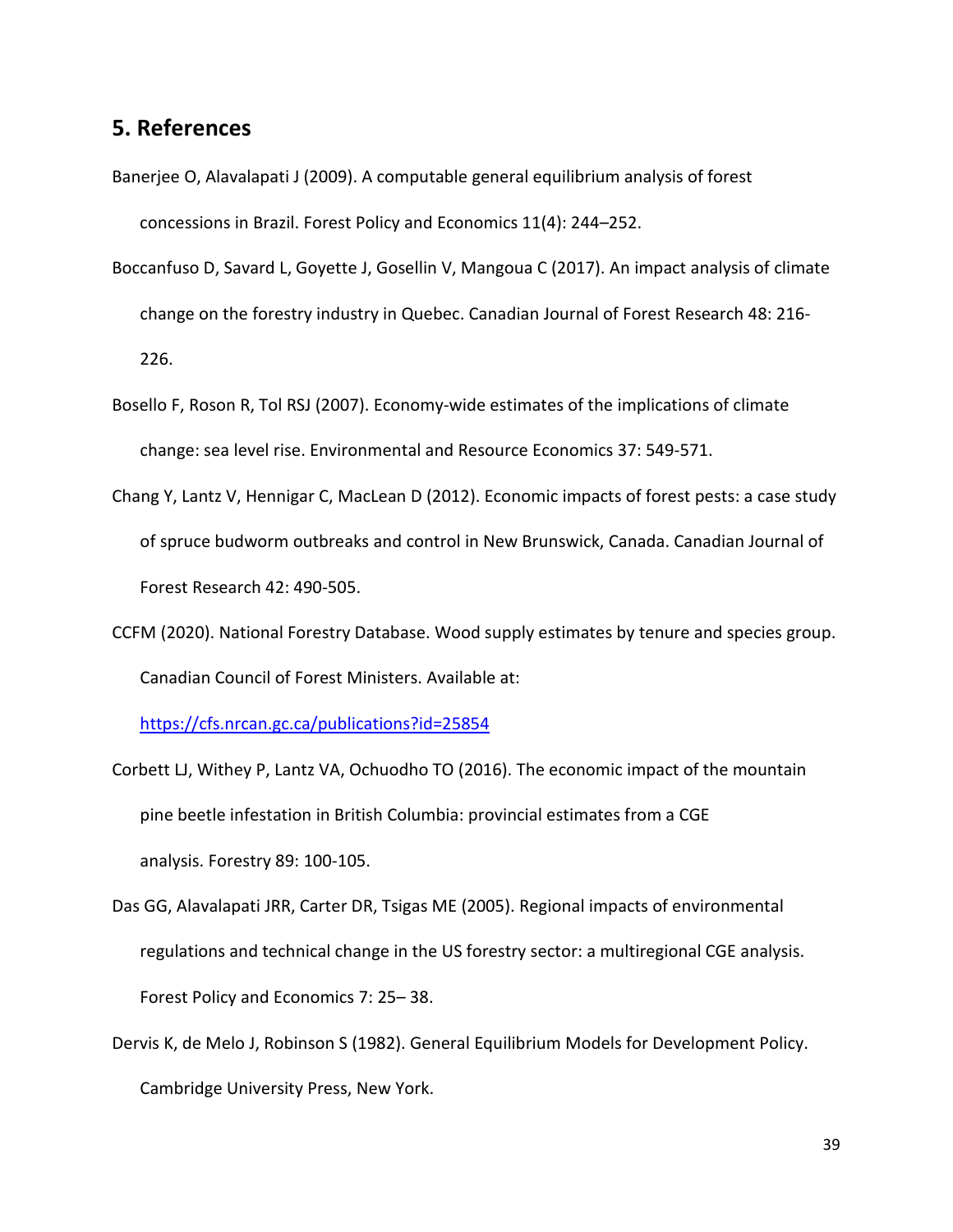- Dhital N, Raulier F, Bernier PY, Lapointe-Garant M, Berninger F, Bergeron Y (2015). Adaptation potential of ecosystem-based management to climate change in the eastern Canadian boreal forest. Journal of Environmental Planning and Management 58(12): 2228-2249.
- D'Orangeville L, Côté B, Houle D, Morin H (2013). The effects of throughfall exclusion on xylogenesis of balsam fir. Tree Physiology 33:516–526.
- Dymond C, Giles-Hansen K, Asante P (2020). The forest mitigation-adaptation nexus: economic benefits of novel planting regimes. Forest Policy and Economics 113: 102124.
- Fisichelli N, Wright A, Rice K, Mau A, Buschena C, Reich PB (2014). First-year seedlings and climate change: species-specific responses of 15 North American tree species. Oikos 123:1331–1340.
- GAMS (2018). General Algebraic Modeling System. GAMS Development Corporation, Washington, DC. Available at:<https://www.gams.com/> (accessed: April 1, 2018).
- Government of New Brunswick (2015). *New Brunswick Private Woodlot Stumpage Values* (Issue October 2014). Available at [https://www2.gnb.ca/content/dam/gnb/Departments/nr](https://www2.gnb.ca/content/dam/gnb/Departments/nr-rn/pdf/en/ForestsCrownLands/NBStumpageStudyResults.pdf)[rn/pdf/en/ForestsCrownLands/NBStumpageStudyResults.pdf](https://www2.gnb.ca/content/dam/gnb/Departments/nr-rn/pdf/en/ForestsCrownLands/NBStumpageStudyResults.pdf) (accessed: April 1, 2018).

GTAP (2018). Global Trade Analysis Project (GTAP) Database. Available at:

https://www.gtap.agecon.purdue.edu/default.asp (accessed: April 15, 2018).

- Hope C (2006). The marginal impact of CO2 from PAGE2002: An integrated assessment model incorporating the IPCC's five reasons for concern. Integrated Assessment 6(1): 19-56.
- Kemfert C (2002). An integrated assessment model of energy-economy-climate the model Wiagem. Integrated Assessment 3(4): 281-298.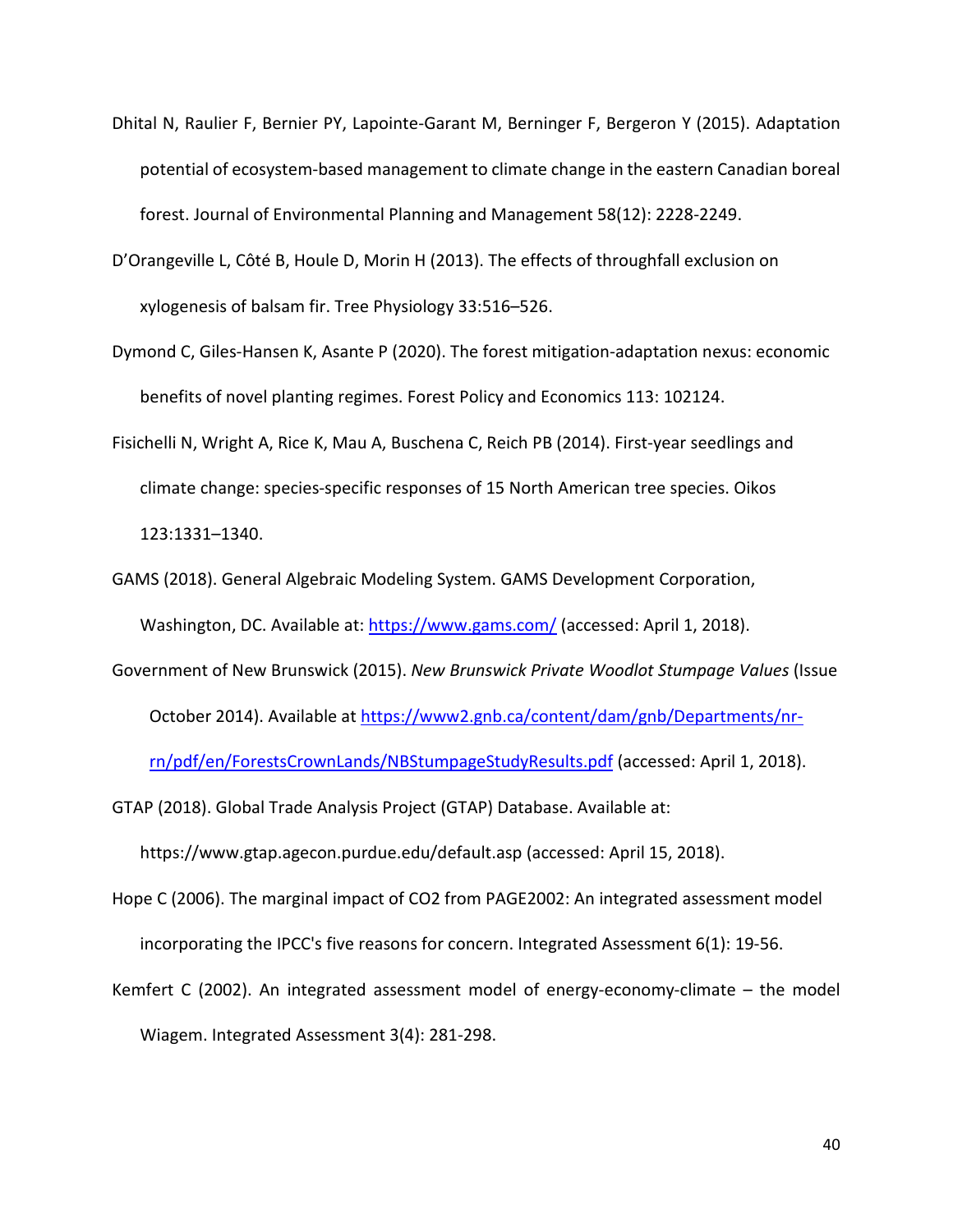- Lemprière TC, Bernier PY, Carroll AL, Flannigan MD, Gilsenan RP, McKenney DW, Hogg EH, Pedlar JH, Blain D. (2008). The importance of forest sector adaptation to climate change. Natural Resources Canada, Canadian Forest Service, Northern Forest Centre, Edmonton, Alberta. Information Report NOR-X-416.
- Liu E, Lantz V, MacLean D, Hennigar C (2019). Economics of early intervention to suppress a potential spruce budworm outbreak on Crown land in New Brunswick, Canada. Forests 10(6): 481-505.
- Lundholm A, Black K, Corrigan E, Nieuwenhuis M (2020). Evaluating the impact of future global climate change and bioeconomy scenarios on ecosystem services using a strategic forest management decision support system. Front. Ecol. Evol.;

doi:10.3390/10.3389/fevo.2020.00200

Lundholm A, Corrigan E, Nieuwenhuis M (2019). Implementing climate change and associated future timber price trends in a decision support system designed for Irish forest management and applied to Ireland's western peatland forests. Forests 10: 270;

doi:10.3390/f10030270

- Mendelsohn RO, Morrison WN, Schlesinger ME, Andronova NG (2000). Country-specific market impacts of climate change. Climatic Change 45(3-4): 553-569.
- MOSEK (2004). MOSEK product information. Available at:<https://www.mosek.com/> (accessed March, 2021).
- New Brunswick's Federation of Woodlot Owners. (2015). Stumpage Prices. Available at <https://nbwoodlotowners.ca/> (accessed March 2021).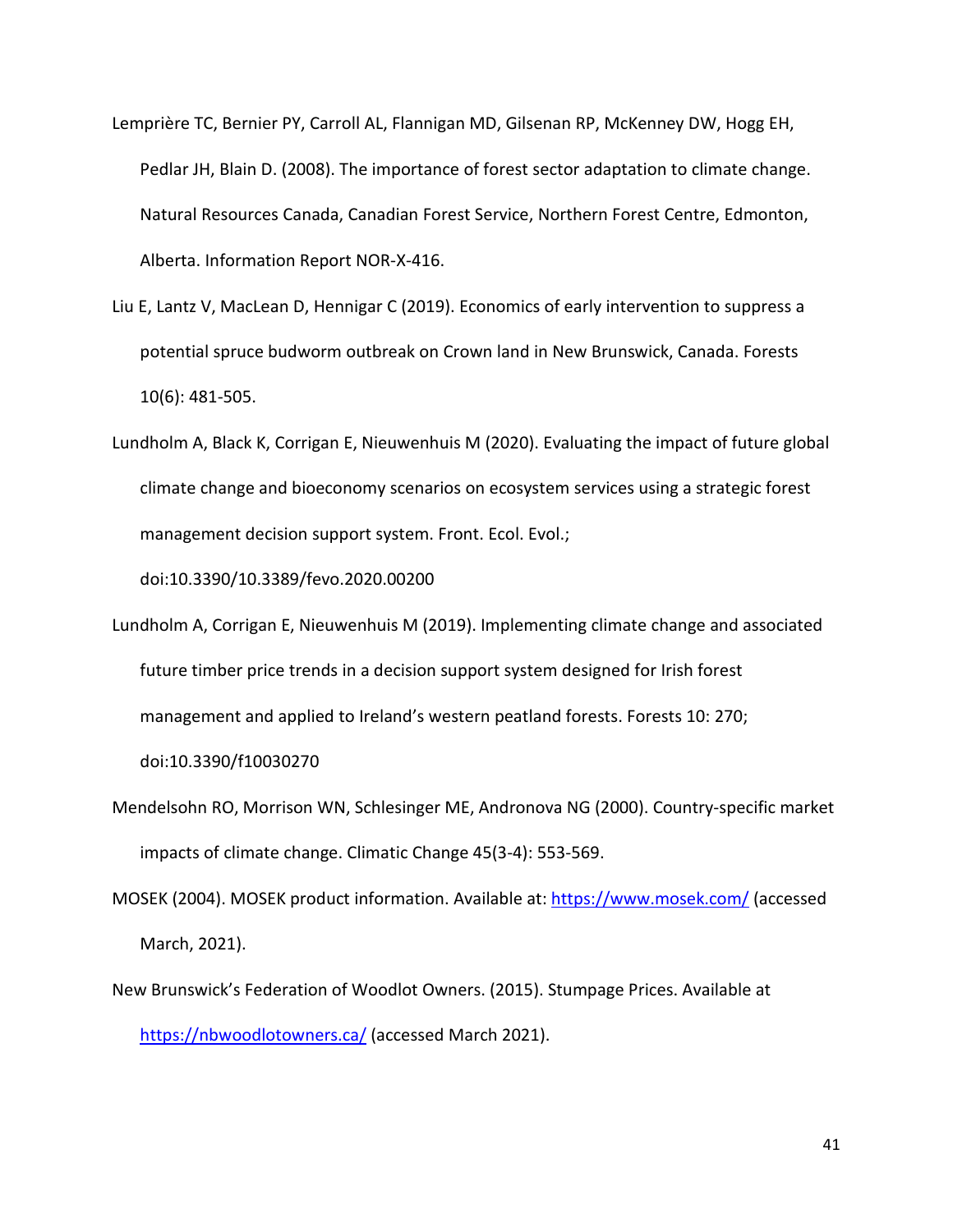NFPC (2016). Stumpage study results – October 2015 to September 2016. New Brunswick Forest Products Commission. Available at:

[https://www2.gnb.ca/content/dam/gnb/Departments/nr-](https://www2.gnb.ca/content/dam/gnb/Departments/nr-rn/pdf/en/ForestsCrownLands/nb_stumpage_study_results_2015-2016.pdf)

[rn/pdf/en/ForestsCrownLands/nb\\_stumpage\\_study\\_results\\_2015-2016.pdf](https://www2.gnb.ca/content/dam/gnb/Departments/nr-rn/pdf/en/ForestsCrownLands/nb_stumpage_study_results_2015-2016.pdf) (accessed

March 2021).

- NBERD (2005). STAMAN v.5.5 user manual. Growth & Yield Unit, New Brunswick Department of Energy and Resource Development, Fredericton, NB, Canada.
- Nordhaus WD (1991). To Slow or Not to Slow: The Economics of the Greenhouse Effect.

Economic Journal 101(444): 920-937.

NRCan (2020). Statistical Data. Natural Resources Canada. Available at:

<https://cfs.nrcan.gc.ca/statsprofile/economicimpact/NB> (accessed: March 1, 2021).

- CCFM (2005). Wood supply in Canada. National Forestry Database Program. Canadian Council of Forest Ministers
- Ochuodho TO, Lantz VA, Olale E (2016). Economic impacts of climate change considering individual, additive, and simultaneous changes in forest and agriculture sectors in Canada: A dynamic, multi-regional CGE model analysis. Forest Policy and Economics, 63, 43–51.
- Ochuodho TO, Lantz VA (2014). Economic impacts of climate change in the forest sector: A comparison of single-region and multiregional CGE modeling frameworks. Canadian Journal of Forest Research, 44(5), 449–464.
- Ochuodho TO, Lantz VA, Lloyd-Smith P, Benitez P (2012). Regional economic impacts of climate change and adaptation in Canadian forests: A CGE modeling analysis. Forest Policy and Economics, 25, 100–112.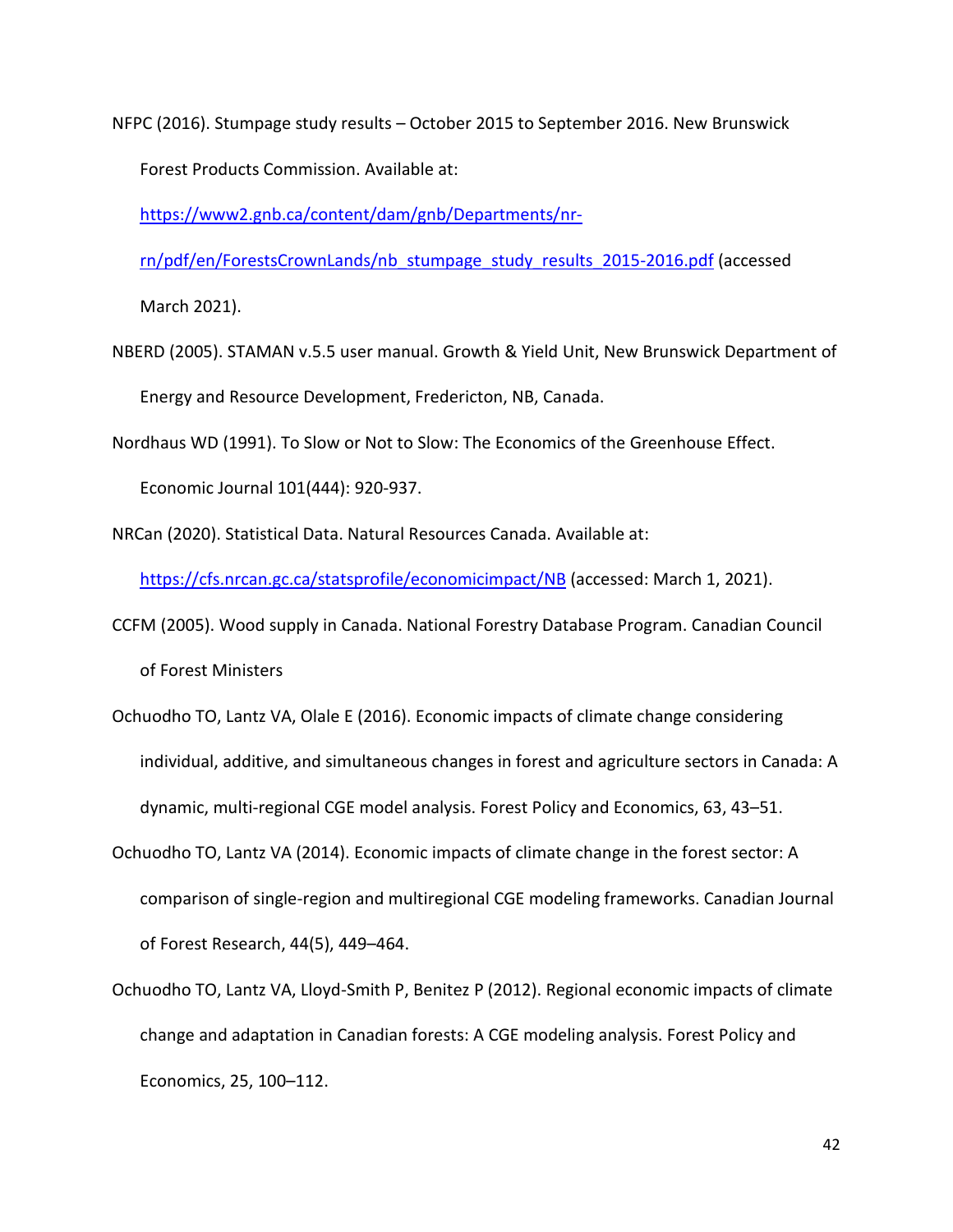- Perez-Garcia J, Joyce LA, Binkley CS, McGuire AD (1997). Economic impacts of climate change on the global forest sector: an integrated ecological/economic assessment. Critical Reviews in Environmental Science and Technology 27: 123-138.
- Perez-Garcia J, Joyce LA, McGuire AD, Xiao X (2002). Impacts of climate change on the global forest sector. Climatic Change 54: 439–461.

Remsoft (1997). Woodstock forest management software. Remsoft Inc. Available at: <https://remsoft.com/woodstock-optimization-studio/> (last accessed Feb 1, 2021).

- Sohngen B, Sedjo R (2005). Impacts of climate change on forest product markets: implications for North American producers. Forestry Chronicle 81(5): 669-674.
- Sohngen B, Mendelsohn R, Sedjo R (2001). A global model of climate change impacts on timber markets. Journal of Agricultural and Resource Economics 26 (2): 326–343.
- Statistics Canada (2015). Provincial symmetric input-output tables. Statistics Canada. Available at[: https://www150.statcan.gc.ca/n1/en/catalogue/15-211-X](https://www150.statcan.gc.ca/n1/en/catalogue/15-211-X) (accessed: April 4 2018).

Statistics Canada. (2015). *New Brunswick's Supply and use table*. Available at

[https://www150.statcan.gc.ca/n1/pub/15-602-x/2017001/xlsx/15-602-x\\_2015\\_eng.zip](https://www150.statcan.gc.ca/n1/pub/15-602-x/2017001/xlsx/15-602-x_2015_eng.zip) (accessed: April 4 2018).

Taylor A, Boulanger Y, Price D, Cyr D, McGarrigle E, Rammer W, Kershaw J (2017). Rapid 21st century climate change projected to shift composition and growth of Canada's Acadian Forest Region. Forest Ecology and Management 405: 284-294.

Vaughan W, Taylor A, MacLean DA, D'Orangeville L, Lavigne M (2021). Climate change experiment suggests divergent responses of tree seedlings in eastern North America's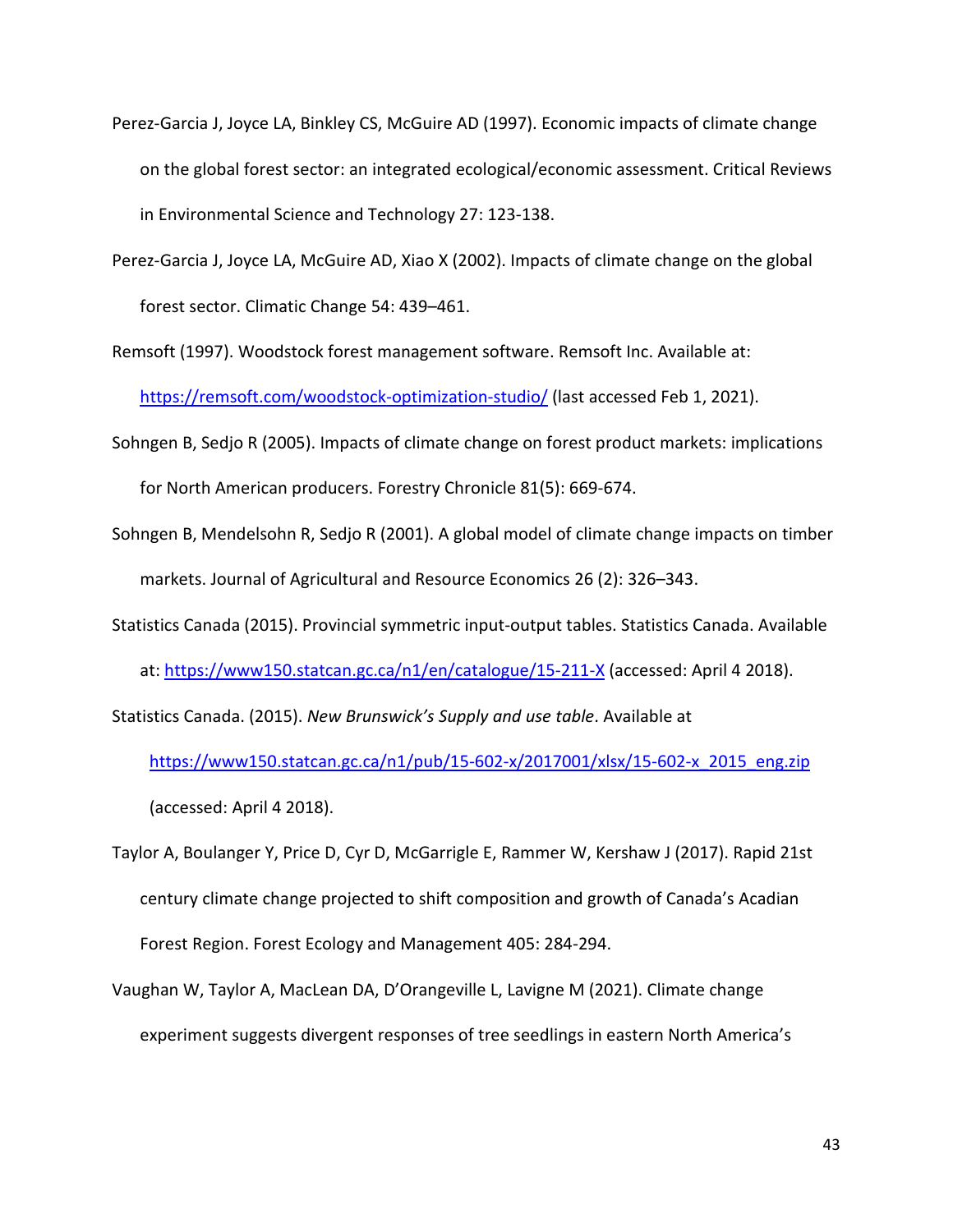Acadian Forest Region over the 21st century. Canadian Journal of Forest Research (in press: [https://doi.org/10.1139/cjfr-2021-0047\)](https://doi.org/10.1139/cjfr-2021-0047)

- Walters KR (1993). Design and development of a generalised forest management system: Woodstock, in International Symposium on Systems Analysis and Management Decisions in Forestry (Valdivia: Remsoft Inc.).
- Williamson T, Colombo S, Duinker P, Gray P, Hennessey R, Houle D, Johnston M, Ogden A, Spittlehouse D (2009). Climate change and Canada's forests: from impacts to adaptation. Natural Resources Canada, Canadian Forest Service, Northern Forestry Centre, Edmonton, Alberta. 104 p.
- Williamson TB, Price DT, Beverly JL, Bothwell PM, Frenkel B, Park J, Patriquin MN (2008). Assessing potential biophysical and socioeconomic impacts of climate change on forestbased communities: a methodological case study. Natural Resources Canada, Canadian Forest Service, Northern Forestry Centre, Edmonton, Alberta. Information Report NOR-X-415E.
- Zhang J, Alavalapati JRR, Shrestha RK, Hodges AW (2005). Economic impacts of closing national forests for commercial timber production in Florida and Liberty County. Journal of Forest Economics 10: 207–223.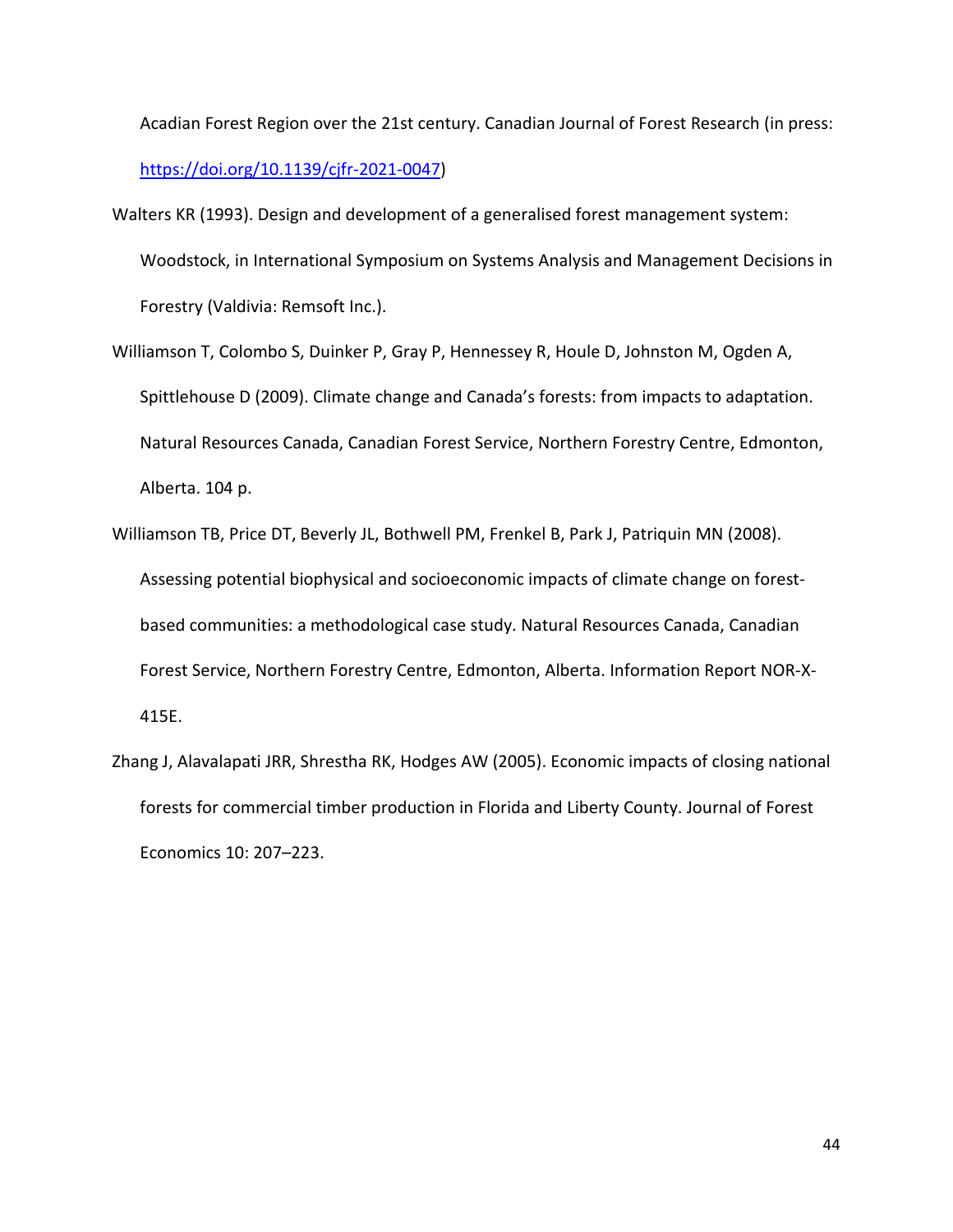**APPENDIX I – Scenario Outcomes with a Labour Supply Growth Rate of 0.5%**



**Figure A1. Hardwood timber supply (m3 mill)**



45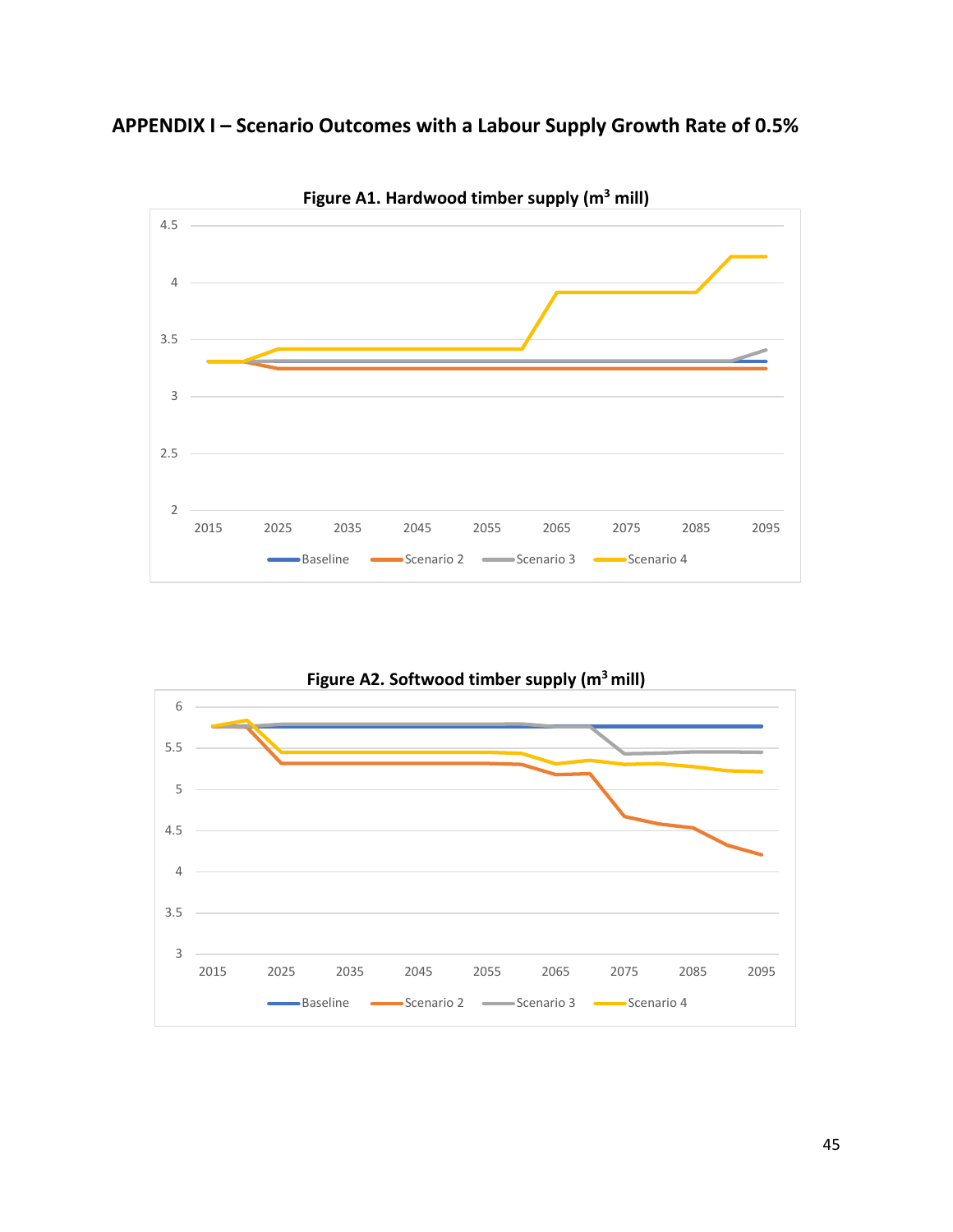





## **Figure A4. Softwood stumpage price (\$nominalized, relative to 2015)**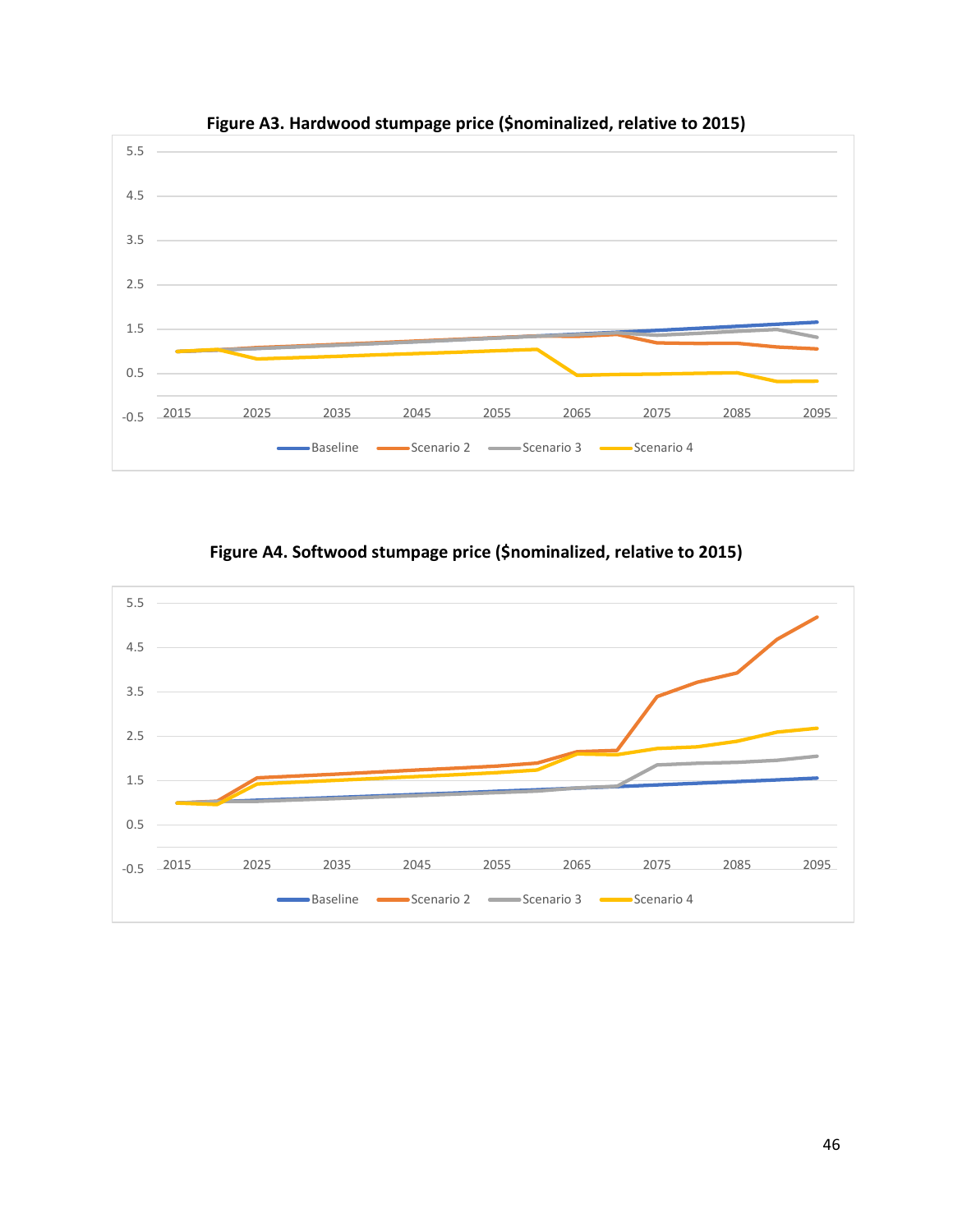



## **Figure A6. Import value of forestry related sectors (\$2015 mill)**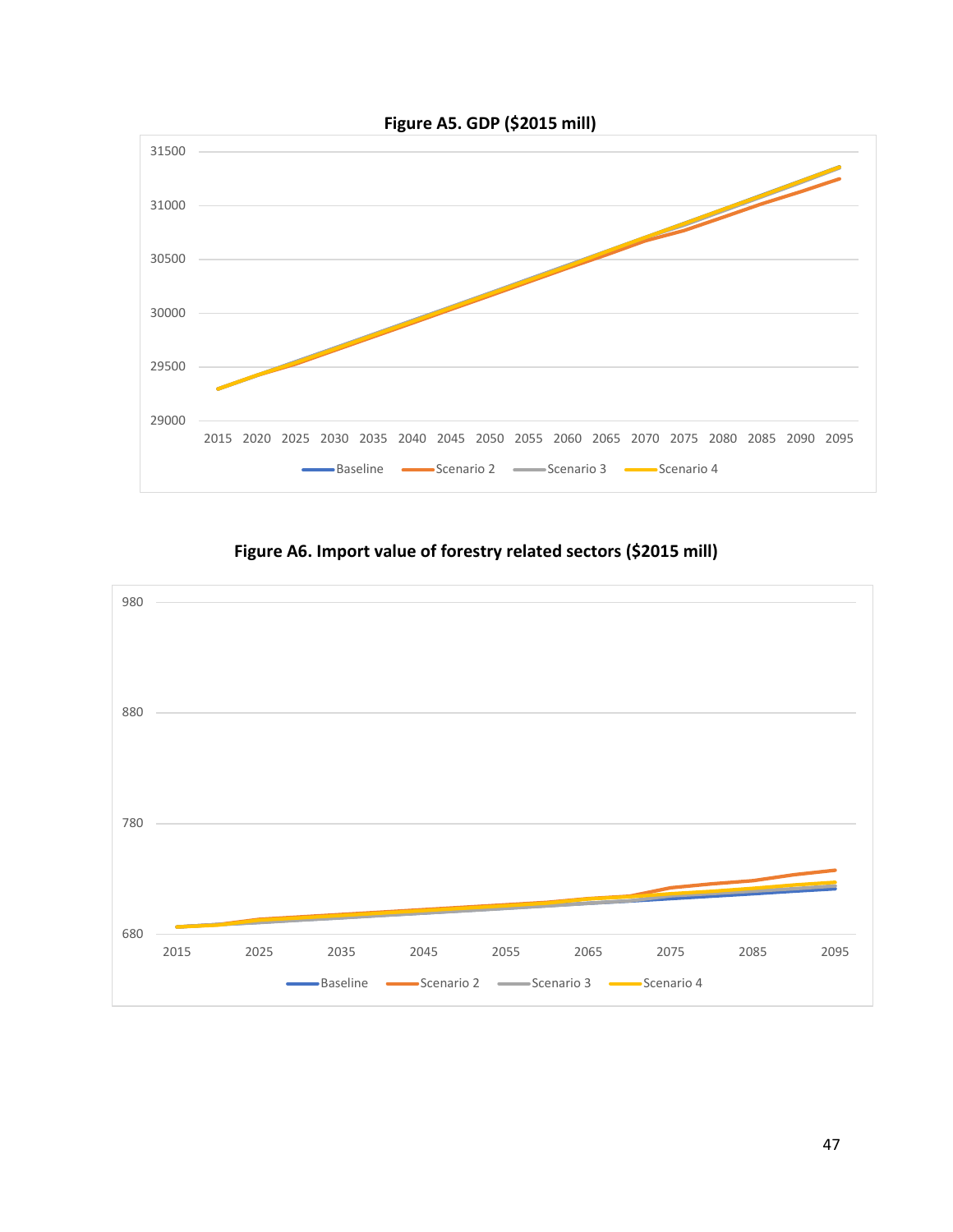





**Figure A8. Labour expenditures (\$2015 mill)**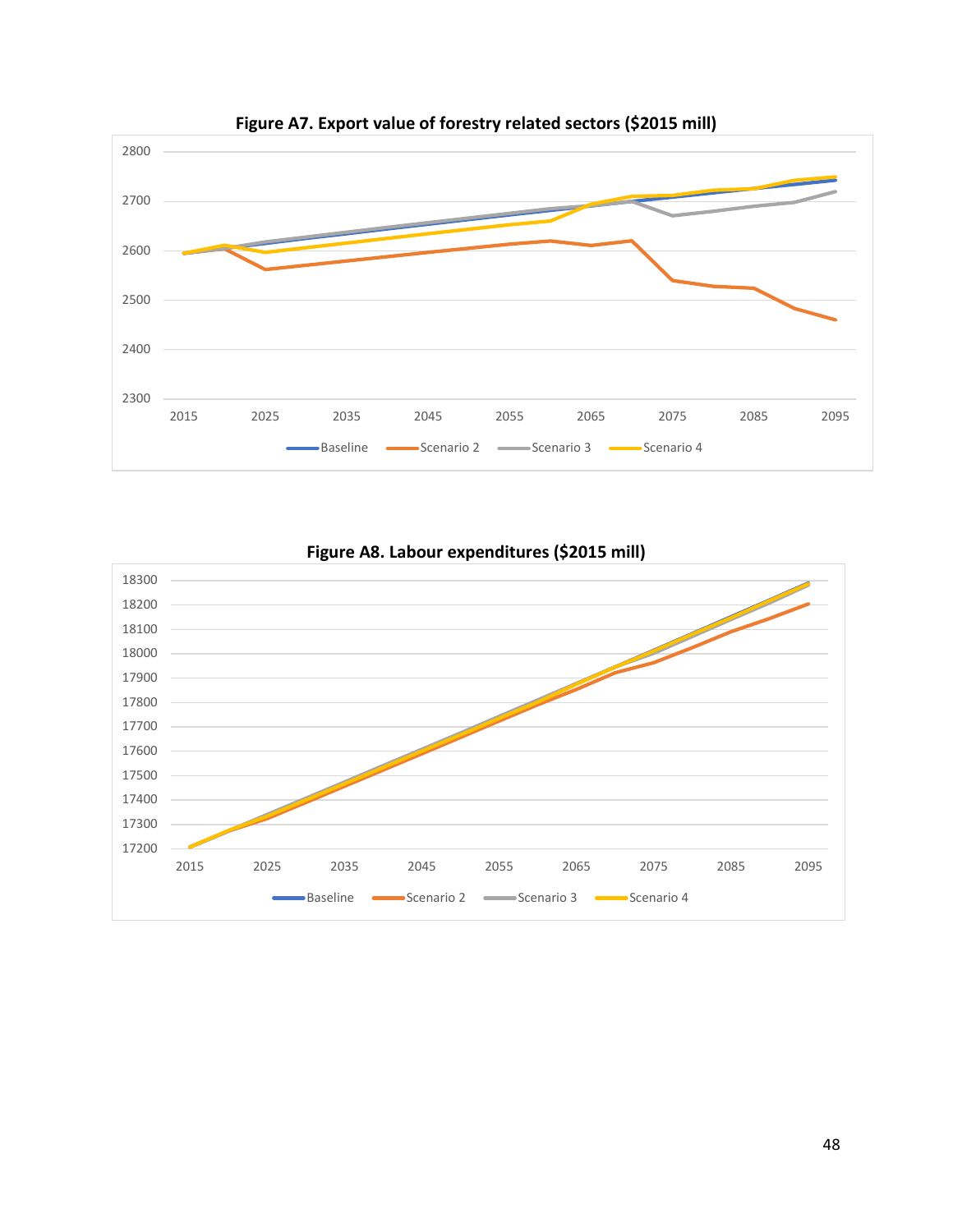





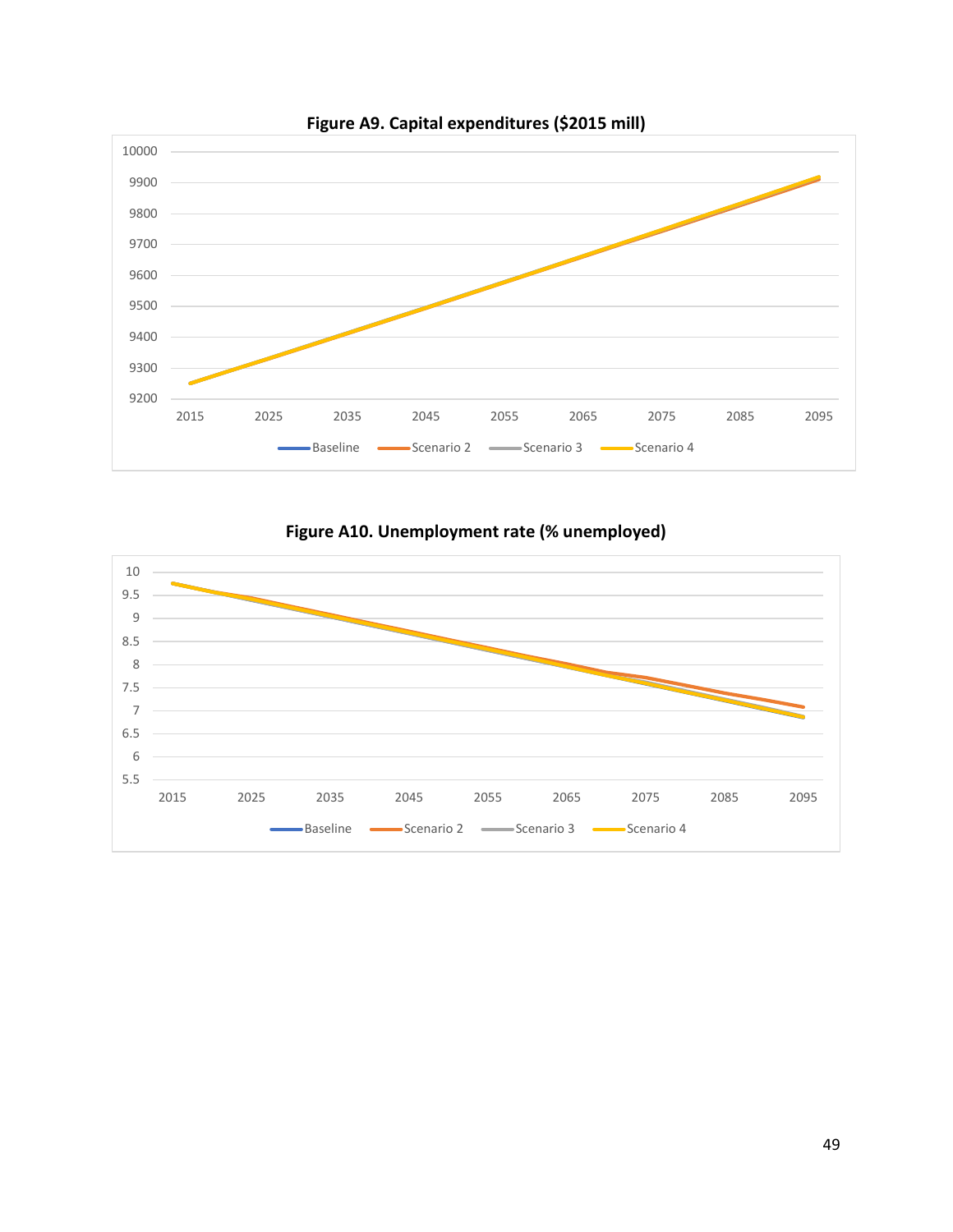|                  | <b>Scenarios</b>                 |                                 |                                                           |                                 |
|------------------|----------------------------------|---------------------------------|-----------------------------------------------------------|---------------------------------|
| <b>Sector</b>    | <b>Baseline</b><br>(\$ millions) | <b>Scenario 2</b><br>$(X$ diff) | <b>Scenario 3</b><br>$(% \mathcal{L}_{0}^{\ast}$ (% diff) | <b>Scenario 4</b><br>$(X$ diff) |
| <b>CROP</b>      | 908.7                            | 2.90%                           | 0.24%                                                     | $-0.07%$                        |
| S-FOR            | 506.2                            | $-14.43%$                       | $-1.78%$                                                  | $-2.52%$                        |
| H-FOR            | 205.0                            | $-7.61%$                        | 0.06%                                                     | 3.38%                           |
| <b>FISH</b>      | 401.3                            | 4.36%                           | 0.36%                                                     | $-0.07%$                        |
| <b>SUPP</b>      | 94.6                             | $-9.12%$                        | $-0.76%$                                                  | 0.10%                           |
| <b>OILGAS</b>    | 771.3                            | 4.13%                           | 0.34%                                                     | $-0.09%$                        |
| <b>UTL</b>       | 1644.6                           | $-0.95%$                        | $-0.05%$                                                  | 0.17%                           |
| <b>CONST</b>     | 4514.5                           | $-0.56%$                        | $-0.05%$                                                  | $-0.02%$                        |
| SAW-MANUF        | 945.9                            | $-14.81%$                       | $-1.79%$                                                  | $-2.43%$                        |
| <b>VEN-MANUF</b> | 216.5                            | $-32.67%$                       | $-6.36%$                                                  | $-14.60%$                       |
| <b>OW-MANUF</b>  | 202.7                            | $-12.68%$                       | $-2.16%$                                                  | $-5.05%$                        |
| <b>PUP-MANUF</b> | 1526.3                           | $-7.88%$                        | 0.09%                                                     | 3.55%                           |
| <b>CP-MANUF</b>  | 532.6                            | $-8.79%$                        | 0.12%                                                     | 4.05%                           |
| <b>PR-MANUF</b>  | 26.4                             | $-0.09%$                        | 0.07%                                                     | 0.31%                           |
| <b>OTH-MANUF</b> | 15874.1                          | 3.77%                           | 0.31%                                                     | $-0.07%$                        |
| <b>TRADES</b>    | 1802.6                           | 0.42%                           | 0.03%                                                     | $-0.03%$                        |
| <b>RET</b>       | 3295.5                           | $-0.35%$                        | $-0.04%$                                                  | $-0.02%$                        |
| <b>TRANSP</b>    | 4099.5                           | $-1.71%$                        | $-0.11%$                                                  | 0.19%                           |
| <b>INFO</b>      | 1493.0                           | $-0.18%$                        | $-0.02%$                                                  | $-0.01%$                        |
| <b>FIN</b>       | 8772.8                           | $-0.38%$                        | $-0.03%$                                                  | 0.00%                           |
| <b>PROF</b>      | 1625.3                           | $-0.27%$                        | $-0.02%$                                                  | 0.00%                           |
| <b>ADMIN</b>     | 2207.9                           | $-1.10%$                        | $-0.09\%$                                                 | 0.05%                           |
| <b>EDUC</b>      | 147.4                            | $-0.53%$                        | $-0.05%$                                                  | 0.00%                           |
| <b>HEALTH</b>    | 1497.2                           | $-0.35%$                        | $-0.03%$                                                  | $-0.02%$                        |
| <b>ENT</b>       | 392.3                            | $-0.64%$                        | $-0.06%$                                                  | 0.00%                           |
| <b>ACC</b>       | 1560.0                           | $-0.44%$                        | $-0.04%$                                                  | 0.00%                           |
| <b>OG&amp;S</b>  | 1420.8                           | $-0.47%$                        | $-0.04%$                                                  | 0.00%                           |

**Table A5. Sectoral output quantity by scenario (in % difference from Baseline) in 2095**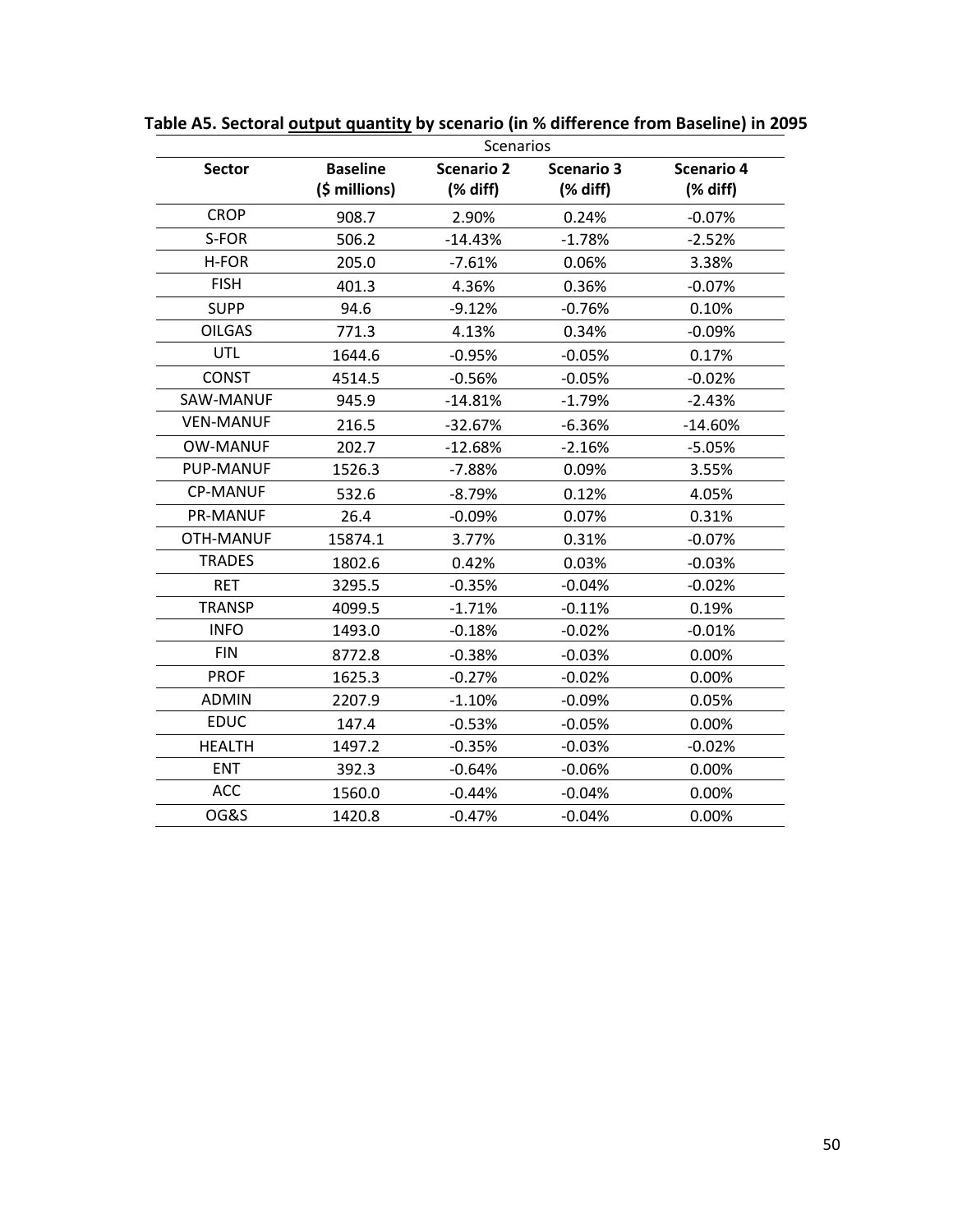|                  |                               | <b>Scenarios</b>              |                               |
|------------------|-------------------------------|-------------------------------|-------------------------------|
| <b>Sector</b>    | <b>Scenario 2</b><br>(% diff) | <b>Scenario 3</b><br>(% diff) | <b>Scenario 4</b><br>(% diff) |
| <b>CROP</b>      | 0.24%                         | 0.02%                         | 0.24%                         |
| S-FOR            | 6.18%                         | 0.90%                         | 6.18%                         |
| H-FOR            | $-1.51%$                      | $-0.93%$                      | $-1.51%$                      |
| <b>FISH</b>      | 0.12%                         | 0.01%                         | 0.12%                         |
| <b>SUPP</b>      | 0.14%                         | 0.01%                         | 0.14%                         |
| <b>OILGAS</b>    | 0.20%                         | 0.02%                         | 0.20%                         |
| <b>UTL</b>       | 0.23%                         | 0.02%                         | 0.23%                         |
| <b>CONST</b>     | 0.30%                         | 0.04%                         | 0.30%                         |
| <b>SAW-MANUF</b> | 2.66%                         | 0.36%                         | 2.66%                         |
| <b>VEN-MANUF</b> | 1.64%                         | 0.23%                         | 1.64%                         |
| <b>OW-MANUF</b>  | 1.54%                         | 0.22%                         | 1.54%                         |
| <b>PUP-MANUF</b> | 0.99%                         | 0.05%                         | 0.99%                         |
| <b>CP-MANUF</b>  | 1.22%                         | 0.04%                         | 1.22%                         |
| <b>PR-MANUF</b>  | 0.41%                         | 0.02%                         | 0.41%                         |
| OTH-MANUF        | 0.35%                         | 0.03%                         | 0.35%                         |
| <b>TRADES</b>    | 0.15%                         | 0.01%                         | 0.15%                         |
| <b>RET</b>       | 0.12%                         | 0.01%                         | 0.12%                         |
| <b>TRANSP</b>    | 0.15%                         | 0.01%                         | 0.15%                         |
| <b>INFO</b>      | 0.19%                         | 0.02%                         | 0.19%                         |
| <b>FIN</b>       | 0.12%                         | 0.01%                         | 0.12%                         |
| <b>PROF</b>      | 0.10%                         | 0.01%                         | 0.10%                         |
| <b>ADMIN</b>     | 0.12%                         | 0.01%                         | 0.12%                         |
| <b>EDUC</b>      | 0.10%                         | 0.01%                         | 0.10%                         |
| <b>HEALTH</b>    | 0.13%                         | 0.01%                         | 0.13%                         |
| <b>ENT</b>       | 0.13%                         | 0.01%                         | 0.13%                         |
| <b>ACC</b>       | 0.17%                         | 0.02%                         | 0.17%                         |
| <b>OG&amp;S</b>  | 0.12%                         | 0.01%                         | 0.12%                         |

**Table A6. Sectoral output prices by scenario (in % difference from Baseline) in 2095**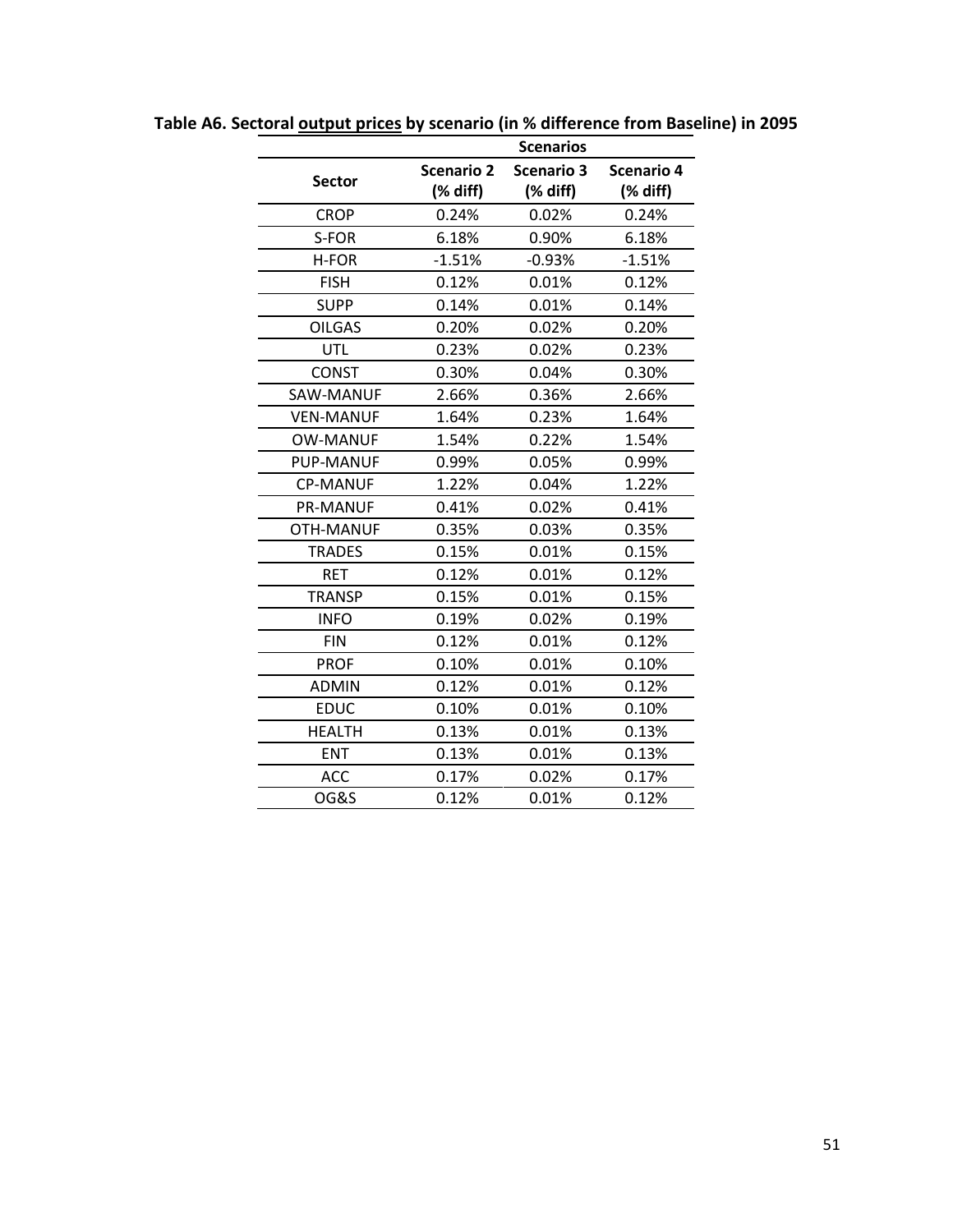|                  | Scenarios       |                   |                   |                                |
|------------------|-----------------|-------------------|-------------------|--------------------------------|
| <b>Sector</b>    | <b>Baseline</b> | <b>Scenario 2</b> | <b>Scenario 3</b> | Scenario 4                     |
|                  | (\$ millions)   | (% diff)          | (% diff)          | $(% \mathcal{L}_{0})$ (% diff) |
| <b>CROP</b>      | 882.8           | 3.14%             | 0.26%             | $-0.06%$                       |
| S-FOR            | 496.8           | $-9.14%$          | $-0.90%$          | $-0.59%$                       |
| H-FOR            | 202.9           | -9.00%            | $-0.87%$          | $-0.68%$                       |
| <b>FISH</b>      | 388.3           | 4.48%             | 0.37%             | $-0.07%$                       |
| <b>SUPP</b>      | 91.8            | $-8.99\%$         | $-0.75%$          | 0.11%                          |
| <b>OILGAS</b>    | 750.6           | 4.35%             | 0.36%             | $-0.08%$                       |
| UTL              | 1602.9          | $-0.73%$          | $-0.02%$          | 0.18%                          |
| <b>CONST</b>     | 4379.9          | $-0.26%$          | $-0.02%$          | 0.02%                          |
| SAW-MANUF        | 922.6           | $-12.55%$         | $-1.43%$          | $-1.74%$                       |
| <b>VEN-MANUF</b> | 210.8           | $-31.57%$         | $-6.14%$          | $-14.20%$                      |
| <b>OW-MANUF</b>  | 196.7           | $-11.34%$         | $-1.94%$          | $-4.63%$                       |
| <b>PUP-MANUF</b> | 1487.4          | $-6.97%$          | 0.14%             | 3.37%                          |
| <b>CP-MANUF</b>  | 518.2           | $-7.68%$          | 0.16%             | 3.74%                          |
| <b>PR-MANUF</b>  | 25.6            | 0.32%             | 0.09%             | 0.24%                          |
| OTH-MANUF        | 15451.1         | 4.14%             | 0.34%             | $-0.07%$                       |
| <b>TRADES</b>    | 1750.1          | 0.56%             | 0.05%             | $-0.02%$                       |
| <b>RET</b>       | 3196.0          | $-0.23%$          | $-0.02%$          | $-0.02%$                       |
| <b>TRANSP</b>    | 3981.6          | $-1.56%$          | $-0.09%$          | 0.20%                          |
| <b>INFO</b>      | 1453.6          | 0.01%             | 0.00%             | 0.00%                          |
| <b>FIN</b>       | 8505.1          | $-0.26%$          | $-0.02%$          | 0.01%                          |
| <b>PROF</b>      | 1572.7          | $-0.17%$          | $-0.01%$          | 0.00%                          |
| <b>ADMIN</b>     | 2140.2          | $-0.98%$          | $-0.07%$          | 0.05%                          |
| <b>EDUC</b>      | 142.7           | $-0.43%$          | $-0.04%$          | 0.00%                          |
| <b>HEALTH</b>    | 1452.6          | $-0.22%$          | $-0.02%$          | $-0.01%$                       |
| <b>ENT</b>       | 380.5           | $-0.51%$          | $-0.04%$          | 0.00%                          |
| <b>ACC</b>       | 1513.1          | $-0.27%$          | $-0.02%$          | $0.00\%$                       |
| <b>OG&amp;S</b>  | 1375.7          | $-0.34%$          | $-0.03%$          | 0.00%                          |

**Table A7. Sectoral output by scenario (in % difference from Baseline) in 2095**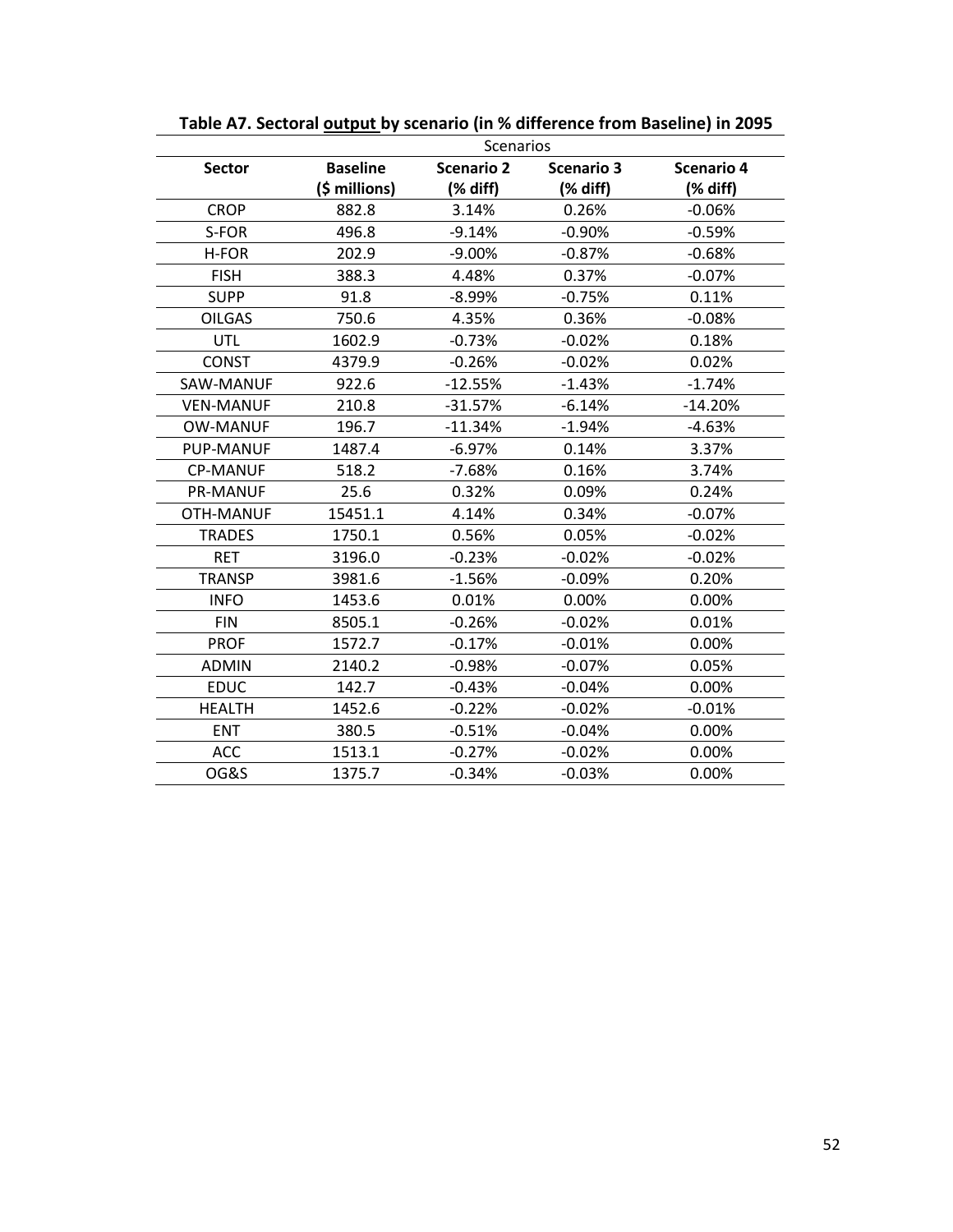| <b>Variables</b> | <b>Baseline</b>    | <b>Scenario 2</b> | Scenario 3 | Scenario 4 |
|------------------|--------------------|-------------------|------------|------------|
|                  | $(5 \text{ mill})$ | (% diff)          | (% diff)   | (% diff)   |
| <b>GDP</b>       | 31382.58           | $-0.31%$          | $-0.03%$   | 0.00%      |
| EV               | 1381.45            | $-3.38%$          | $-0.29%$   | $-0.03%$   |
| Υ                | 31161.64           | $-0.15%$          | $-0.01%$   | $0.00\%$   |
| C                | 21599.03           | $-0.15%$          | $-0.01%$   | 0.00%      |
| G                | 5561.64            | $-0.28%$          | $-0.03%$   | $-0.02%$   |
|                  | 18289.99           | $-0.47%$          | $-0.04%$   | $-0.02%$   |
| К                | 9918.35            | $-0.07%$          | $-0.01%$   | 0.01%      |
| <b>IMP</b>       | 29808.15           | 1.44%             | 0.12%      | 0.00%      |
| <b>EXP</b>       | 24778.37           | 1.54%             | 0.13%      | 0.01%      |
| XD               | 56685.07765        | $-0.049%$         | 0.00%      | 0.00%      |

**Table A8. Macro-economic variables by scenario in 2095** 

|  | Table A9. Cumulative present value macro-economic variables by scenario (2% discount rate) |
|--|--------------------------------------------------------------------------------------------|
|--|--------------------------------------------------------------------------------------------|

| <b>Variables</b> | <b>Baseline</b><br>$(5 \text{ mill})$ | <b>Scenario 2</b><br>(% diff) | <b>Scenario 3</b><br>(% diff) | Scenario 4<br>(% diff) |
|------------------|---------------------------------------|-------------------------------|-------------------------------|------------------------|
| <b>GDP</b>       | 259491.67                             | $-0.08%$                      | 0.00%                         | $-0.01%$               |
| EV               | 4230.07                               | $-2.27%$                      | $-0.12%$                      | $-0.36%$               |
| Υ                | 261448.02                             | $-0.04%$                      | 0.00%                         | $-0.01%$               |
| C                | 181217.15                             | $-0.04%$                      | 0.00%                         | $-0.01%$               |
| G                | 45657.61                              | $-0.07%$                      | 0.00%                         | $-0.01%$               |
|                  | 151936.89                             | $-0.12%$                      | $-0.01%$                      | $-0.02%$               |
| К                | 81938.91                              | $-0.02%$                      | 0.00%                         | 0.00%                  |
| <b>IMP</b>       | 30773.22                              | 0.47%                         | 0.04%                         | $0.00\%$               |
| <b>EXP</b>       | 26113.27                              | 0.59%                         | 0.05%                         | 0.00%                  |
| XD               | 460777.633                            | $-0.012%$                     | 0.00%                         | 0.00%                  |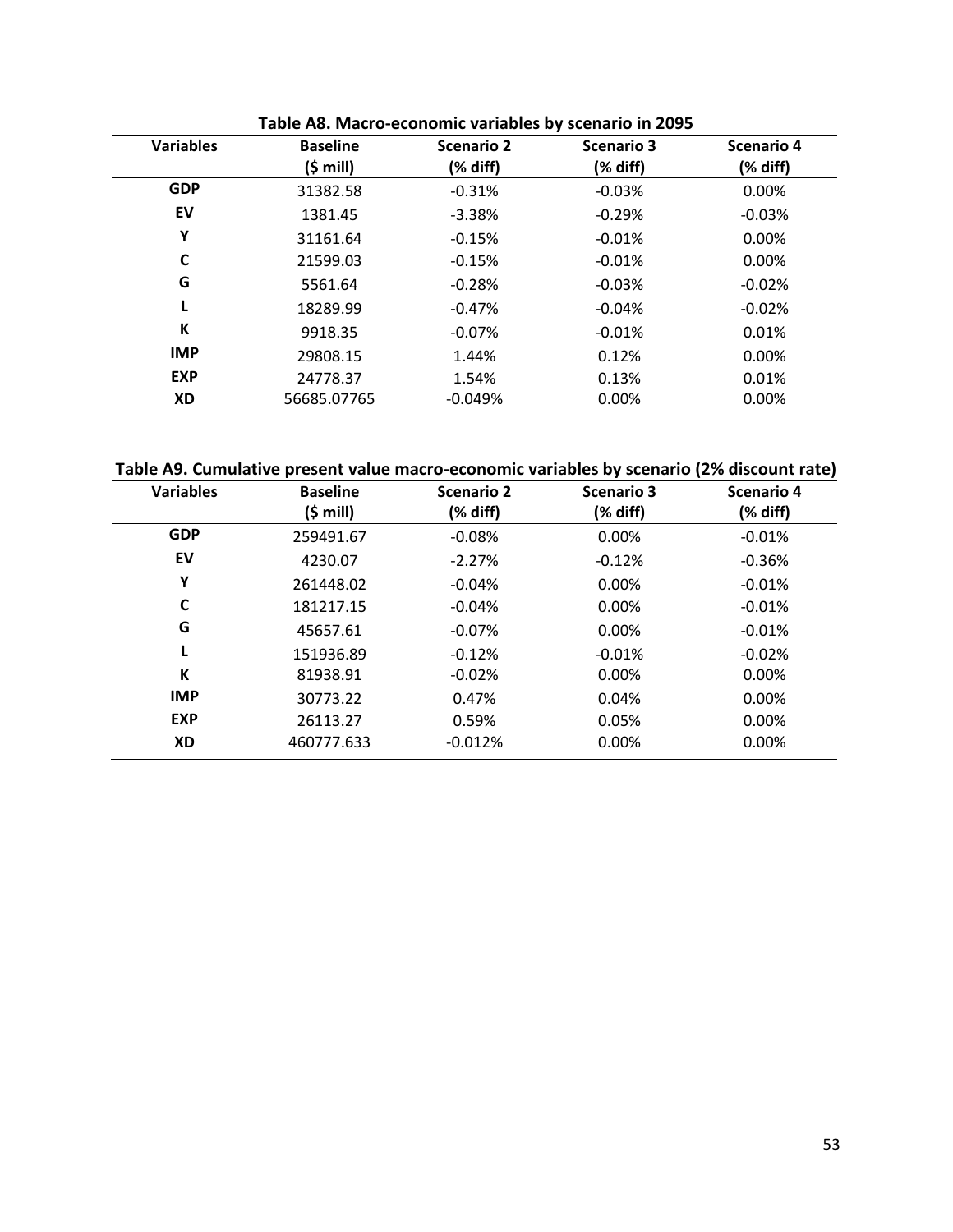| <b>Cost or Benefit Item</b>                                                                                                                                 | <b>Estimate</b> |
|-------------------------------------------------------------------------------------------------------------------------------------------------------------|-----------------|
| Additional office, lab, greenhouse space for growing field trials,<br>and related infrastructure \$ one-time)                                               | \$500,000       |
| R&D activities to develop drought tolerance breeding strategy (\$<br>spread over first 5 years)                                                             | \$400,000       |
| Salaries, benefits, vehicles, and related costs for additional tree<br>improvement professionals and technicians $(\frac{\xi}{y})$                          | \$555,000       |
| Maintenance and up-keep for the additional office, lab, and<br>related infrastructure (\$/yr)                                                               | \$20,000        |
| Additional materials and supplies including herbicide, field tags,<br>data recorders, greenhouse supplies for growing field test<br>seedlings, etc. (\$/yr) | \$45,000        |
| Additional contract work for incremental test sites (mechanical<br>site prep, weed control, etc.)                                                           | \$15,000        |
| Total present value costs <sup>a</sup>                                                                                                                      | \$24,520,000    |
| Total present value benefits <sup>a,b</sup>                                                                                                                 | \$90,900,000    |
| Benefit-Cost Ratio <sup>a</sup>                                                                                                                             | 3.71            |
| Net Present Value <sup>a</sup>                                                                                                                              | \$66,380,000    |
| 3!                                                                                                                                                          |                 |

**Table A10. Cost-benefit analysis of planting drought resistant softwood seedlings**

<sup>a</sup> Using a discount rate of 2%.

b Using the equivalent variation estimates from the CGE model analysis (see Table 9).

| <b>Cost or Benefit Item</b>                                                                                                                                                         | <b>Estimate</b>   |
|-------------------------------------------------------------------------------------------------------------------------------------------------------------------------------------|-------------------|
| R&D activities to develop hardwood silviculture program,<br>including program leader, research staff, field studies, data<br>analysis, and reporting (\$ spread over first 5 years) | \$800,000         |
| Incremental seedling cost (\$/yr)                                                                                                                                                   | \$12,520,000      |
| Incremental Planting cost (\$/yr)                                                                                                                                                   | \$2,500,000       |
| Incremental Silviculture cost (\$/yr)                                                                                                                                               | \$10,000,000      |
| Total PV costs <sup>a</sup>                                                                                                                                                         | \$932,713,917     |
| Total PV benefits <sup>a,b</sup>                                                                                                                                                    | \$80,800,000      |
| Benefit-Cost Ratio <sup>a</sup>                                                                                                                                                     | 0.09              |
| Net Present Value <sup>a</sup>                                                                                                                                                      | $-$ \$851,913,917 |

a Using a discount rate of 2%

<sup>b</sup> Using the equivalent variation estimates from the CGE model analysis (see Table 9).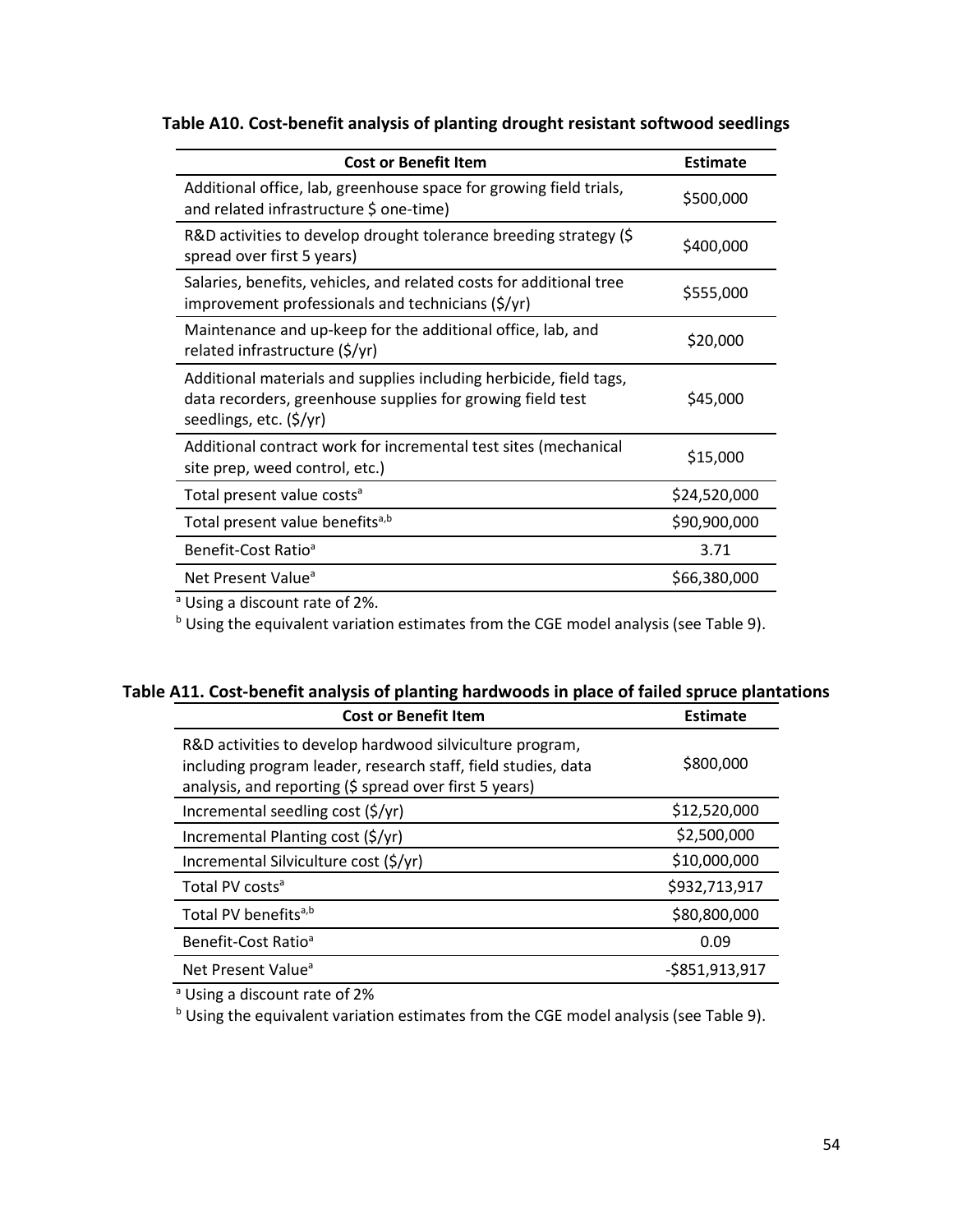# **APPENDIX II – CGE Model Description**

| <b>Parameters</b>            | <b>Description</b>                                                                                                                                  |  |  |
|------------------------------|-----------------------------------------------------------------------------------------------------------------------------------------------------|--|--|
| <b>Elasticities</b>          |                                                                                                                                                     |  |  |
| $\sigma F2_i$                | Substitution between factors (capital-labour bundle, hardwood stumpage, and softwood stumpage) within the<br>second nest of the production function |  |  |
| $\sigma F3_i$                | Substitution between factors (capital and labour) within the third nest of the production function                                                  |  |  |
| $\sigma T_i$                 | CET substitution between domestic market and the export market                                                                                      |  |  |
| $\sigma A_i$                 | Arrington substation between domestic commodities and imported commodities                                                                          |  |  |
| <b>Share parameters</b>      |                                                                                                                                                     |  |  |
| $\gamma K L2_i$              | Share parameter for capital-labour bundle in the second nest of the production function                                                             |  |  |
| $\gamma TH2_i$               | Share parameter for hardwood stumpage in the second nest of the production function                                                                 |  |  |
| $\gamma TS2_i$               | Share parameter for softwood stumpage in the second nest of the production function                                                                 |  |  |
| $\gamma F3_i$                | Share parameter for the third nest of the production function the third nest                                                                        |  |  |
| $\gamma T_i$                 | Share parameter of the CET function and the destination of domestically produced commodities                                                        |  |  |
| $\gamma A_i$                 | Share parameter of the Arrington function                                                                                                           |  |  |
| <b>Efficiency parameters</b> |                                                                                                                                                     |  |  |
| $\lambda F1_i$               | Efficiency parameter for the factors of production (stumpage-capital-labour) in the first nest of the production                                    |  |  |
| $\lambda F2_i$               | function.<br>Efficiency parameter for the factors of production (capital-labour bundle, hardwood stumpage, and softwood                             |  |  |
|                              | stumpage) in the second nest of the production function.                                                                                            |  |  |
| $\lambda F3_i$               | Efficiency parameter for the factors of production (capital and labour) in the third nest of the production<br>function.                            |  |  |
| $\lambda A_i$                | efficiency parameter in the Arrington function                                                                                                      |  |  |
| $\lambda T_i$                | Shift parameter in the CET function                                                                                                                 |  |  |
| <b>Tax rates</b>             |                                                                                                                                                     |  |  |
| tci                          | Tax rate on commodities consumed by the households                                                                                                  |  |  |
| tki                          | Tax rate on capital                                                                                                                                 |  |  |
| tli<br>tY                    | Tax rate on labour<br>Tax rate on household income                                                                                                  |  |  |
| $Tm_i$                       | Tariff rate on imported commodities                                                                                                                 |  |  |
| <b>Others</b>                |                                                                                                                                                     |  |  |
| $\alpha HLES_i$              | Power in the nested ELES household utility function                                                                                                 |  |  |
| αKG                          | Cobb-Douglass power in the government's capital demand function                                                                                     |  |  |
| $\alpha LG$                  | Cobb-Douglass power in the government's labour demand function                                                                                      |  |  |
| $\alpha CG_i$                | Cobb-Douglass power in the government's commodity demand function                                                                                   |  |  |
| $\alpha I_i$                 | Cobb-Douglass power in the bank's commodity demand function                                                                                         |  |  |
| Trep                         | Replacement rate                                                                                                                                    |  |  |
| İO <sub>i,j</sub>            | Technical coefficient of intermediate input                                                                                                         |  |  |
| φ                            | Philips curve parameter                                                                                                                             |  |  |
| μH                           | Households subsistence consumption level                                                                                                            |  |  |
| mps                          | Households marginal propensity to save                                                                                                              |  |  |
| Growth rates                 |                                                                                                                                                     |  |  |
| GRL                          | Growth rate of labour                                                                                                                               |  |  |
| ψ                            | Initial real rate of return                                                                                                                         |  |  |

## **Table A1. CGE Model Parametersa**

 $\alpha$  i and j indicate sector (1...27) specific values.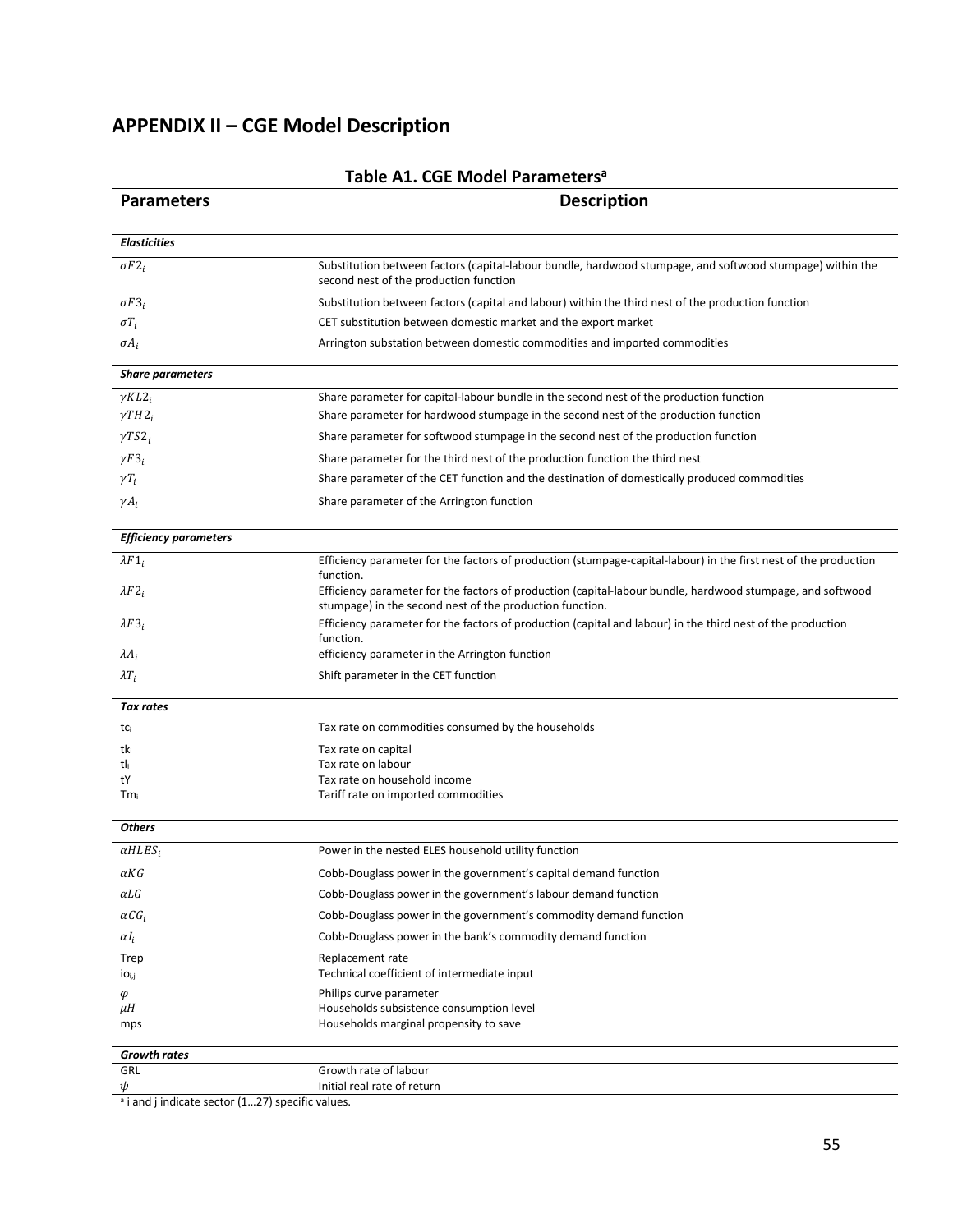| <b>Variables</b>          | <b>Description</b>                                     | <b>Variables</b>         | <b>Description</b>                                  |
|---------------------------|--------------------------------------------------------|--------------------------|-----------------------------------------------------|
| <b>Production block</b>   |                                                        | <b>Investment block</b>  |                                                     |
| <b>WKL</b> <sub>i,t</sub> | Stumpage-capital-labour bundle                         | $S_t$                    | <b>Total saving</b>                                 |
| $KL_{i,t}$                | Capital-labour bundle                                  | $SF_t$                   | Forging savings                                     |
| $TH_{i,t}$                | Hardwood stumpage demand                               | SG <sub>t</sub>          | Government's savings                                |
| $TS_{i,t}$                | Softwood stumpage demand                               | $I_{i,t}$                | Investment demand                                   |
| $K_{i,t}$                 | Capital demand                                         |                          |                                                     |
| $L_{i,t}$                 | Labour demand                                          | <b>Trade block</b>       |                                                     |
| $X_{i,t}$                 | Domestic sales of composition commodities              | $E_{i,t}$                | exports of commodities                              |
| $XD_{i.t}$                | Domestic produced of commodities (outputs)             | $M_{i.t}$                | Imports of commodities                              |
| $XDD_{i,t}$               | Domestically produced commodities sold to the domestic | $PE_{i,t}$               | Domestic price of exports                           |
|                           | market                                                 |                          |                                                     |
| <b>PWKLi.t</b>            | Price of stumpage-capital-labour bundle                | $PM_{i.t}$               | Domestic price of imports                           |
| $PKL_{i,t}$               | Price of capital-labour bundle                         | ER <sub>t</sub>          | Exchange rate                                       |
| $PTH_t$                   | Price of hardwood stumpage                             |                          |                                                     |
| $PTS_t$                   | Price of softwood stumpage                             | <b>Government block</b>  |                                                     |
| $PK_{t}$                  | Price of capital (rent)                                | $LG_t$                   | Government's demand for labour                      |
| $PL_t$                    | Price of labour (wages)                                | KG <sub>t</sub>          | Government's demand for capital                     |
| $P_{i,t}$                 | Price of composite commodities                         | $GC_{i,t}$               | Government's demand for commodities                 |
| $PD_{i,t}$                | Price of domestically produced commodities             | $TAXR_t$                 | <b>Total taxes</b>                                  |
| $PDD_{i,t}$               | Price of domestically produced commodities sold to the | $TRF_t$                  | Total transfer from the government to the household |
|                           | domestic                                               |                          |                                                     |
|                           | market                                                 | TRO <sub>t</sub>         | Other transfers from the government to the          |
|                           |                                                        |                          | household                                           |
| <b>Household block</b>    |                                                        | UNEMP <sub>t</sub>       | economy wide unemployment                           |
| $Y_t$                     | Household's income                                     |                          |                                                     |
| $CBUD_t$                  | Household's expenditure                                | <b>Dynamic Variables</b> |                                                     |
| $C_{t}$                   | Household's demand for commodities                     | GRSS <sub>t</sub>        | Growth rate of softwood stumpage                    |
| <b>PCINDEXt</b>           | Consumer price index                                   | GRHS <sub>t</sub>        | Growth rate of hardwood stumpage                    |
|                           |                                                        | $RRR_t$                  | Real rate of return                                 |
| <b>Factor supply</b>      |                                                        |                          |                                                     |
| $LS_t$                    | Labour supply (endowment)                              |                          |                                                     |
| $KS_t$                    | Capital supply (endowment)                             |                          |                                                     |
| TSS <sub>t</sub>          | Softwood stumpage supply (endowment)                   |                          |                                                     |
| $THS_t$                   | Hardwood stumpage supply (endowment)                   |                          |                                                     |

## **Table A2. CGE Model Variablesa**

<sup>a</sup>t indicates a time period (2015-95).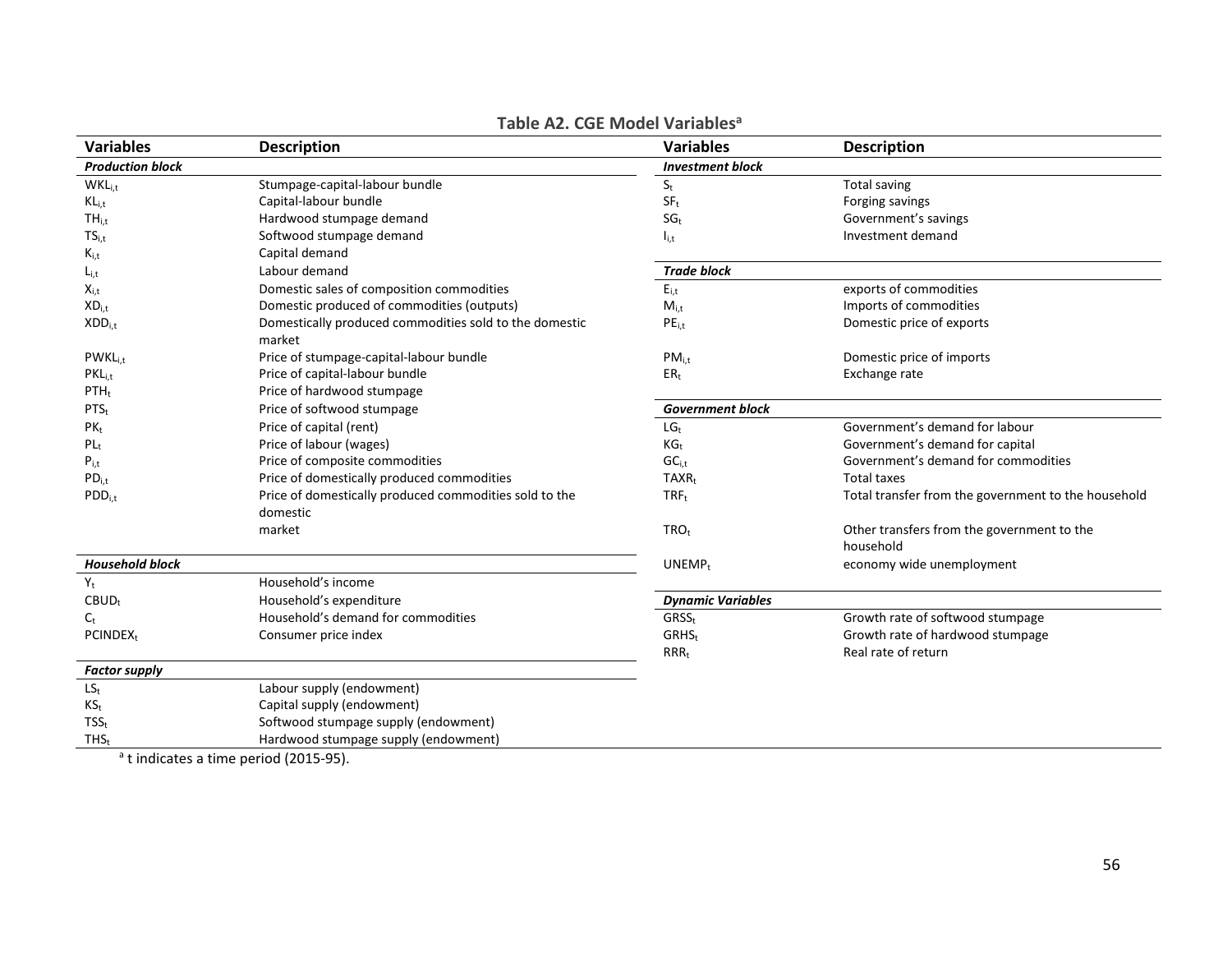| <b>Equations</b>                                                                                                                                                                                                                                                                                                                                                                                        |        | <b>Description</b>                                             |
|---------------------------------------------------------------------------------------------------------------------------------------------------------------------------------------------------------------------------------------------------------------------------------------------------------------------------------------------------------------------------------------------------------|--------|----------------------------------------------------------------|
| <b>Production block</b>                                                                                                                                                                                                                                                                                                                                                                                 |        |                                                                |
| $WKL_{i,t} = \lambda F1_i * XD_{i,t}$                                                                                                                                                                                                                                                                                                                                                                   | EQ 1.1 | Firms' demand for stumpage-capital-labour bundle (1st<br>nest) |
| $PD_{i,t} * XD_{i,t} = (PWKL_{i,t} * WKL_{i,t}) + \left(\sum_{i} i o_{j \cdot i} * XD_{i,t} * P_{i,t}\right)$                                                                                                                                                                                                                                                                                           | EQ 1.2 | Firms' zero profit condition (1 <sup>st</sup> nest)            |
| $KL_{i,t} = \frac{WKL_{i,t}}{\lambda F2_{i}} * \left(\frac{\gamma KL_{i}}{PKL_{i}}\right)^{o r z_{i}} * \left[ \left(\gamma KL_{i}^{qF2_{i}} * PKL_{i,t}^{(1-qF2_{i})}\right) + \left(\gamma TS_{i}^{qF2} * PTS_{t}^{(1-qF2_{i})}\right) + \left(\gamma TH_{i}^{qF2} * PTH_{t}^{(1-qF2_{i})}\right) \right] \frac{qF2_{i}}{(1-qF2_{i})}$                                                                | EQ 1.3 | Firms' demand for capital-labour bundle                        |
| $TH_{i,t} = \frac{WKL_{i,t}}{\lambda F2_i} * \left(\frac{\gamma TH2_i}{PTH_*}\right)^{\sigma r z_i} * \left[ \left(\gamma K_i^{\sigma F2_i} * PKL_{i,t}^{(1-\sigma F2_i)}\right) + \left(\gamma TS_i^{\sigma F2} * PTS_t^{(1-\sigma F2_i)}\right) + \left(\gamma TH_i^{\sigma F2} * PTH_t^{(1-\sigma F2_i)}\right) \right] \frac{(\frac{\sigma F2_i}{(\sqrt{1-\sigma F2_i})})}{(\sqrt{1-\sigma F2_i})}$ | EQ 1.4 | Firms' demand for hardwood stumpage (2 <sup>nd</sup> nest)     |
| $TS_{i,t} = \frac{WKL_{i,t}}{\lambda F2_i} * \left(\frac{\gamma TS2_i}{PTS_i}\right)^{\sigma F2_i} * \left[ \left(\gamma KL_i^{\sigma F2_i} * PKL_{i,t}^{(1-\sigma F2_i)}\right) + \left(\gamma TS_i^{\sigma F2} * PTS_t^{(1-\sigma F2_i)}\right) + \left(\gamma TH_i^{\sigma F2} * PTH_t^{(1-\sigma F2_i)}\right) \right] \frac{\sigma F2_i}{(1-\sigma F2_i)}$                                         | EQ 1.5 | Firms' demand for softwood stumpage (2 <sup>nd</sup> nest)     |
| $PWKL_{i,t} * WKL_{i,t} = ((PKL_{i,t} * KL_{i,t}) + (PTH_t * TH_{i,t}) + (PTS_t * TS_{i,t}))$                                                                                                                                                                                                                                                                                                           | EQ 1.6 | Firms' zero profit condition (2 <sup>nd</sup> nest)            |
| $K_{i,t} = \frac{KL_{i,t}}{\lambda F3} * \left(\frac{\gamma F3_i}{(1 + tk_i) * PK_i}\right)^{\sigma F3_i}$<br>$* \left[\left(\gamma F3_i^{\sigma F3_i} * \left((1+tk_i)*PK_t\right)^{(1-\sigma F3_i)}\right) + \left((1-\gamma F3_i)^{\sigma F3_i} * \left((1+tl_i)*PL_t\right)^{(1-\sigma F3_i)}\right)\right]^{(\frac{\sigma F2_i}{(1-\sigma F2_i)})}$                                                | EQ 1.7 | Firms' demand for capital (3rd nest)                           |
| $L_{i,t} = \frac{KL_{i,t}}{\lambda F3_i} * \left(\frac{(1 - \gamma F3_i)}{(1 + tL) * PL_i}\right)^{\sigma F3}$<br>$* \left[\left(\gamma F3_i^{\sigma F3_i} * \left((1+tk_i)*PK_t\right)^{(1-\sigma F3_i)}\right) + \left((1-\gamma F3_i)^{\sigma F3_i} * \left((1+tl_i)*PL_t\right)^{(1-\sigma F3_i)}\right)\right]^{(\frac{\sigma F2_i}{(1-\sigma F2_i)})}$                                            | EQ 1.8 | Firms' demand for labour (3rd nest)                            |
| $PKL_{i,t} * KL_{i,t} = ((1 + tk_i) * PK_t * K_{i,t}) + ((1 + tl_i) * PL_t * L_{i,t})$                                                                                                                                                                                                                                                                                                                  | EQ 1.9 | Firms' zero profit condition (3rd nest)                        |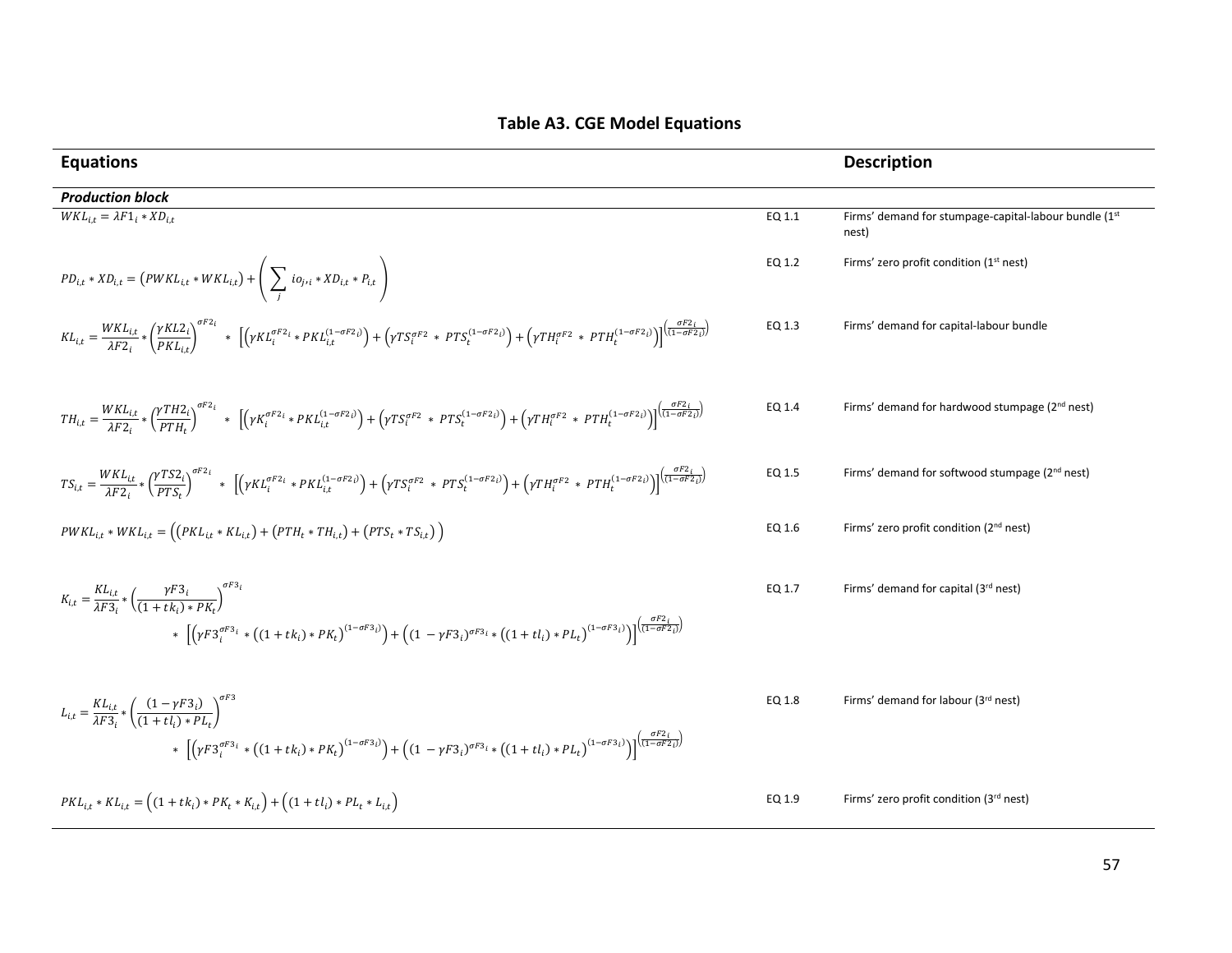**Table A3 continued…** 

| <b>Equations</b>                                                                                                                                                 |        | <b>Description</b>                                      |  |  |
|------------------------------------------------------------------------------------------------------------------------------------------------------------------|--------|---------------------------------------------------------|--|--|
| <b>Household block</b>                                                                                                                                           |        |                                                         |  |  |
| $Y_t = PK_t * KS_t + P\overline{L_t * (LS_t - UNEMP_t) + TSS_t * PTS_t + THS_t * PTH_t + TRF_t}$                                                                 | EQ 2.1 | Household's income                                      |  |  |
| $SH_t = mps * (Y_t - ty * Y_t)$                                                                                                                                  | EQ 2.2 | Household's saving                                      |  |  |
| $CBUD_t = (1 - ty) * Y_t - SH_t$                                                                                                                                 | EQ 2.3 | Household's consumption expenditure                     |  |  |
| $(1 + tc_i) * P_{i,t} * C_{i,t} = (1 + tc_i) * P_{i,t} * \mu H_i + \alpha HLES_i * (CBUD_t - \sum_i (\mu H_j * (1 + tc_j) * P_{j,t})$                            | EQ 2.4 | Households' demand for commodities                      |  |  |
| $\left(\frac{F_{L_t}}{\left(\frac{PL_0}{PLINDER}\right)}\right) = \varphi * \left(\frac{\frac{UNEMP_t}{LS_t}}{\frac{UL_0}{UNEMP_0}} - 1\right)$                  | EQ 2.5 | Philips wage curve                                      |  |  |
| $\text{PCINDER}_{t} = \frac{\left(\sum_{i}\left((1 + tc_i) * P_{i,t} * C_{i,0}\right)\right)}{\left(\sum_{i}\left((1 + tc_i) * P_{i,0} * C_{i,0}\right)\right)}$ | EQ 2.6 | Consumer price index                                    |  |  |
| <b>Saving and investment block</b>                                                                                                                               |        |                                                         |  |  |
| $S_t = SH_t + PCINDER_t * SG_t + SF_t * ER_t$                                                                                                                    | EQ 3.1 | <b>Total savings</b>                                    |  |  |
| $P_{i,t} * I_{i,t} = \alpha I_i * S_t$                                                                                                                           | EQ 3.2 | Demand for investment                                   |  |  |
| <b>Government block</b>                                                                                                                                          |        |                                                         |  |  |
| $P_{i,t} * CG_i = \alpha CG_i * (TAXR_t - TRF_t - SG_t * PCINDER_t)$                                                                                             | EQ 4.1 | Government's demand for consumption                     |  |  |
| $PK_t * KG_t = \alpha KG * (TAXR_t - TRF_t - SG_t * PCIDEX_t)$                                                                                                   | EQ 4.2 | Government's demand for capital                         |  |  |
| $PL_t * LG_t = \alpha LG * (TAXR_t - TRF_t - SG_t * PCIDEX_t)$                                                                                                   | EQ 4.3 | Government's demand for labour                          |  |  |
| $TAXR_t = ty * Y_t + \sum_i ( (P_{i,t} * tc_i * C_{i,t}) + (PK_t * tk_i * K_{i,t}) + (PL_t * tl_i * L_{i,t}) + (tm_i * M_{i,t} * PWM_{i,t} * ER_t) )$            | EQ 4.4 | Government's revenue (total taxes)                      |  |  |
| $TRF_t = trep * PL_t * UNEMP_t + TRO_t * PCINDER$                                                                                                                | EQ 4.5 | Total transfers from the government to the<br>household |  |  |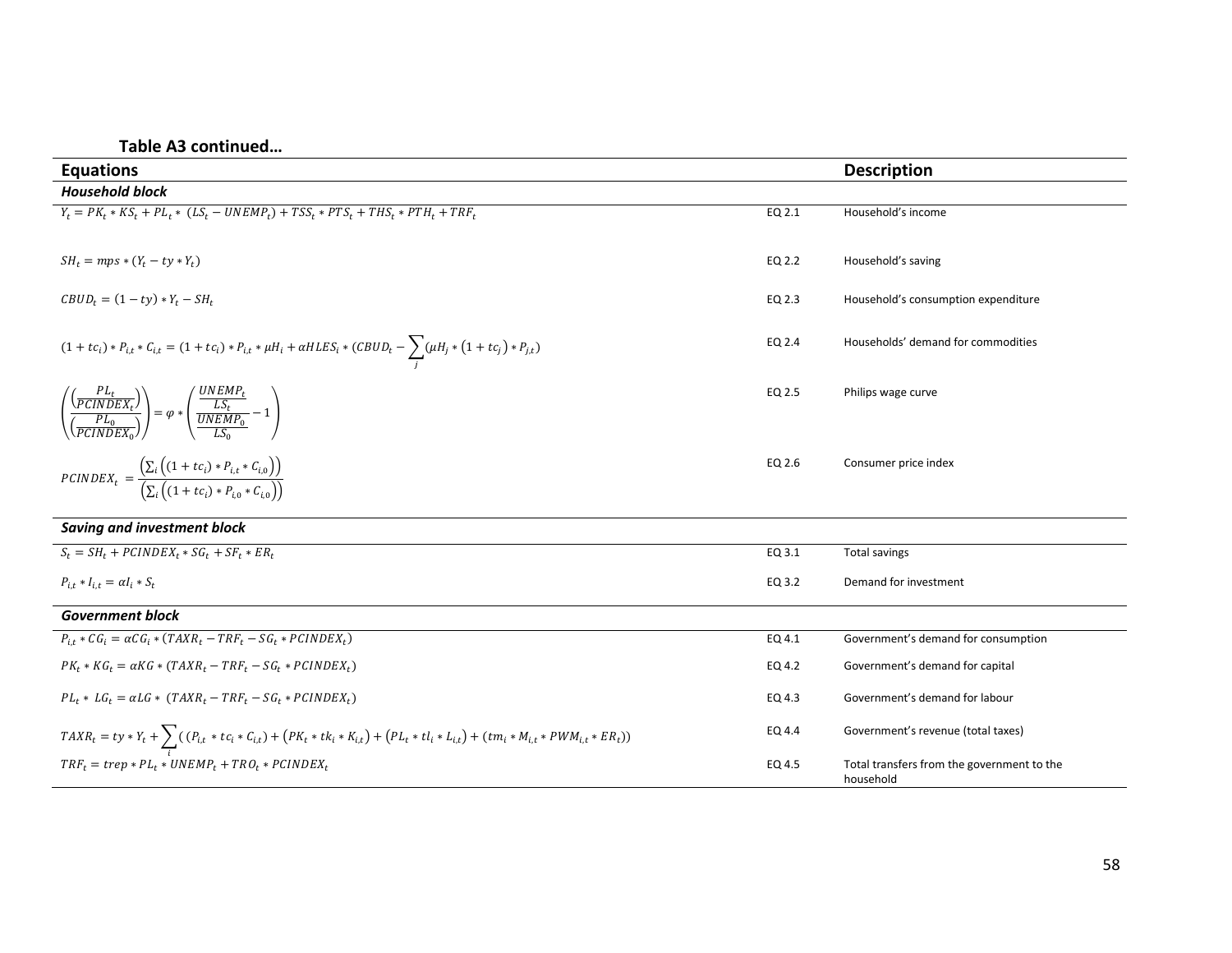| <b>Equations</b>                                                                                                                                                                                                                                                                                                                                                                                   |        | <b>Description</b>                                                                  |
|----------------------------------------------------------------------------------------------------------------------------------------------------------------------------------------------------------------------------------------------------------------------------------------------------------------------------------------------------------------------------------------------------|--------|-------------------------------------------------------------------------------------|
| <b>International trade</b>                                                                                                                                                                                                                                                                                                                                                                         |        |                                                                                     |
| $E_{i,t} = \frac{XD_{i,t}}{\lambda T_i} * \left(\frac{\gamma T_i}{PE_{i,t}}\right)^{\sigma T_i} * \left((\gamma T_i^{\sigma T_i}) * \left(PE_{i,t}^{(1-\sigma T_i)}\right) + \left((1-\gamma T_i)^{\sigma T_i} * \left(PDD_{i,t}^{(1-\sigma T_i)}\right)\right)\right)^{\frac{1-\sigma T_i}{1-\sigma T_i}}$                                                                                        | EQ 5.1 | CET function for selling output to the international<br>market                      |
| $\label{eq:2} \begin{split} \textit{XDD}_{i,t} = \frac{\textit{XD}_{i,t}}{\lambda T} * \left( \frac{(1-\gamma T_i)}{PDD_{i,t}} \right)^{\sigma T_i} * \left( \left( \gamma \ T_i^{\sigma T_i} \right) * \left( PE_{i,t}^{(1-\sigma T_i)} \right) + \left( (1-\gamma T_i)^{\sigma T_i} * \left( PDD_{i,t}^{(1-\sigma T_i)} \right) \right) \right)^{\frac{1-\sigma T_i}{1-\sigma T_i}} \end{split}$ | EQ 5.2 | CET function for selling output to the domestic market                              |
| $PD_{i,t} * XD_{i,t} = PE_i * E_{i,t} + PDD_{i,t} * XDD_{i,t}$                                                                                                                                                                                                                                                                                                                                     | EQ 5.3 | Zero profit condition for the CET function                                          |
| $M_{i,t} = \frac{X_{i,t}}{\lambda A_i} * \left(\frac{\gamma A_i}{PM_{i,t}}\right)^{o_{A_i}} * \left(\left(\left(\gamma A_i^{\sigma A_i}\right) * \left(PM_{i,t}^{(1-\sigma A_i)}\right)\right) + \left((1-\gamma A_i)^{\sigma A_i} * \left(PDD_{i,t}^{(1-sigma A_i)}\right)\right)\right)^{\frac{1-\sigma A_i}{1-\sigma A_i}}$                                                                     | EQ 5.4 | Armington function for demand of imports into the<br>domestic economy               |
| $\label{eq:LD} \begin{split} \text{XDD}_{i,t} = \frac{X_{i,t}}{\lambda A_i} * \left(\frac{(1-\gamma A_i)}{PDD_{i,t}}\right)^{\sigma_{A_i}} * \left(\left(\left(\gamma A_i^{\sigma A_i}\right) * \left(PM_{i,t}^{(1-\sigma A_i)}\right)\right) + \left((1-\gamma A_i)^{\sigma A_i} * \left(PDD_{i,t}^{(1-sigma A_i)}\right)\right)\right)^{\frac{1-\sigma_{A_i}}{1-\sigma A_i}} \end{split}$        | EQ 5.5 | Armington function for demand of locally produced<br>goods within the local economy |
| $P_{i,t} * X_{i,t} = PM_{i,t} * M_{i,t} + PDD_{i,t} * XDD_{i,t}$                                                                                                                                                                                                                                                                                                                                   | EQ 5.6 | Zero profit condition for the Armington function                                    |
| $PM_{i,t} = (1 + tm_i) * ER_t * PWM_{i,0}$                                                                                                                                                                                                                                                                                                                                                         | EQ 5.7 | Price of imports                                                                    |
| $PE_{i,t} = ER_{t} * PWE_{i,t}$                                                                                                                                                                                                                                                                                                                                                                    | EQ 5.8 | Price of exports                                                                    |
| $\sum (M_{i,t} * PWM_{i,0}) = \sum (PWE_{i,0} * E_{i,t}) + SF_t$                                                                                                                                                                                                                                                                                                                                   | EQ 5.9 | Zero profit condition for international trade                                       |
| <b>Market clearing</b>                                                                                                                                                                                                                                                                                                                                                                             |        |                                                                                     |

| EQ 6.1 | Market clearing for output            |
|--------|---------------------------------------|
| EQ 6.2 | Market clearing for softwood stumpage |
| EQ 6.3 | Market clearing for hardwood stumpage |
| EQ 6.4 | Market clearing for capital           |
| EQ 6.5 | Market clearing for labour            |